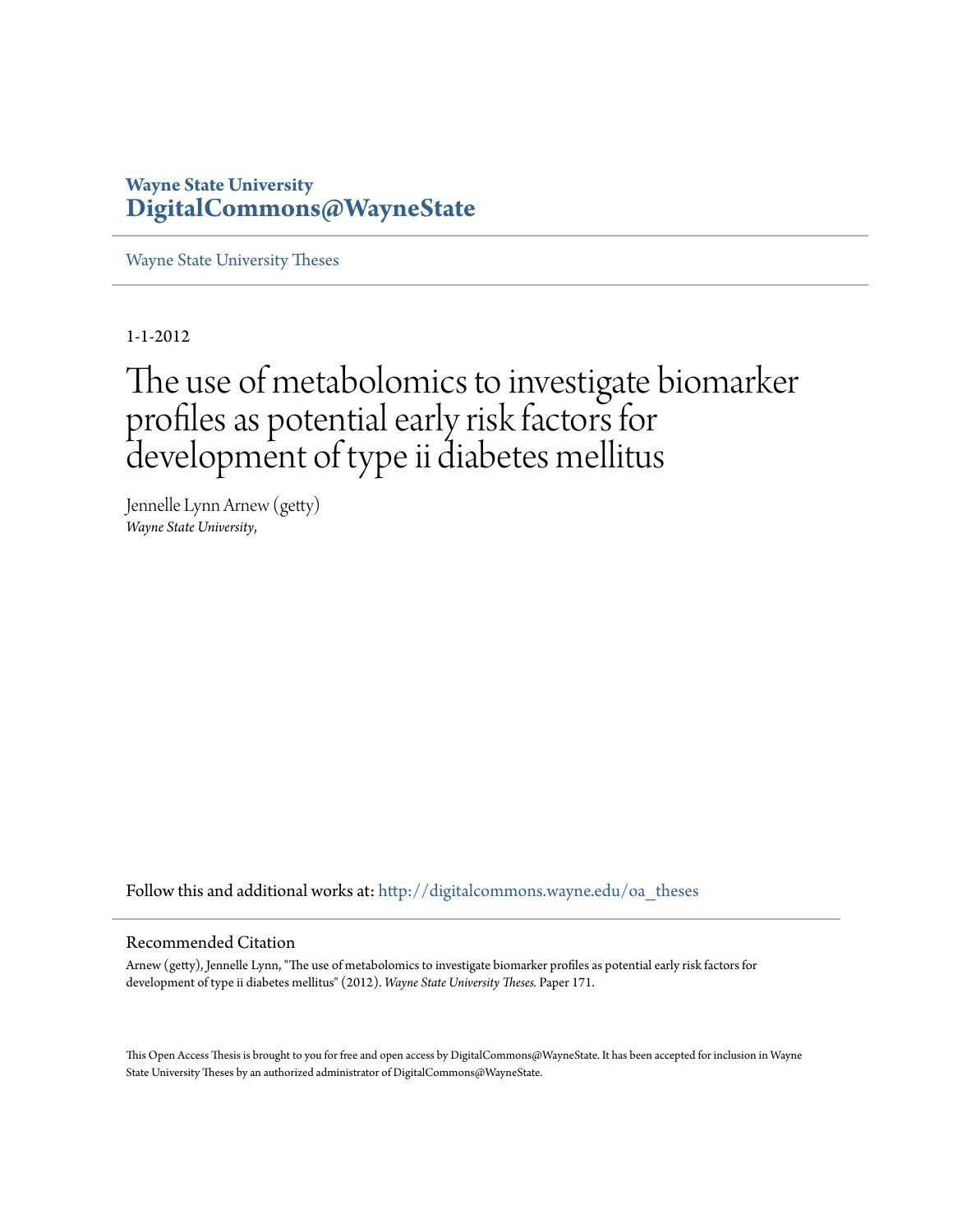## **THE USE OF METABOLOMICS TO INVESTIGATE BIOMARKER PROFILES AS POTENTIAL EARLY RISK FACTORS FOR DEVELOPMENT OF TYPE II DIABETES MELLITUS**

by

## **JENNELLE ARNEW**

## **THESIS**

Submitted to the Graduate School

of Wayne State University,

Detroit, Michigan

in partial fulfillment of the requirements

for the degree of

# **MASTER OF SCIENCE**

2012

MAJOR: NUTRITION AND FOOD SCIENCE

\_\_\_\_\_\_\_\_\_\_\_\_\_\_\_\_\_\_\_\_\_\_\_\_\_\_\_\_\_\_\_\_\_\_\_\_

Approved by:

Advisor Date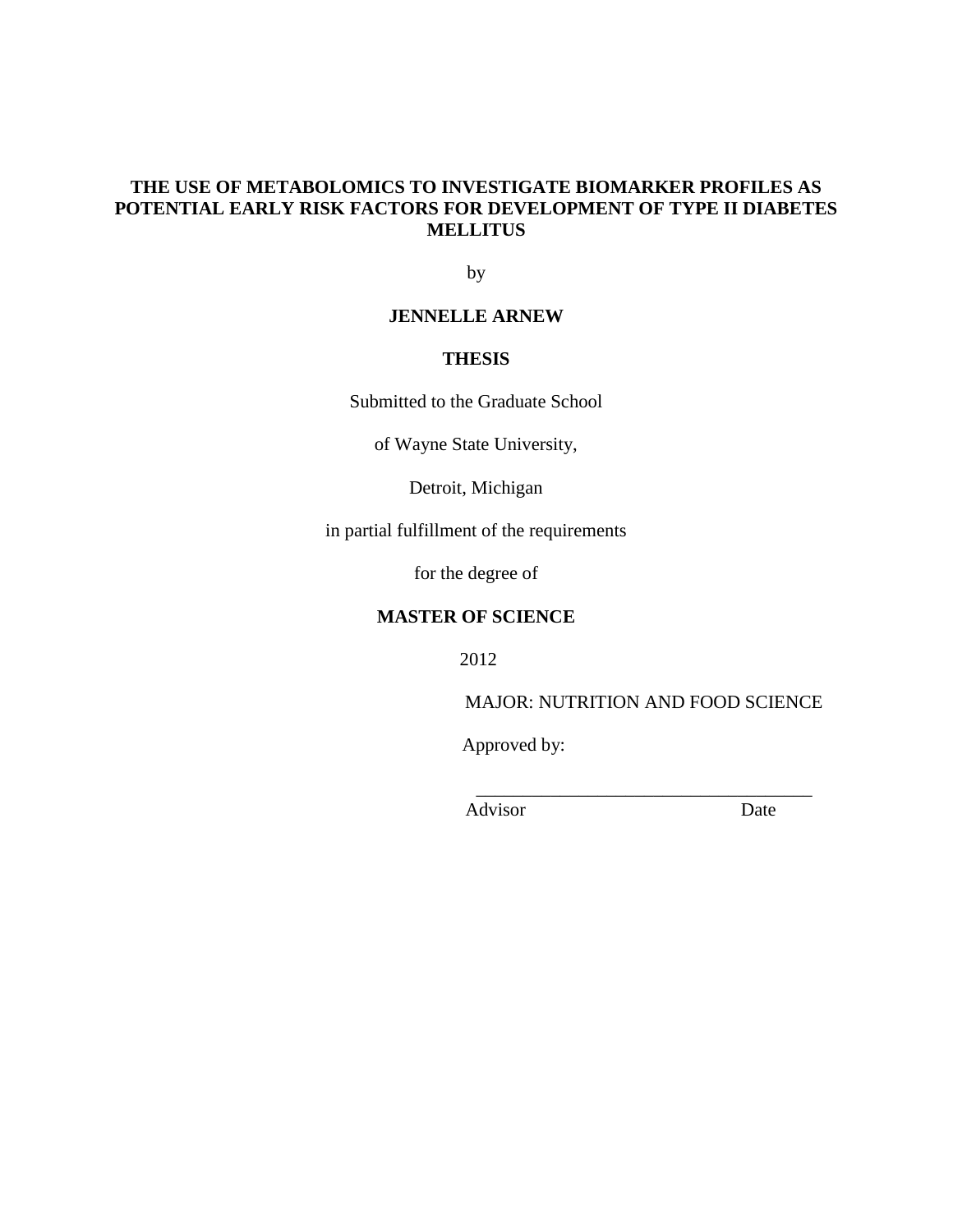# © COPYRIGHT BY

# JENNELLE ARNEW

2010

All Rights Reserved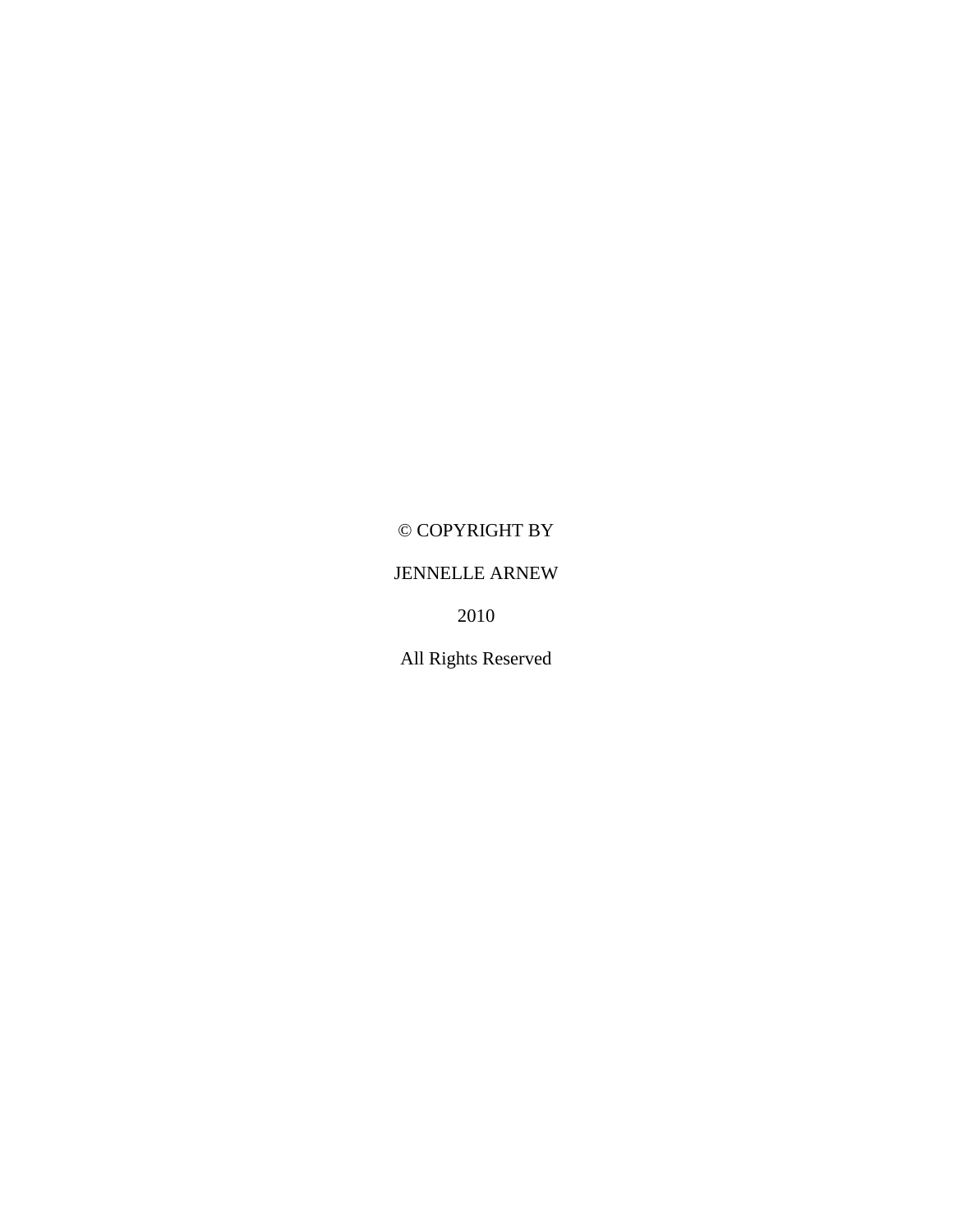#### **ACKNOWLEDGEMENTS**

*It is a pleasure to thank those who made this dissertation possible.*

I would like to acknowledge the help and mentorship of my PI, Dr. Smiti Gupta, under whose supervision I conducted my research, her generosity is unparalleled. I thank her for all her patience, advice and guidance throughout the three years of my research experience. I also would to thank the member's of my committee Dr. Khosla, and Ms. Reinhard for their input and valued advice.

I would also like to acknowledge Dr.Arvin Goja, Andreea Geamanu, Nadia Saadat for their contribution to the study. I would like to thank-you Aida Arafat for her help with the lipid analysis.

I would also like to thank Dr. Pandey at the University of Windsor Ontario, for providing me with needed equipment and guidance when necessary.

A sincere thank-you to the Chatham-Kent Public Health Unit and to the Board of Health members for supporting this project by providing staff time and the Chatham-Kent Clinic Services facility to conduct this research project. A special thank-you to April Rietdyk, Director of the Chatham-Kent Public Health Unit for her advice and support of this project. Thanks to Candice Barlow, Public Health Nurse for your expertise for recruitment and data collection. I would also like to acknowledge the support of Michaela Smith, Epidemiologist for her guidance in the results section.

Finally, I would like to express my gratitude to my family, especially my husband Derrick Arnew who have supported me throughout this process.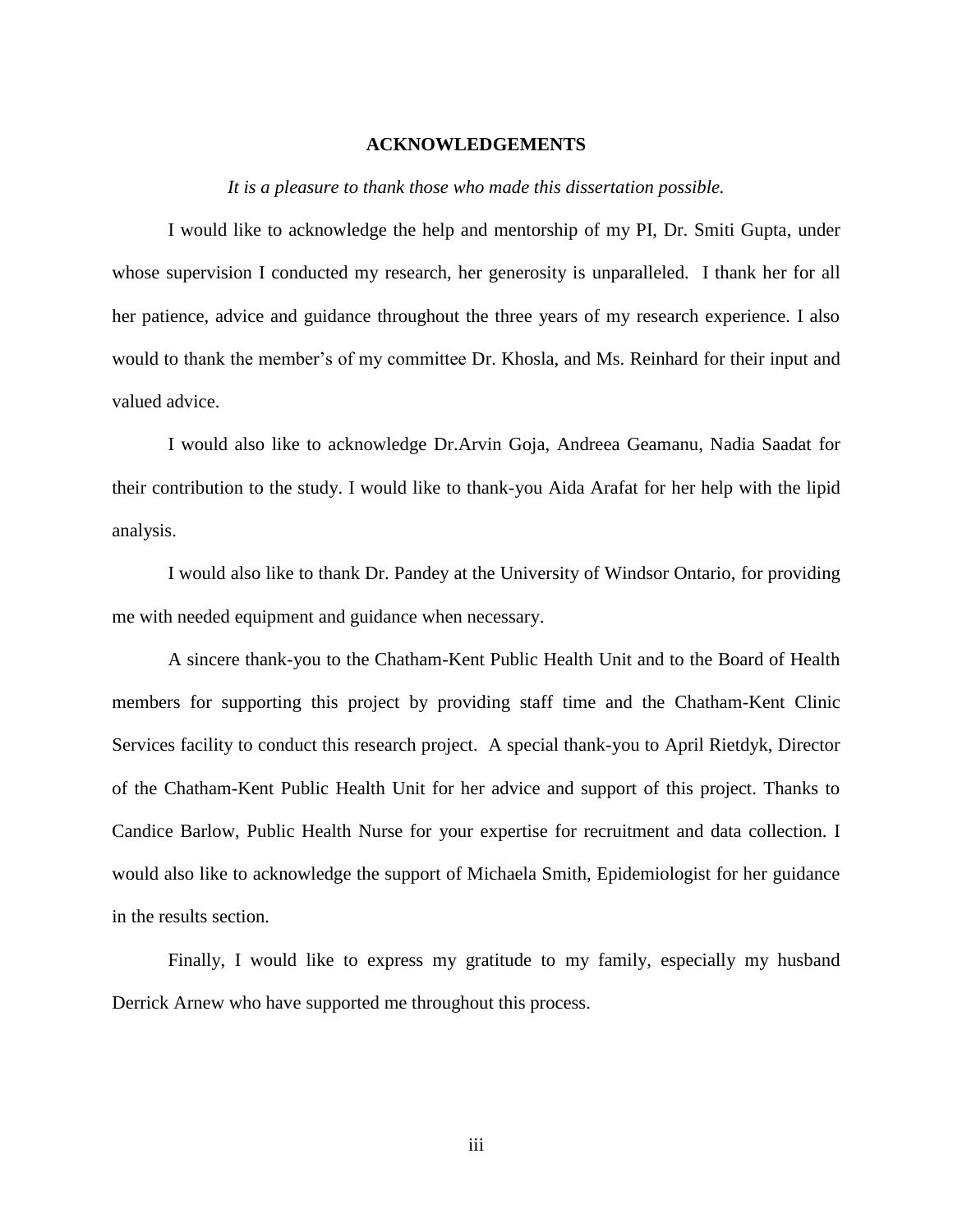# **TABLE OF CONTENTS**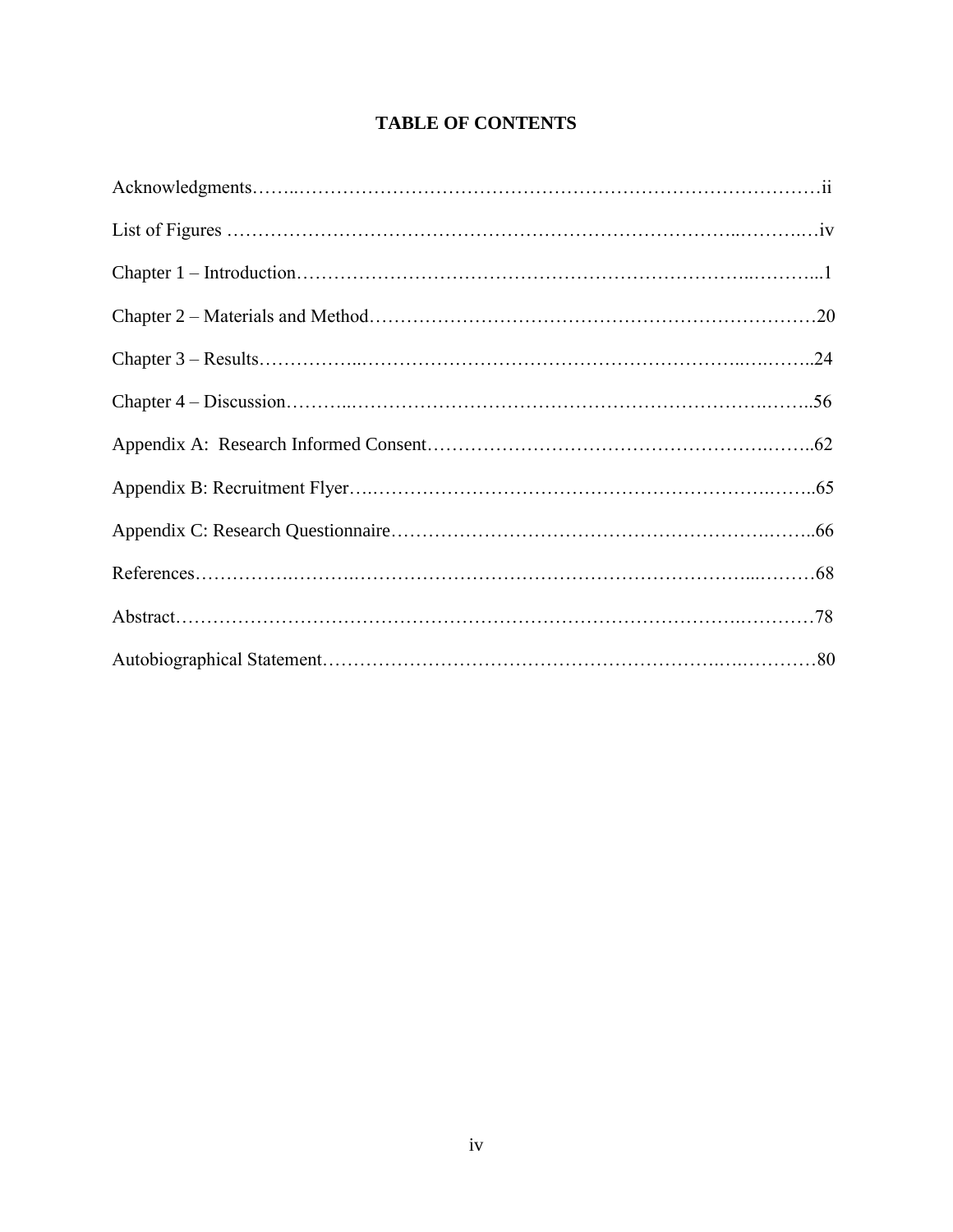# **LIST OF FIGURES**

| Figure 3-5: Anthropometric measurements BMI, waist to hip ratio and waist circumference 30     |  |
|------------------------------------------------------------------------------------------------|--|
|                                                                                                |  |
| Figure 3-7: The correlation between lipid values: Triglycerides, TC and HDL-C35                |  |
| Figure 3-8: The correlation between fasting blood glucose and LDL, TC and TG                   |  |
| Figure 3-9: The correlation between Systolic Blood Pressure reading and TG                     |  |
| Figure 3-10: The correlation between physical activity and LDL, TC and TG                      |  |
| Figure 3-11: The correlation between average weekly alcohol consumption and TG                 |  |
| Figure 3-12: The correlation between Fruit and Vegetable Consumption and TG and HDL-           |  |
| Figure 3-13: Proportion of participants classified as Normal, Pre-Hypertensive and             |  |
|                                                                                                |  |
| Figure 3-15: The proportion of persons with normal, pre-hypertension and hypertension based on |  |
|                                                                                                |  |
| Figure 3-17: Proportion of participants with Normal, Pre-Hypertension and Hypertension         |  |
| Figure 3-18: The Correlation between blood pressure and alcohol consumption47                  |  |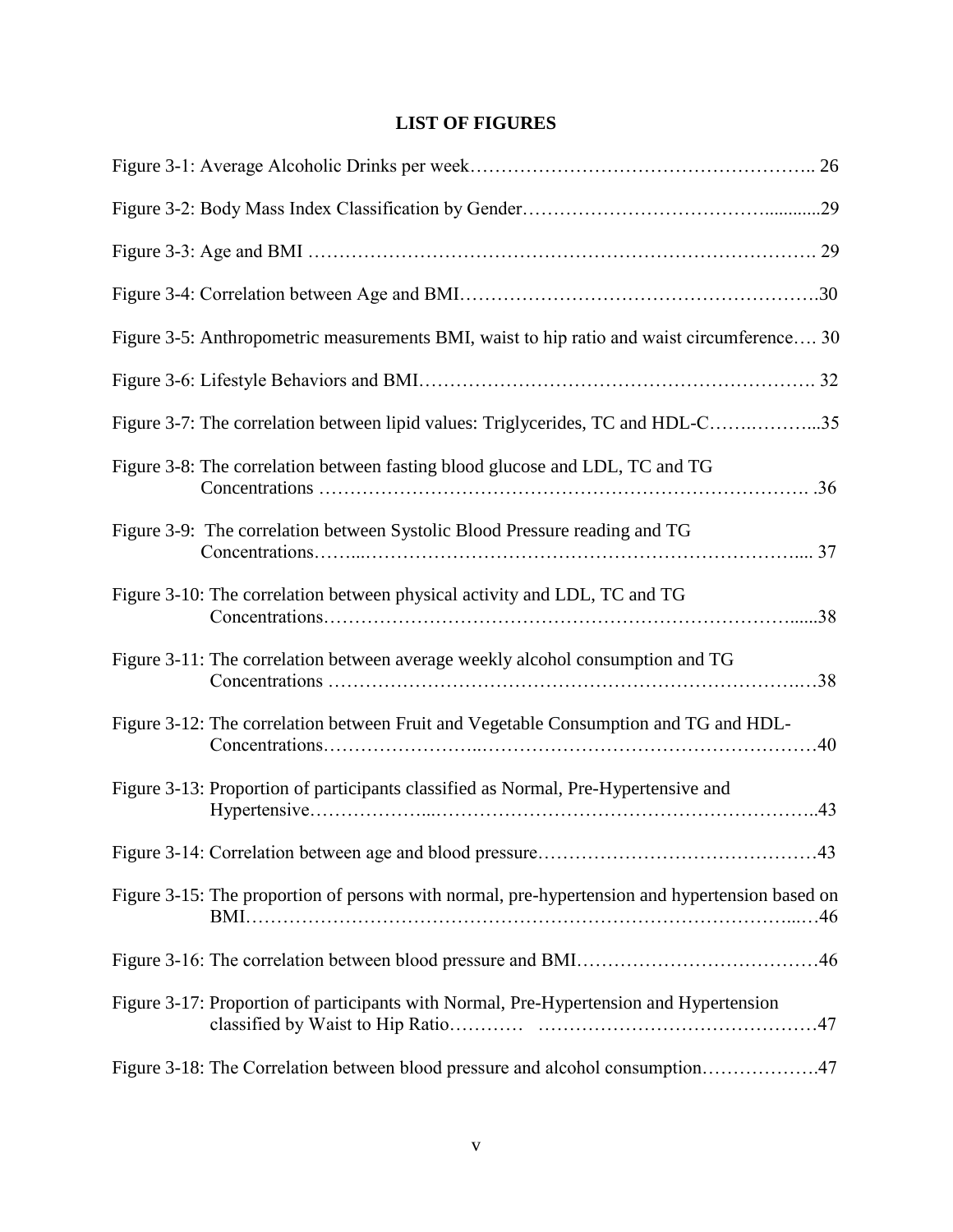| Figure 3-19: The correlation between blood pressure and physical activity48                       |  |
|---------------------------------------------------------------------------------------------------|--|
|                                                                                                   |  |
|                                                                                                   |  |
| Figure 3-22: PLS Correlation Plot of <sup>1</sup> H NMR Urinary Metabolomic Profiles with BMI and |  |
| Figure 3-23: PLS Correlation Plot of <sup>1</sup> H NMR Urinary Metabolomic Profiles with BMI and |  |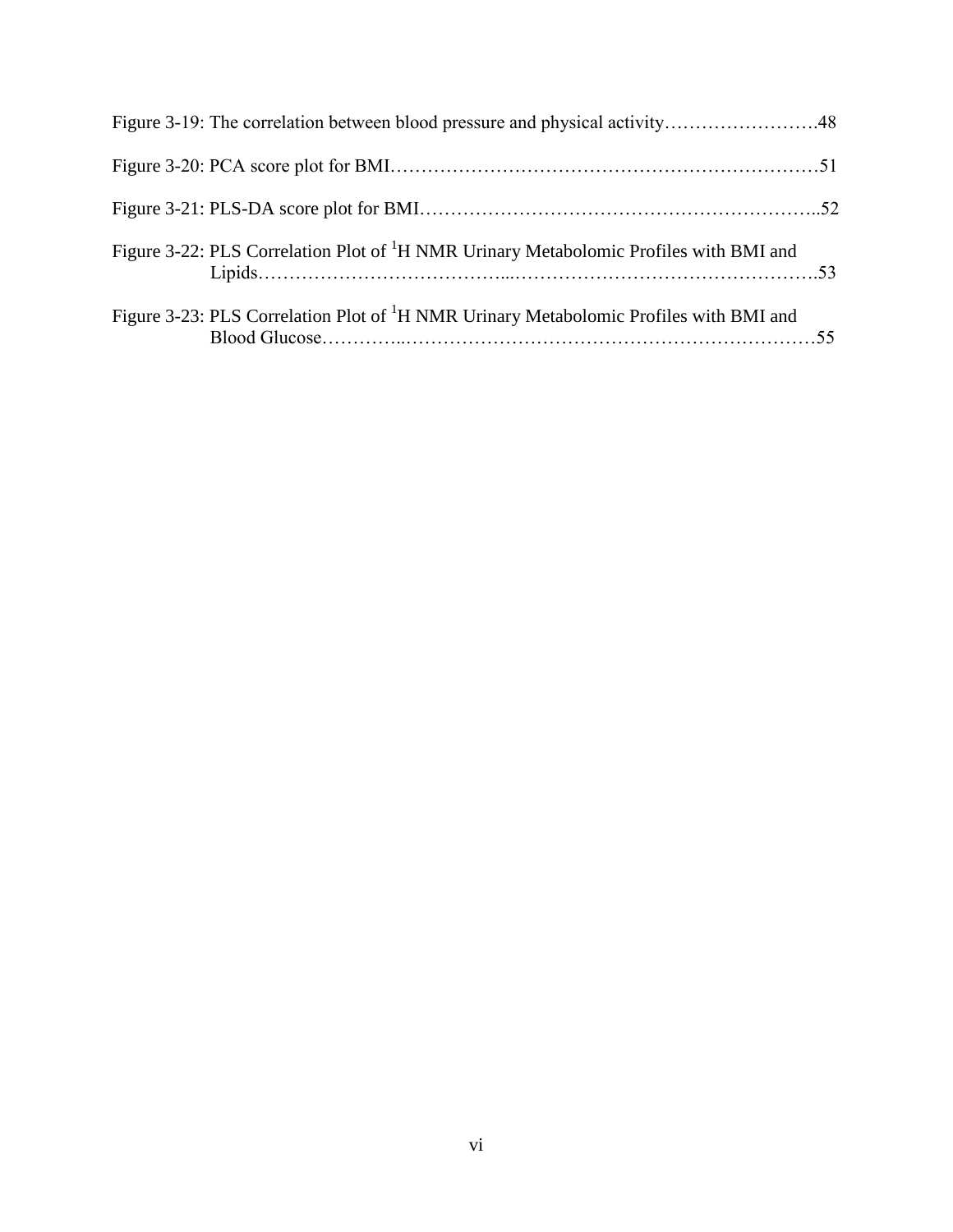#### **CHAPTER 1: INTRODUCTION**

A challenge facing many scientists today is the discovery of biomarkers for health benefits and disease diagnosis. Advances in this area have occurred from the realization that the focus should shift from the identification of single biomarkers to the identification of complex and dynamic biomarker patterns. Current research supports the capacity and need for molecular biomarkers that allow early detection of onset of disease or ideally, the pre-diseased state [1]. Identification of biomarker patterns, although complex to analyze, will be essential for answering questions related to the etiology and progression of disease states.

Technological advances in biological sciences over the past few years have created a new era of research including the emerging field of systems biology. Systems biology can be described as a "scientific field that endeavors to quantitatively characterize the genetic, transcription, protein, metabolic signaling and other information pathway responses to a clearly defined perturbation of a biological system and to assess their interactions and integrate that information into graphical network models that serve as predictive hypothesis to explain emergent behaviours" [2]. The comprehensive investigation of genomics, transcriptomics, proteomics, and metabolomics are important building blocks and will play a central role in studying organisms using a biological systems approach.

Metabolomics is an emerging field with tremendous potential for advancing our understanding of human health, disease progression and development of personalized medical interventions. Assessment of a biological system through metabolomic approaches provides the investigator with molecular information that is close to phenotypes in question because metabolites are a product of gene, mRNA and protein activity [3].

1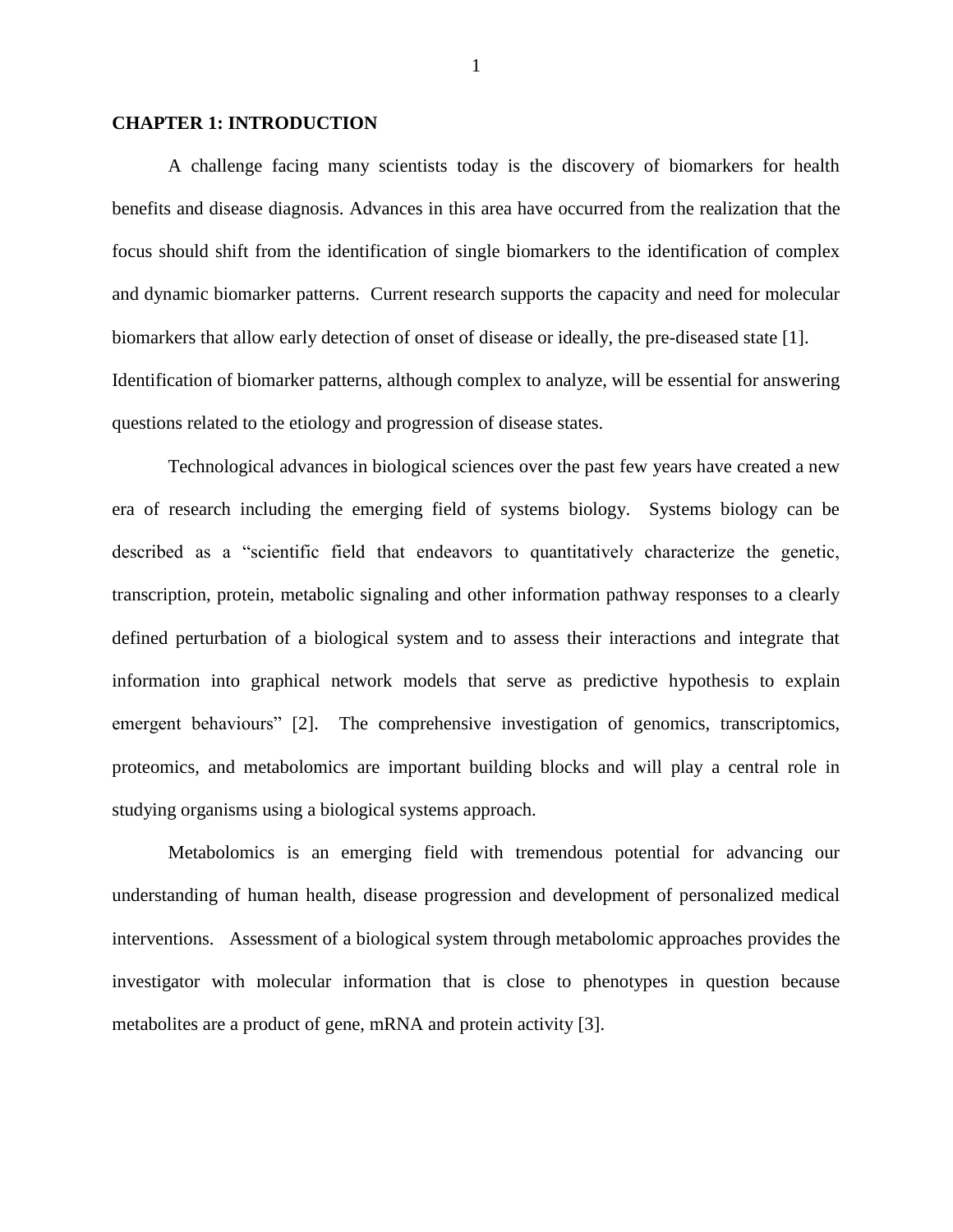Metabolic disorders cause alteration in the metabolic regulatory system which are the cause for many human diseases such as obesity and type 2 diabetes mellitus. The pathological development involves altered expression of low molecular weight metabolites including lipids and amino acids, and carbohydrates such as glucose. Changes in the metabolic profile related to the progression of diabetes are complex, arising from the interaction between many genetic and environmental factors. An improved understanding of biological systems at the molecular level is anticipated to result from metabolomics.

#### **METABOLOMICS**

Metabolomics is the rapidly evolving field of the comprehensive measurement of ideally all endogenous metabolites in a biological fluid [4][5][6][7][8][9]. One of the important main applications of metabolomics within the clinical and pharmacological disciplines lies in the discovery of biomarkers to diagnose health status, disease or outcome of pharmacological treatment [3]. The metabolome represents an immense number of components that belong to a wide variety of compound classes, such as amino acids, lipids, and organic acids. These compounds are diverse in their physical and chemical properties and are present in varying concentration range [10]. A major advantage in the application of metabolomics stems from an improved ability to detect up to many hundreds of metabolites in parallel, which provides an efficient method for monitoring altered biochemistry [11].

Changes in metabolic profiles are a potential source of such biomarkers [12][13][14][15]. The research shows that there is a general consensus that the metabolome describes the total sum of metabolites in a given biological sample. Due to the complex functions of a large number of different cellular components, a fundamental problem exists with the interpretation of the results from the analysis [16]. With emerging analytical techniques like nuclear magnetic resonance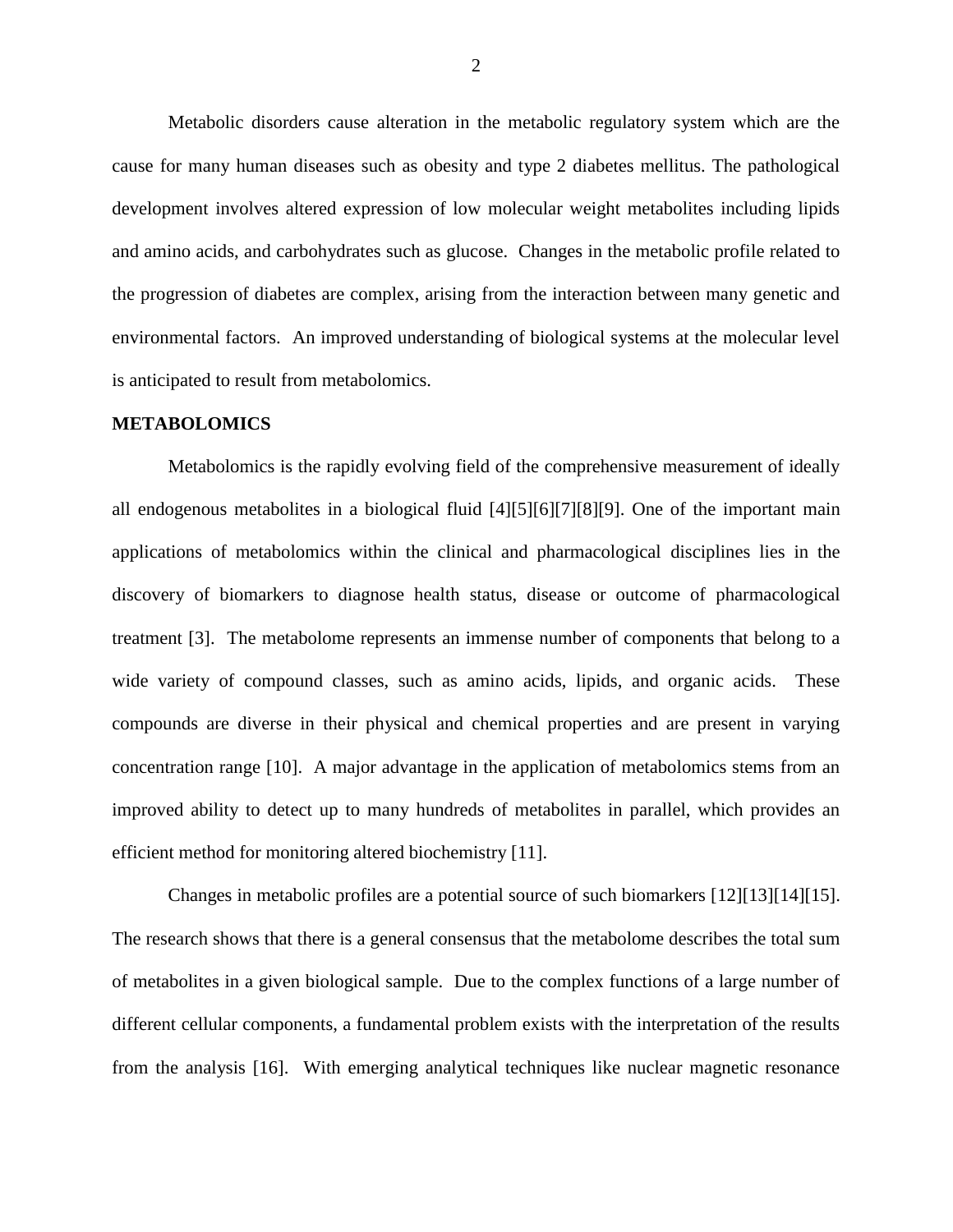(NMR) and mass spectroscopy (MS), data on metabolites, nutrients and other compounds in biofluids can be acquired with more accuracy and precision.

#### *Metabolites*

Living cells have energy and building blocks required for growth and maintenance from the conversion of small chemical compounds to another set of chemical compounds with lower free energy content [17]. The metabolism involves the chemical reactions with many different chemical intermediates, and the chemicals involved in the metabolism are called metabolites. Despite the number of metabolites that participate in the metabolism, there is a high degree of organization of the different inter conversion processes.

Metabolites are intermediates for biochemical reactions and play an essential role in connecting many different pathways that operate within a living cell. They are the by-products of enzyme-catalyzed reactions that occur naturally within living cells [17]. As the intermediates of biochemical reactions, metabolites play an important role in connecting many different pathways that operate a living cell [17]. Thus, metabolites represent integrative information of the cellular function and it defines the phenotype of the cell or tissue in response to genetic or environmental changes [3].

The analysis of metabolites presents challenges because each metabolite is characterized by its individual structure.Metabolites are unique, their role is specific and metabolites from the same pathway can present different chemistry. Due to the diversity in physical and chemical properties currently an assortment of analytical techniques allowing the comprehensive analysis of metabolites is required.

Primary metabolites are found in all organisms and are an integrate part of essential life processes. These metabolites are involved in energy and production of core structures in the

3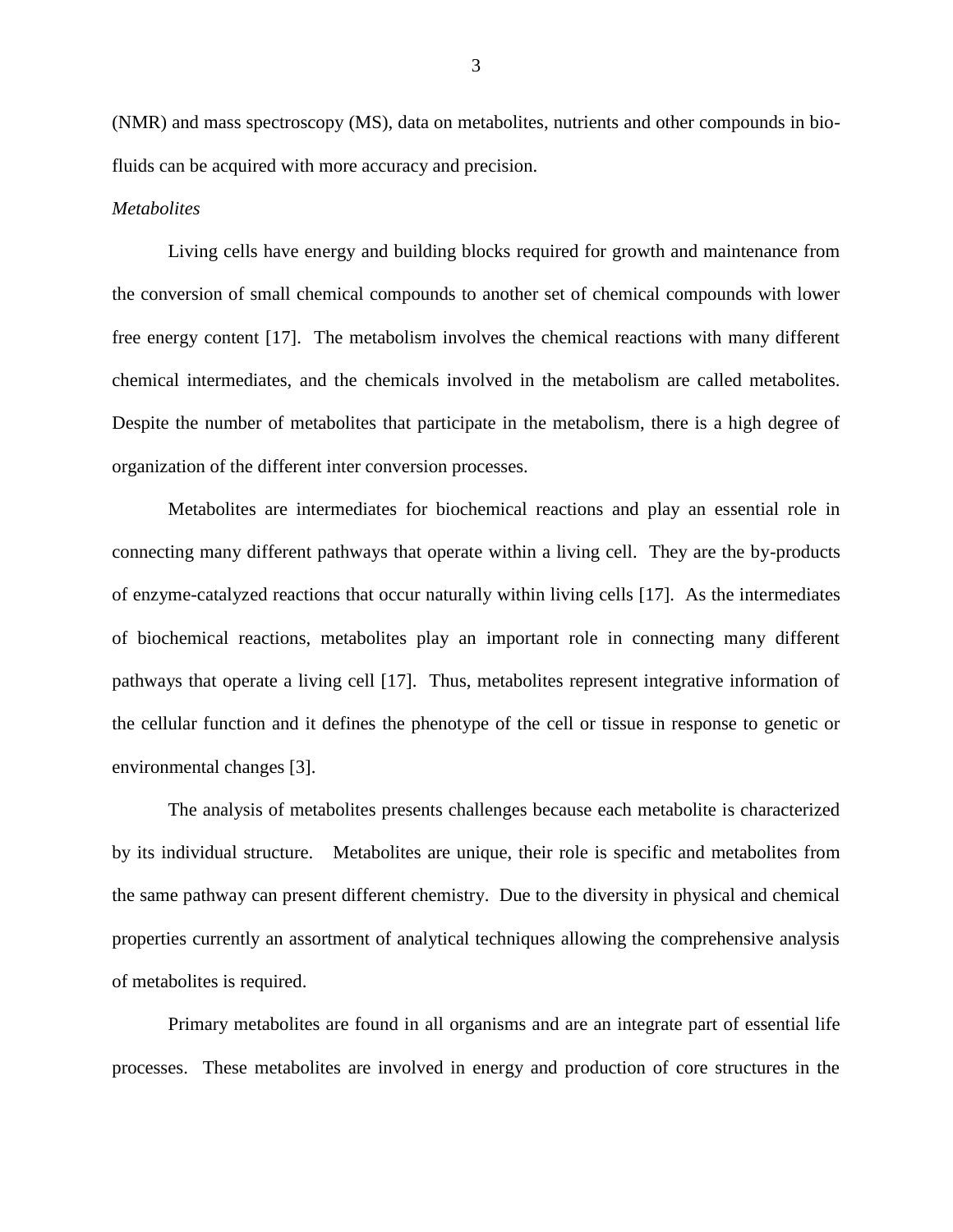cells for example, glycolysis, respiration or photosynthesis. These metabolites are building blocks and energy sources like proteins, nuclear acids or polysaccharides which belong to primary metabolism. These metabolites are influenced by the nutritional status of the organism and are similar across species. Secondary metabolites on the other hand, have only restricted distributions and often will have specific characteristics of individual organisms and species. Secondary metabolites do not participate in growth and development and therefore are not considered essential for life. These metabolites often have an unknown function and require genes to be produced [17].

It is thought that the human body contains approximately 3000-5000 detectable metabolites, a sizable fraction of which have been identified [18]. It is estimated the number of metabolites is lower than the number of all genes and protein in a cell. At this time, it is difficult to determine the number of metabolites and also other cell products such as transcripts and protons at a given time in a specific cell because the analytical techniques are not available [7].

The concentrations of metabolites are dependent on several factors including the environment, whether its an intermediate or end product, cell status, or turnover rate. Therefore, some metabolites will be highly abundant and others will be available in trace amounts which impacts the analytical technique used by the investigator. The dynamic range which exists in metabolites for any given biological system contributes to complexity of the analysis.

Metabolomic analysis includes the identification and quantification of all intracellular and extracellular molecules that have a mass lower than 1000 DA using different analytical techniques [16].

The metabolome consists of metabolites which vary widely in chemical structures and properties. The levels of each metabolite are dependent on the physiological, developmental and

4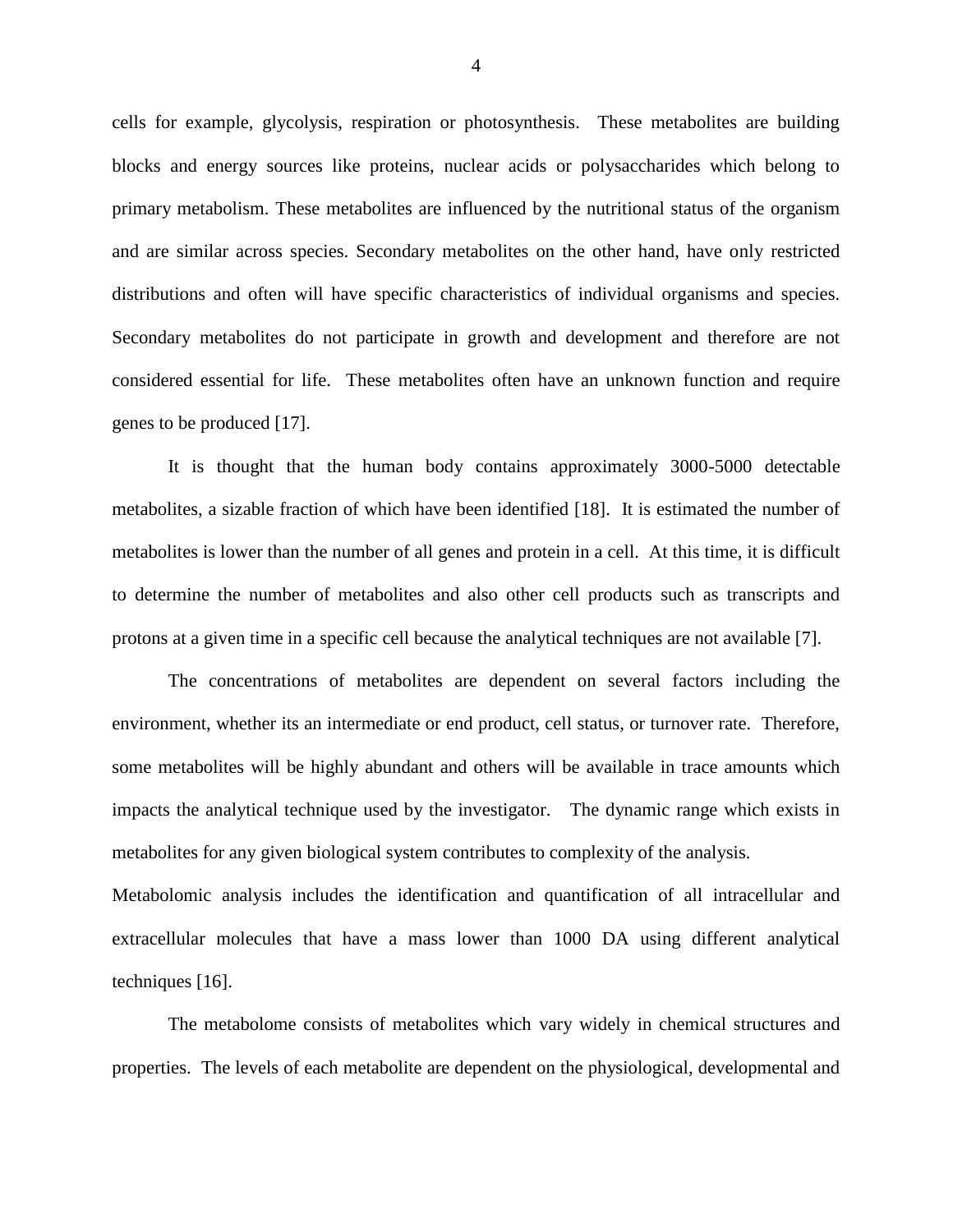pathological state of a cell, tissue or organism. Thus, the metabolic profile of biological specimens are affected by numerous factors such as age, diet, ethnicity, drugs, lifestyle or gut microfloral populations which contribute to the complexity to obtain information specific to a disease [19]. As, metabolites have a rapid turnover rate, sample preparation is a crucial step in the analysis due to high turnover rate.

Sample preparation is considered a limiting step in metabolomic analysis because the concentration of metabolites can change very rapidly. Because the metabolome represents a 'snapshot' of the *in vivo* metabolic state of a cell or organism in a specific developmental and environmental condition, rapid quenching is crucial to stop a reaction at a given time. This will minimize the formation or degradation of metabolites after sampling due to remaining enzymatic activity or oxidation. Quenching can usually be achieved through a change in pH and temperature [10]. One advantage of utilizing metabolomics in nutrition is that there are several accessible body fluids that contain possible biomarkers in the human body. Biofluids provide a window into the biochemical status of a living organism. Urine and blood (serum or plasma) are the most commonly used biofluids for metabolomics based studies because they contain detectable metabolites that can be obtained non or minimally invasively [10]. Compared to other biofluids, urine offers low concentration of protein and a high concentration of low molecular weight compounds which results in high quality measurements due to narrow line widths of the spectral peaks in the NMR spectra [11]. By offering this advantage, it improves the process of biomarkers identification by NMR for diagnostic and monitoring applications.

There are three approaches used in metabolomic research: target analysis, metabolic profiling and metabolic fingerprinting. Target analysis aims to quantitatively measure selected metabolites i.e., specific biomarkers. Metabolic profiling is a non-targeted strategy that focuses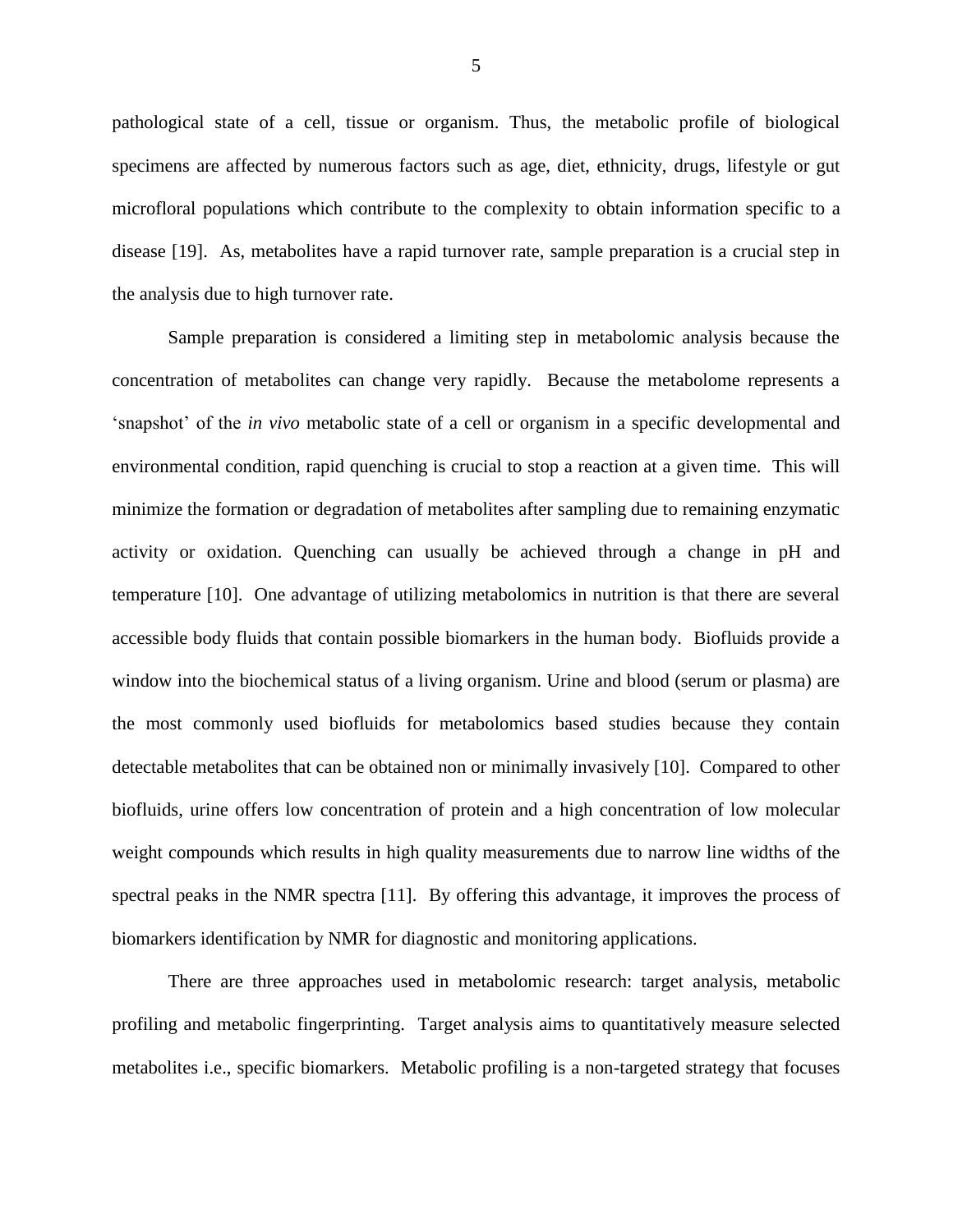on the study of a group of related metabolites or a specific metabolic pathway. Metabolite fingerprinting does not aim to identify all the metabolites, but rather to compare patterns of metabolites that change in response to the cellular pathway[10][16].

As a metabolite fingerprinting approach was employed for this project because more detailed description is provided on this analytical platform. The goal of this approach was not to identify each observed metabolite, rather to compare patterns or "fingerprints" of metabolites that change in response to disease or for the purpose of this study, different risk factors for diabetes. This technique can use a wide variety of biological matrices such as urine, plasma, serum, saliva tissue or cells. Metabolic fingerprinting is considered a true "omics" approach, because it can be applied to a wide range of metabolites [10]. The goal for many researchers is to use metabolic fingerprinting as a diagnostic tool for evaluating differences in the signature patterns between healthy and diseased subjects. This approach also allows for the evaluation of therapeutic interventions by observing if the metabolic phenotype shifts back to the healthy state after treatment. Although metabolic fingerprinting is an important platform to assess metabolic differences in sample groups - metabolomics should not be used exclusively for fingerprinting without identifying the metabolites that cause clustering of experimental groups. This will allow a greater understanding of underlying mechanisms of action. Thus, combining metabolite fingerprinting and profiling is an important approach so that the metabolic signature can be developed between different experimental groups and the metabolites causing the differences can be identified. In this study we will use a non targeted metabolomics approach to investigate the metabolite profiles of a heterogeneous non-diabetic human sample to determine which risk factors, if any, are correlated with clustering and/or separation of the data.

#### **Nuclear Magnetic Resonance (NMR)**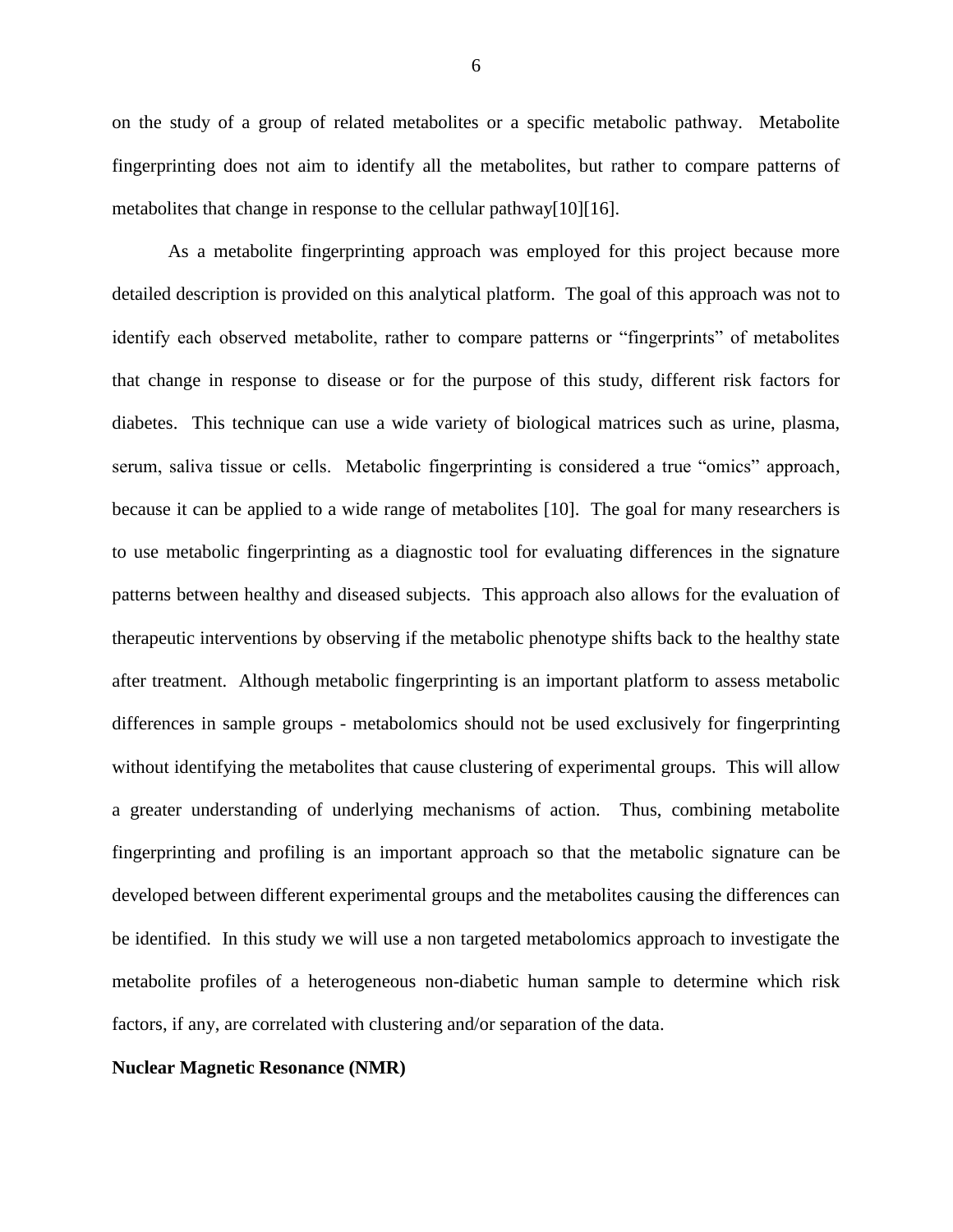NMR is a powerful analytical tool for the characterization of chemical structure and concentration based on nuclear properties of the atoms. NMR was first developed in1946 by research groups at Stanford and M.I.T (USA) [20]. The data from the NMR analysis is expressed in a spectrum as a representation of the nuclei's chemical environment. When placed inside a magnetic field the nuclei aligns itself according to whether they oppose or are parallel to the applied magnetic field. The NMR spectrum shows at which shift the nuclei studied will absorb energy- the more shielded a nucleus is, the higher the chemical shift. An NMR spectrum is created by radiating the sample with a short pulse of high energy radio frequencies that excite all nuclei. Transition of atomic nuclei between the excited energy state and a lower energy is measured over a period of time as free induction decay (FID) signals. Since these FID signals are time domain signal files, it is very difficult to differentiate between spectra from different compounds so, the FID files are further transformed by Fourier transformation (Ft) (mathematical algorithm) to a frequency domain [18]. After Ft the acquired spectrum can be resolved into different peaks arising from different compounds or metabolites.

The NMR spectrum is plotted as a parts per million (ppm) value of the radiation frequency. The number of signals shows how many different kinds of protons are present and location of the signals shows how shielded or de-shielded the proton is. The intensity of the signal shows the number of protons of that type. The nuclei of most interest in biology are 1 H, 13 C, 31 P, 15 N, 19 F because they have an odd spin number. Transition between these 2 states can be brought about by absorption of energy which is provided by electro-magnetic radiation. When this magnetic field is proportional to the correct level then the nucleus can absorb the radio frequency. The amount of energy absorbed is proportional to the number of nuclei.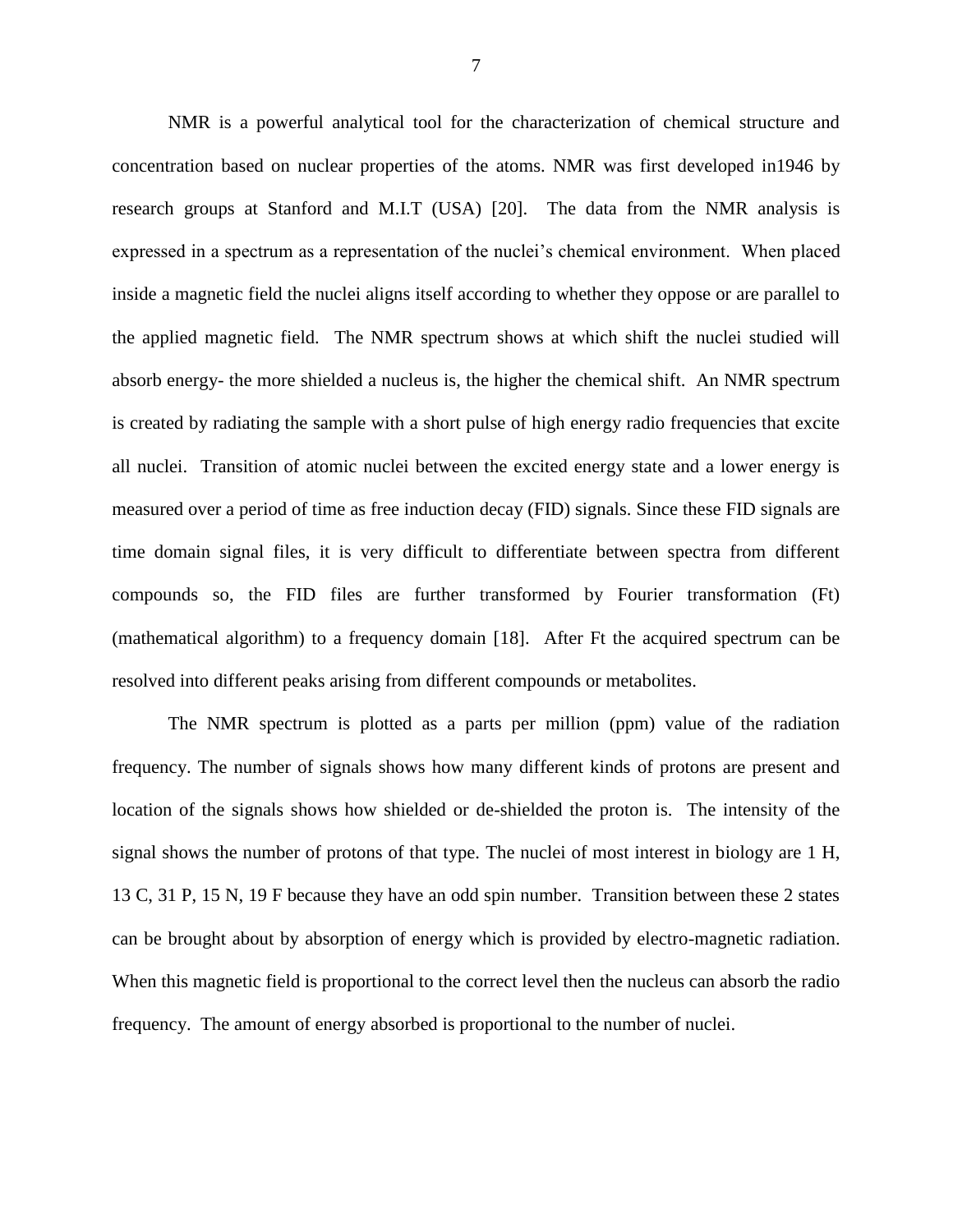This analytical tool is a popular platform for metabolic profiling because the technique is non- destructive; requires little or no sample preparation; is rapid and provides highly reproducible results and the spectra contains a wealth of information [11]. This is in contrast to other techniques such as GC-MS, which requires pre-treatment of the specimen matrix, derivitization and then an on-column separation of the products before any molecular characterization can be done using the MS data [21]. In this study, we will use the  ${}^{1}H$  NMR to investigate the metabolic profiles for potential differences based on risk factors for diabetes.

#### **Multivariate Data Analysis (MVDA)**

Data obtained from NMR is complex to analyze because it contains qualitative/quantitative information on several hundreds of metabolites. Multivariate data analysis (MVDA) is employed to obtain meaningful information on disease and healthy samples by differentiation of biofluid samples based on the difference in signals of multiple metabolites. Due to the huge data sets obtained in metabolomics analysis, it is necessary to transform that raw data into useful information. The most common data reduction technique is Principal Component Analysis (PCA). Data reduction using PCA is an example of an unsupervised method which determines correlation differences among data sets based on how the observations are different or similar to each other. This data reduction technique transforms the original data into a set of 'scores' for each sample, measured with respect to the principal component axes (loadings). The PC scores replace the original varieties and show maximum variability in the data set. These PC are compared in multidimensional space to corresponding score values [22].

The data is visualized as a PCA score plot where each score is one observation or in the case of NMR one score is one spectra [23]. The scores plots provide visualization and summarization of the data often revealing clustering of similar samples, separation of different

8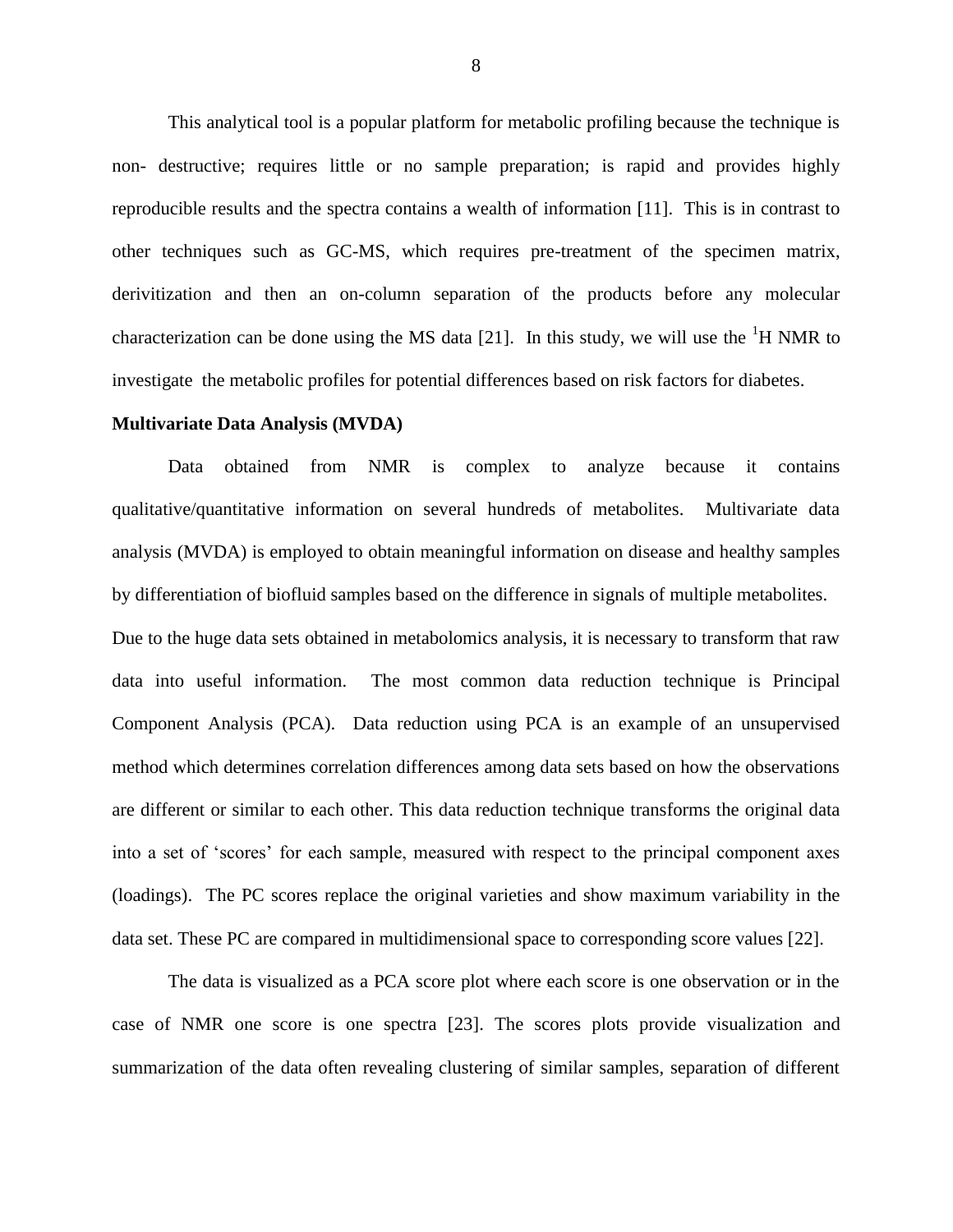sample types, or the presence of outliers. The contribution of each individual variable to PC scores can be calculated as a loading plot. Loading plots represent the variables that are responsible for clustering or differentiating between the groups [24].

Partial Least Sqaure (PLS) is a regression extension of PCA, which is used to connect two data matrices, X and Y, to each other by a linear multivariate model. This analysis is done to determine the patterns in the data sets based on specific knowledge about the data. In this supervised method one has to feed specific information about the data sets e.g. categorize the data sets into different groups. PLS has become a standard tool for modeling linear relations between multivariate measurements [22].

However, methods for data analysis and the sets of instruments used are diverse across laboratories that practice comprehensive metabolic profiling. This lack of standardization in the methodology increases the potential for reduced reproducibility of the findings. Often the metabolic platform is driven by factors such as cost, personal experience, and specific research goals [25]. Nevertheless, confidence in the obtained information is achieved by employing strict criteria for sample collection, methods and statistical algorithms.

#### **Metabolite quantification (Chenomx)**

Chenomx is a metabolite database software that allows the identification and quantification of metabolites by comparing to the NMR spectra. Prior to the availability of the Chenomx software, once an unknown compound was determined, it was challenging task to identify it and determine its biological significance of the metabolites. Chenomx provides a database consisting of 292 quantified urinary metabolites [14]. KEGG *(Kyoto Encyclopedia of Genes and Genomes)* is an online free website that explains all the known pathways that involve particular metabolites [26]. As well, the *Human Metabolome Database* [27] is an electronic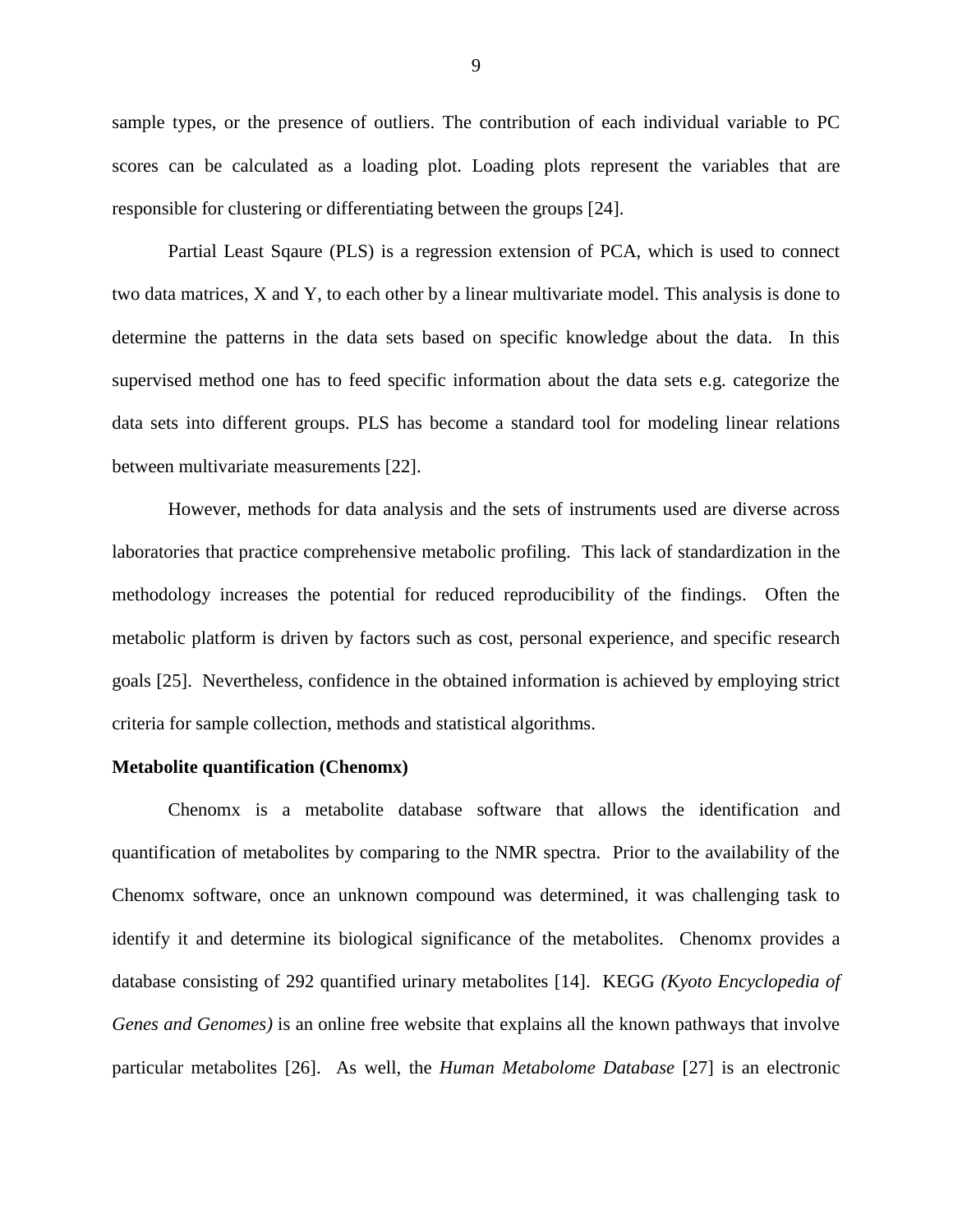database containing information about the metabolites found in the human body. It is intended for metabolomics application in clinical chemistry, biomarker discovery and general education. This database contains over 7900 small molecules and provides information on metabolites from humans including both water-soluble and lipid soluble metabolites as well as metabolites that would be regarded as either abundant  $(> 1 \text{ uM})$  or relatively rare  $(< 1 \text{ nM})[27]$ .

To summarize, metabolomics is a quantitative and qualitative analytical technique that provides comprehensive information about metabolites. Samples for analysis can be obtained non invasively. Metabolomics can be used to assess early biomarkers and distinguish between healthy and diseased states. In the current study, we used metabolomics as a tool to evaluate the differences in the metabolic profiles between persons with risk factors for diabetes.

#### **DIABETES**

Between 2010 and 2030, there will be an estimated 70% increase in the number of adults with diabetes in developing countries and 20% increase in developed countries around the world [28]. Diabetes is a complex disease [29], which is characterized by abnormal hepatic glucose output, insulin resistance and impaired insulin production [30][31]. A position statement published by *The American Diabetes Association (ADA)* (2011)[32] describes diabetes as a "chronic illness that requires continuing medical care and ongoing patient self management education and support to prevent acute complications and to reduce the risk of long term complications". For many individuals who are unaware of their chronic state of high blood sugars, damage has started to occur before diagnosis. This chronic state of hyper-glycemia is associated with damage, dysfunction and failure of several organs including the kidneys, eyes, nerves and blood vessels [33].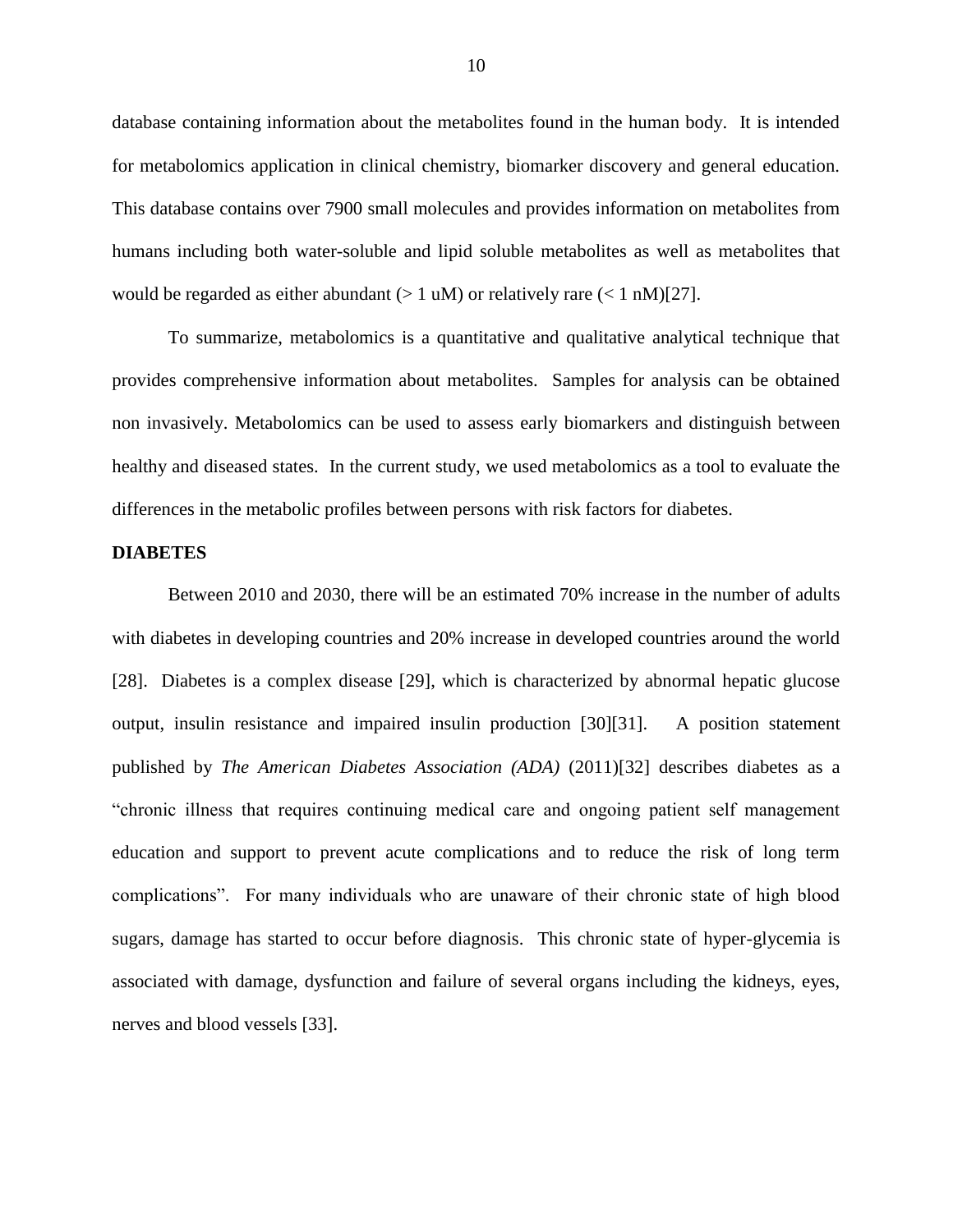Currently a small number of biomarkers are used for clinical assessment of diabetes and may be insufficient to reflect the global variation in the pathophysiology [34]. Changes in metabolic profiles which are a result of disease progression are a potential source of such biomarkers [14][15][35][36].

Diabetes is diagnosed by the fasting plasma glucose (FPG) or the 2-h 75-g oral tolerance test (OGTT) [37]. In 2010, ADA adopted the use of A1C test to diagnose diabetes of  $\geq 6.5\%$ [38]. 1n 1997 and 2003, the Expert Committee on Diagnosis and Classification of Diabetes Mellitus recognized an intermediate group of individuals whose glucose levels, did not meet the criteria for diabetes diagnosis but were too high to be considered normal [39][40]. Elevated blood glucose levels below the threshold for diabetes diagnosis also have clinical consequences. These persons are defined as "prediabetes" and have been tested with an impaired fasting glucose level of 100-125 mg/dl (5.6-6.9 mmol/l) or impaired glucose tolerance test 2 hours post glucose values of 140-199 mg/dl (7.8-11.0 mmol/l)[32]. Individuals with IFG and/or IGT do not have diabetes; however, they are at an increased risk for the future development of diabetes and CVD [41]. IFG and IGT are strongly associated with obesity, dyslipidemia with high triglycerides and/or low HDL cholesterol and hypertension [32].

In prospective studies, A1C has been used to predict the progression of diabetes. In a systematic review including 44, 203 participants from 16 cohort studies those with an A1C between 5.5 and 6.0% had a substantially increased risk of developing diabetes with a 5 year incidence ranging from 9-25%. This review found that an A1C range of 6.0-6.5% had a 5-year risk of developing diabetes 25-50% and relative risk 20 times higher compared with A1C of 5% [42]. ADA now recommends the A1C test as diagnostic tool for diabetes [32]. As with IFG and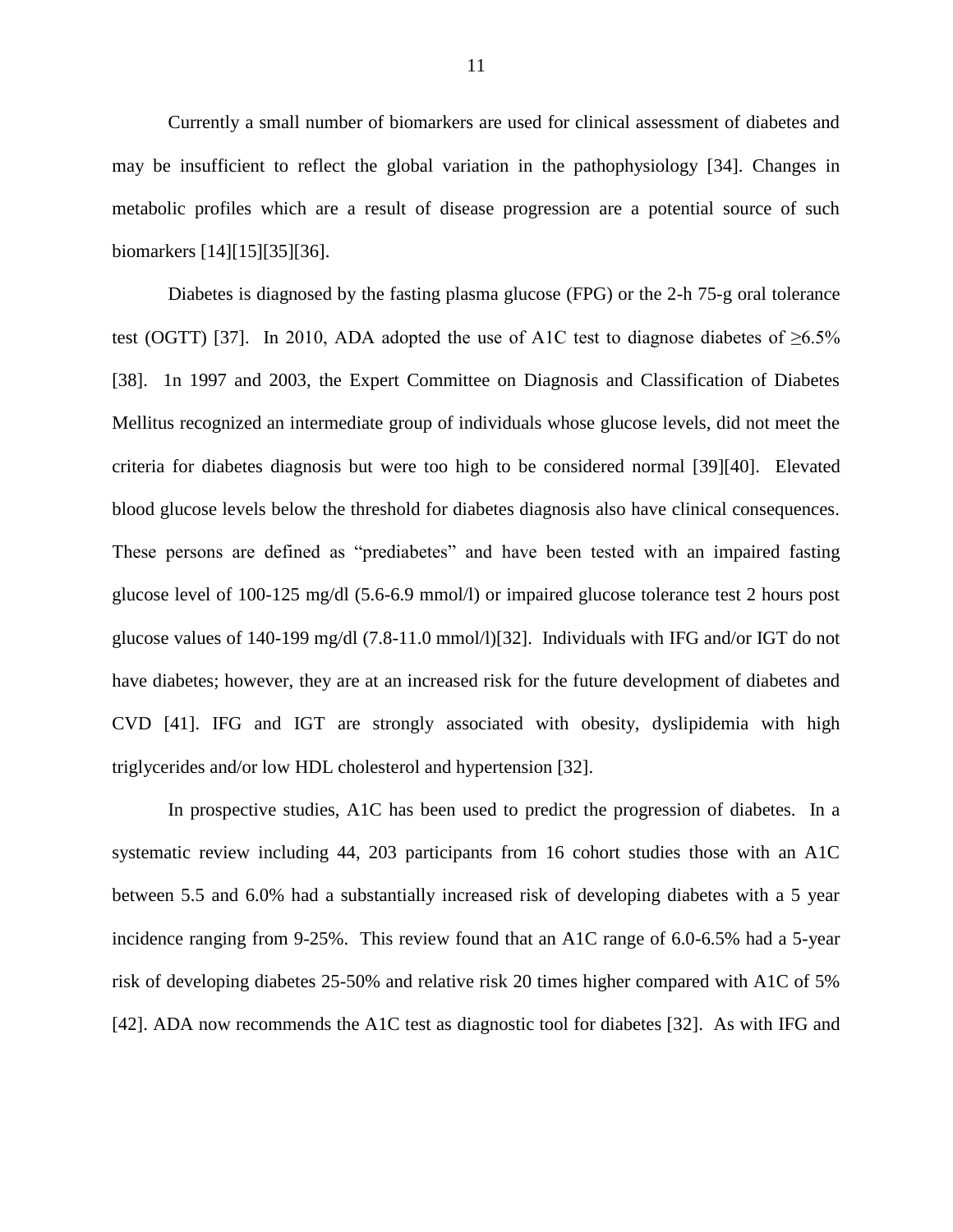IGT, elevated levels of A1C of 5.7-6.4% can be considered a predictor of increased risk for future diabetes as well as CVD [37].

The ADA recommends that Testing for Diabetes in asymptomatic persons include:

- Testing should be done at any age with a BMI  $\geq$  25 kg/m2 and/or have one or more additional risk factors for diabetes which includes: physical inactivity, first-degree relative with diabetes, high risk ethnicity, women who delivered a baby weighing >9 lbs or were diagnosed with gestational diabetes, hypertension, HDL cholesterol level <35 mg/dl and/or a triglyceride level >250 mg/dl, women with polycystic ovarian syndrome, A1C≥5.7%, IGT or IFG on previous testing, severe obesity, history of CVD.
- In those without the risk factors listed, testing should begin at age 45 years;
- To test for diabetes or assess risk for future diabetes, A1C, FPG, or 2-h 75 g OGTT is appropriate; and
- In those identified with increased risk for future diabetes, identify and if appropriate treat other CVD risk factors.

Fortunately, the same testing and clinical assessment can be done for screening, diagnosis and disease management. For many individuals, diagnosis of type 2 diabetes is not done until complications appear and according to the ADA [26], one-fourth of all people in the U.S. may be undiagnosed. Although the relatively low prevalence of diabetes in the general population makes it unlikely that mass screening will be cost effective, testing for people with risk factors for disease development is likely to result in more benefit than harm and will lead to overall cost savings [43][44]. Mathematical modeling studies suggest screening independent of risk factors beginning at age 30 or 45 years is a cost effective strategy [45]. Diabetes care accounts for about 2-7% of the total national health care budgets of western European countries [46].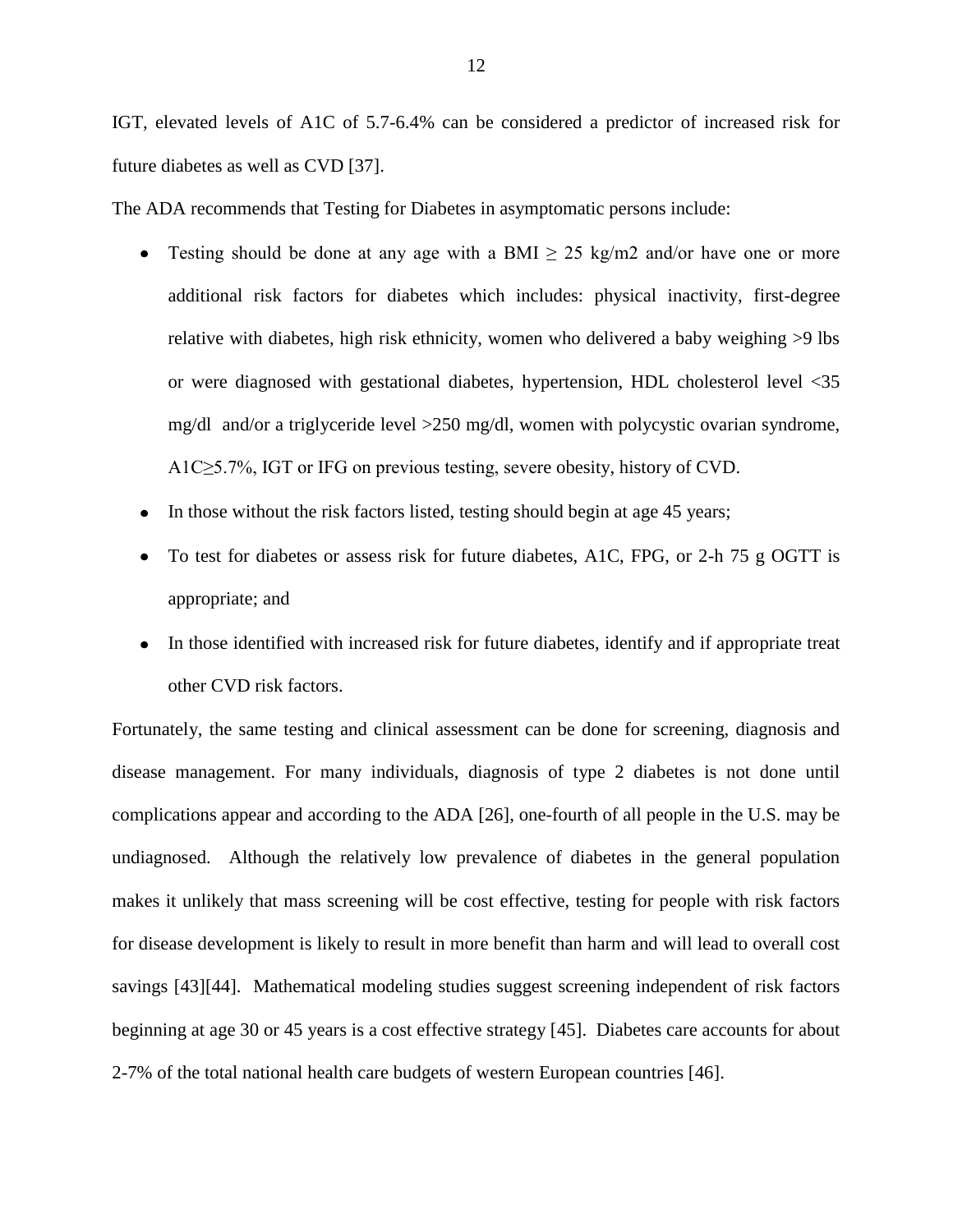There are intervention strategies for individuals who are at increased risk for developing diabetes that will significantly decrease the rate of onset for disease development. Risk factors for disease progression include physical inactivity, overweight, elevated lipid levels, unhealthy diet, ethnicity, family history of diabetes, smoking, ethnicity and family background. Many of these risks factors are modifiable which means that a person has the ability to delay the onset of disease progression. For many persons; however they do not display clinical symptoms of disease development until complications begin to occur.

Metabolomics has the potential in theory and based on observation from studies, to find early metabolic changes related to diabetes disease progression prior to many clinical symptoms. Although metabolic analysis is still considered to be in its infancy many believe that metobolomics strategies can have a pertinent impact on the discovery of clinical and pharmacological biomarkers. Given this emerging technology that's available, the increasing burden of the condition worldwide, earlier identification of 'at risk' individuals beyond current clinical markers is particularly important.

#### **METABOLOMICS APPLIED TO DIABETES**

Individuals with diabetes have many metabolic pathways that are likely affected and presumably play a role in their overall metabolic dysfunction. Characterization of the pathophysiological alterations associated with the disease condition can be improved by identification of biomarkers and pathways related to the disease progression [47].

Assessment of a biological system by means of global and non-targeted metabolic profiling provides the investigator with molecular information that is close to phenotypes in question because metabolites are a product of gene, mRNA and protein activity.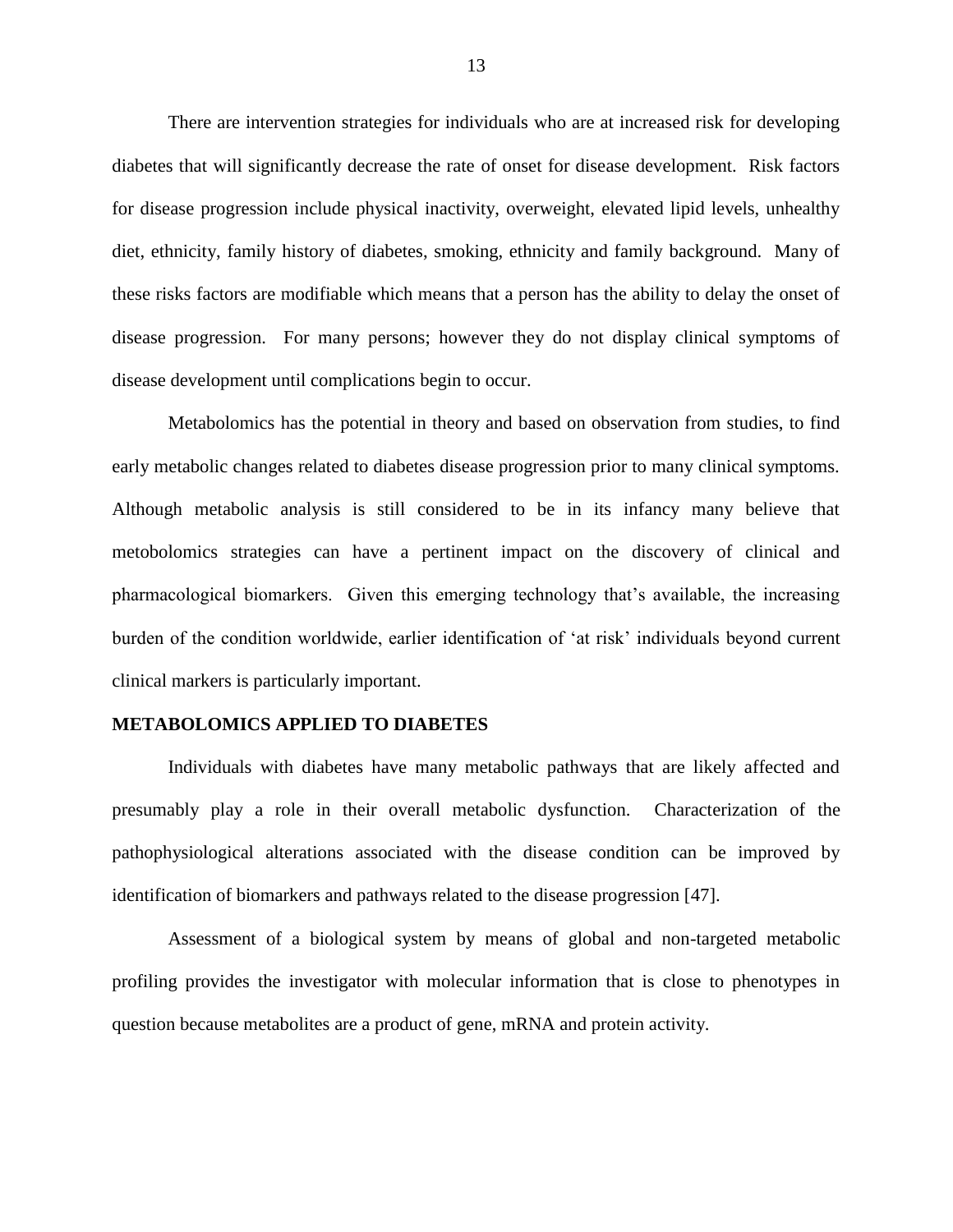According to Bain *et al.*[25], metabolomics application for diabetes provides advantages compared to other 'omics' technologies (genomics, transcriptomics, proteomics) because:

- 1. The Human Metabolome Database (HMDB)- Canada[27] currently lists approximately 6500 discrete small molecule metabolites which is a fraction of the estimated 25000 genes, 100 000 gene transcripts and 1 000 000 proteins;
- 2. Metabolite concentration alterations are the net result of genomic, transcriptomic and proteomic variability, therefore, providing the most integrated profile of biological status; and
- 3. Metabolomics is a precise tool for discerning mechanisms of action and possibly toxicological effects of drug therapies.

Thus, metabolomics can reveal crucial information that is closely related to the current disease state or therapeutic status.

Multivariate statistical analyses of the  ${}^{1}H$  NMR data from human, rat and mouse urinary profiles demonstrate metabolic similarities among the three species, including responses associated with disease progression of diabetes involving glucose metabolism, the tricarboxylic acid (TCA) cycle and the nucleotide and methylamine metabolisms [48]. In a study, using rats induced with diabetes NMR based metabolomics found differences in several metabolic pathways including glucose metabolism, TCA cycle, the alanine pathway, the Cori cycle, the acetate switch and choline metabolism [49]. Another study, with Zucker diabetic fatty rats, in the pre diabetic state showed that there were decreased levels of plasma concentrations for gluconeogenic amino acids, aspartate, serine, glutamine, glycine and histidine whereas, taurine, alpha-aminoadipic acid, methionine, phenylalanine, tryptophans and branded chain amino acids were increased. At the diabetic stage, a larger number of gluconeogenic amino acids had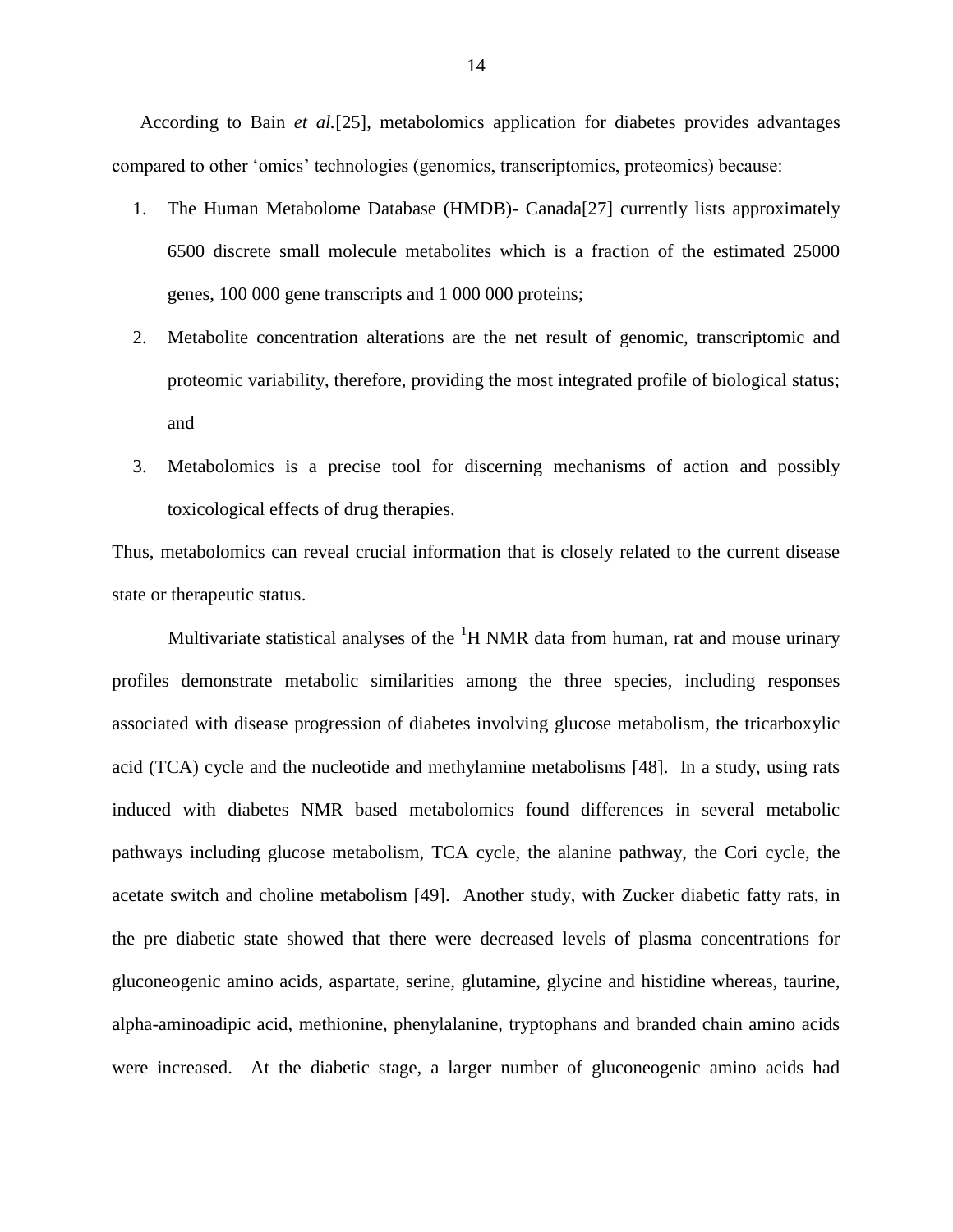decreased plasma concentrations. The study concluded that there is evidence that insulin resistance alone is capable of bringing about many of the changes in amino acid metabolism observed in diabetes [50].

Cross-sectional studies have documented differences in blood metabolite profiles before and after glucose loading [25][27][51] and in obese versus lean human subjects [52]. These studies have noted differences in levels C3 and C5 acylcarnitines, glutamine/glutatmate and additional amino acids and other small molecules. The observations from these studies demonstrated the possibilities that alteration in plasma metabolite levels are affected before the onset of diabetes and may be useful in the identification of 'at risk' individuals compared to clinical markers. For example, in a study conducted by, Doorn *et al.,* participants were given an oral glucose tolerance test, and endogenous metabolites were compared between participants with diagnosed diabetes compared to healthy individuals [53]. At baseline, there were diseaserelated metabolic differences between cases (diabetic subjects) and controls (non diabetic subjects). The cases underwent a 2 week 'wash-out' period prior to providing baseline urine and blood plasma samples. As a result, the differences in the metabolite concentrations were likely attributable to the disease related differences in the metabolic profile. In plasma, these differences were related to variation in lipid concentrations and lactate, and decreased levels of several amino acids. In urine, there were differences in the amino acid concentrations. Similarly, another study reported citrate and hippurate to be elevated in urine of diabetes subjects vs. healthy controls using NMR spectroscopy [54].

In a study conducted by *Wang et al*., [55] metabolite profiles predicted the development of diabetes in a nested case control study. Among 2422 individuals who had normal glycemic levels, 201 developed diabetes over a 12 year period. Amino acids, amines and other polar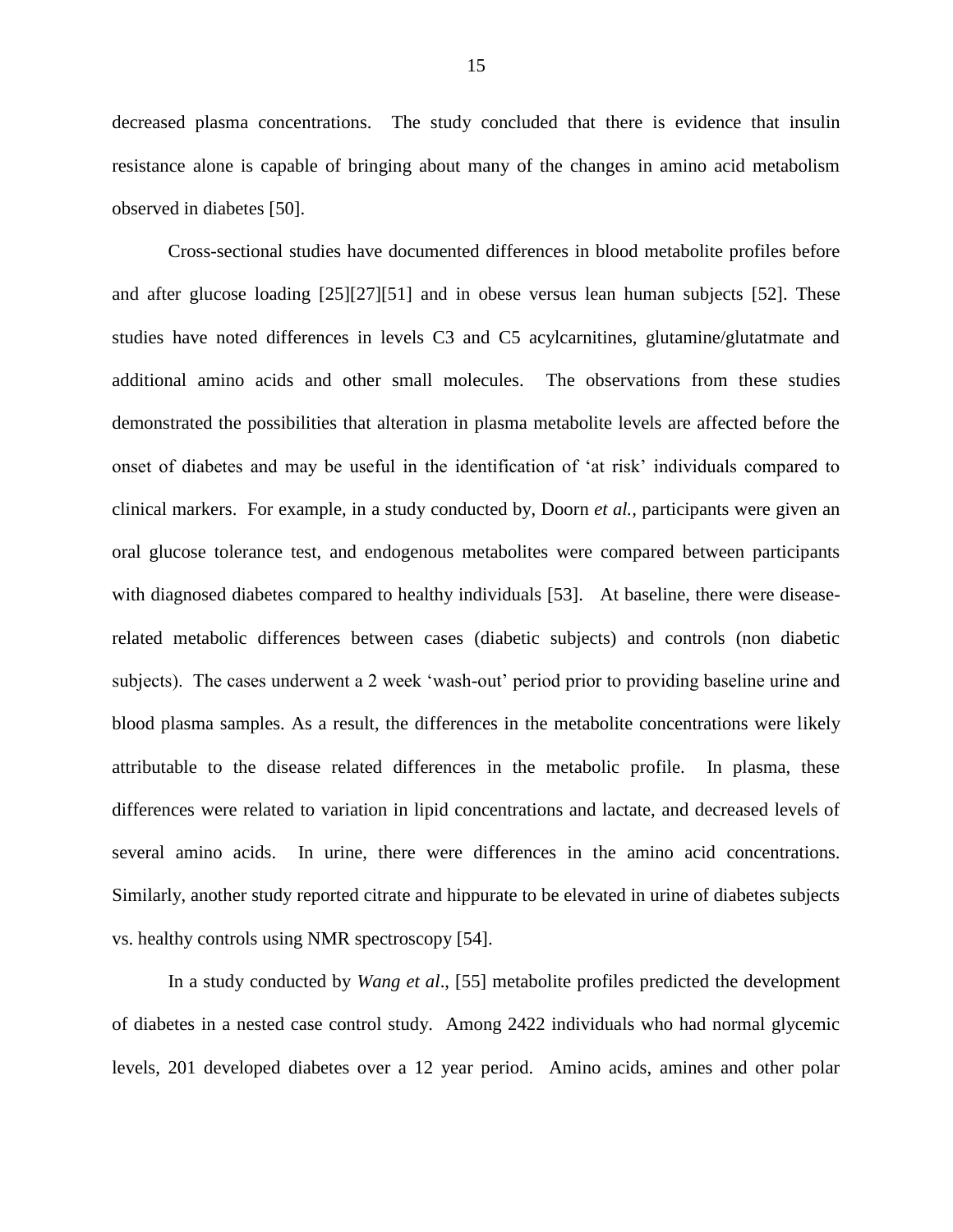metabolites were provided in baseline specimens using liquid chromatography tandem mass spectroscopy. Cases and controls were matched for age, sex, body mass index and fasting blood glucose. In the paired analysis of the two groups, five metabolites had p-values of 0.0001 or smaller for the baseline differences. Of these metabolites the branched chain amino acids: leucine, isoleucine and valine were able to predict future risk of diabetes. Thus, the study observed that the fasting concentrations of amino acids were elevated up to 12 years prior to the onset of diabetes. One advantage of this study was that the 12 year observation period showed that the levels of amino acids were elevated prior to any alteration in insulin levels using standard biochemical measures. The major finding of this study was that despite normal fasting blood insulin levels amongst individuals, amino acid concentrations were predictive of diabetes development. The researchers noted that one drawback of this study was that the sample included individuals who were at "high" risk for diabetes disease progression because they displayed factors such as obesity and elevated fasting glucose. As a result, the findings may be a result of what would be expected in a high-risk cohort, not necessarily in a more heterogeneous sample. Hence, the study further investigated a random sample of 400 participants who did not have a diabetes or cardiovascular disease. This random cohort had a lower fasting glucose and BMI compared to the original case -control group. After repeating the amino acid analysis, the amino acid profile was still predictive of diabetes risk independent of standard diabetes risks; however the relative risk was not as significant suggesting that the amino acid profiling shows difference but may have greater value in 'high' risk individuals. The findings from this study do support the theory that hyper aminoacidemia could be an early manifestation of insulin resistance.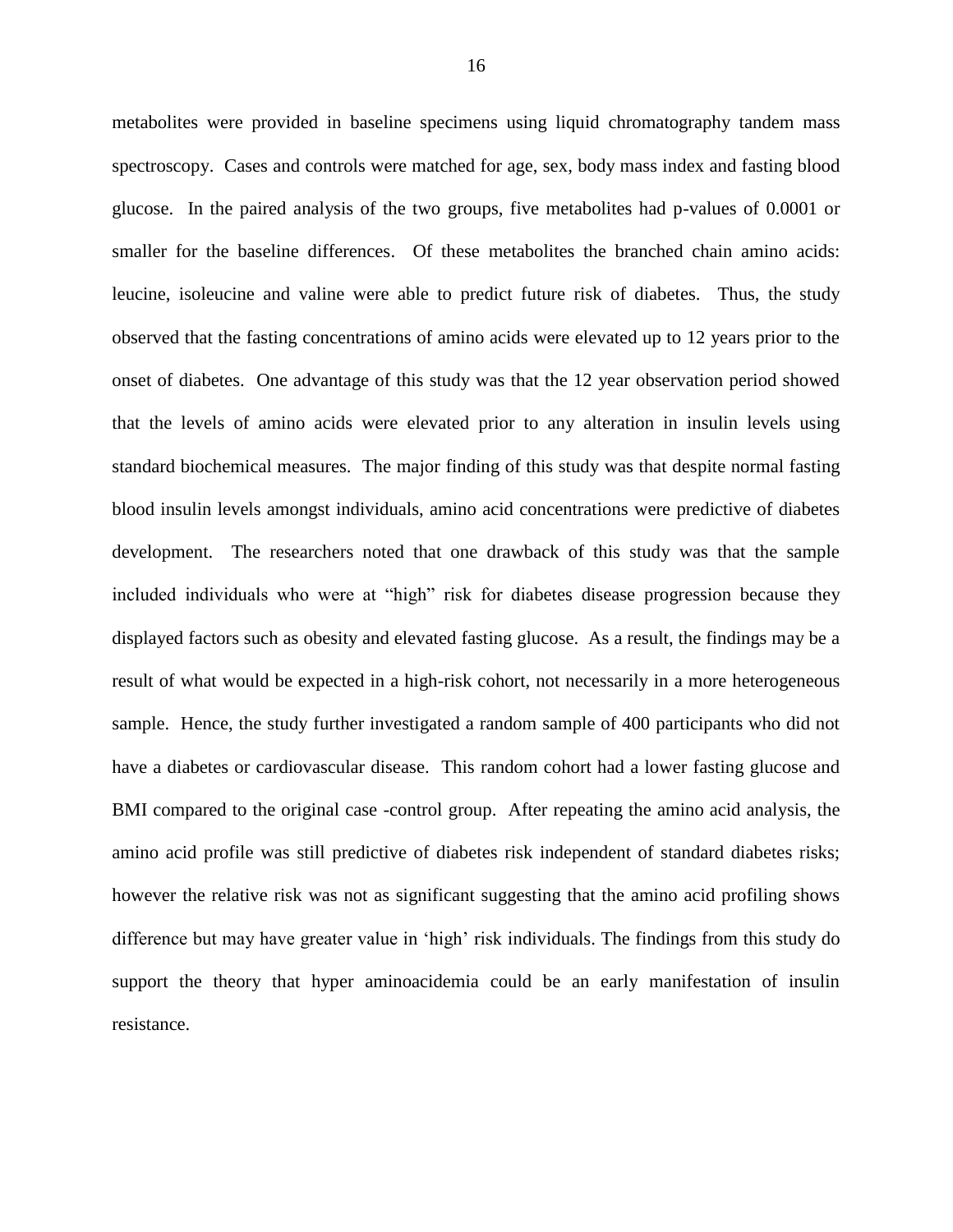Studies of branched chain amino acid supplementation in both animals [55] and humans [56] observed that circulating amino acids may directly promote insulin resistance. The underlying cellular mechanisms may include activation of mTOR, JUN, IRS1 signaling pathways in skeletal muscle [52][57].

Insulin resistance and impaired insulin secretion play a critical role in the pathogenesis of type 2 diabetes and branch chain amino acids are modulators of insulin secretion [58][59][60]. Another mechanism that hyper aminoacidemia could promote diabetes is by hyperinsulinemia leading to pancreatic α cell exhaustion.

A study published by *Lyssenko et al*., [61] in the New England Journal of Medicine (2008), examined whether clinical or genetic factors or both could predict progression of diabetes. The study found that the inclusion of known polymorphisms of diabetes progression slightly improved the prediction of future disease development independent of clinical risk factors. A family history of diabetes, an increased BMI, current smoking statues and elevated liver enzymes were independent predictors of future type 2 diabetes. Obesity was a strong risk factor for future diabetes, a risk that almost doubled in subjects with a family history.

A recent published study used a multiplatform approach of three different techniques covering NMR and tandem mass spectroscopy [62]. The researchers observed that this analytical approach detected perturbations of metabolic pathways linked to kidney dysfunction, lipid metabolism and interaction with the gut microflora. The differences in the biochemistry parameters between the diabetes and control group were modest; however with a limited sample size, the study did detect many differences in metabolic profiles.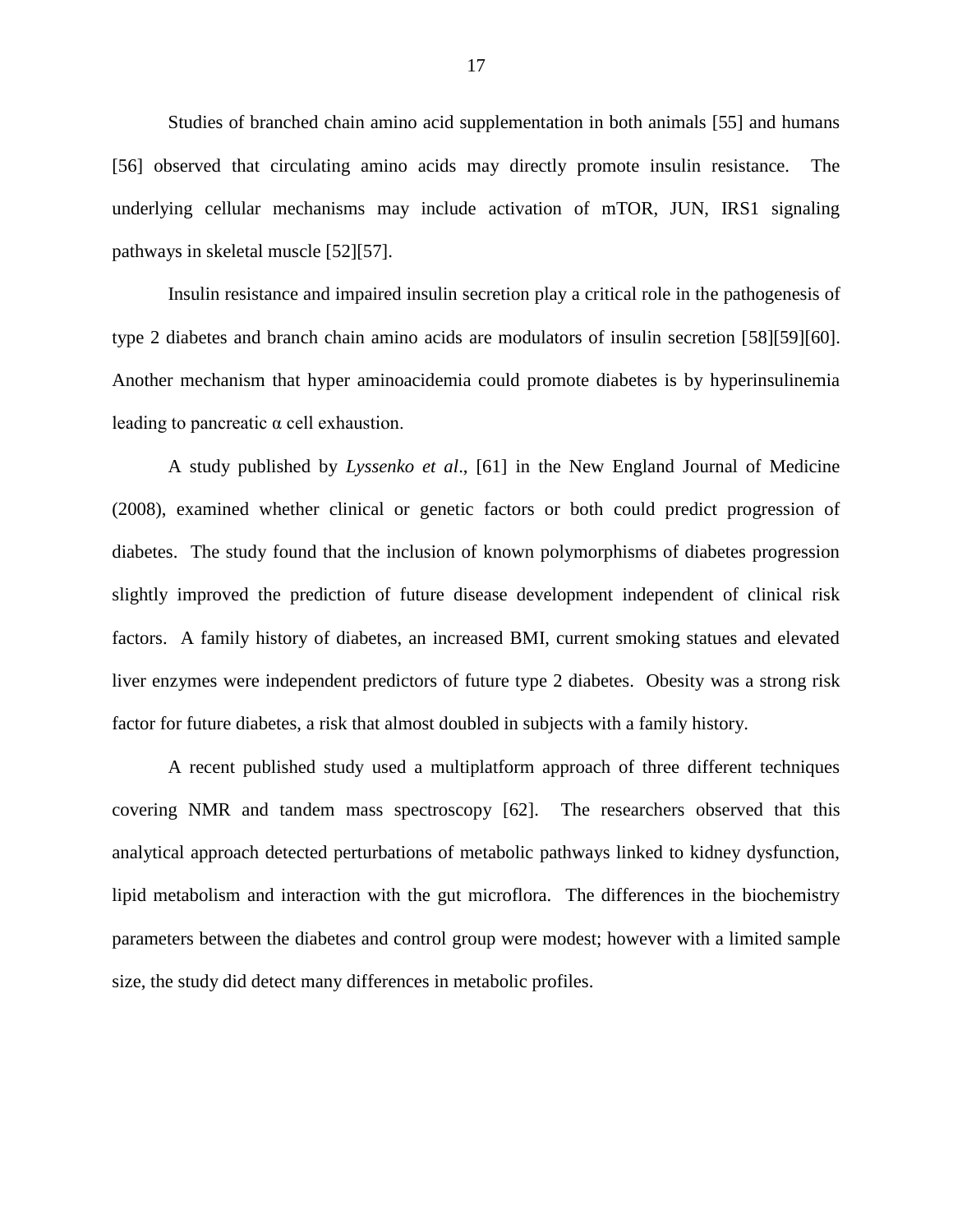A clinical challenge is to identify which individuals are 'at risk' and are most likely to develop diabetes. The goal of this project was to provide further insights on the risk factors that contribute to the differences in the metabolic profile of non-diagnosed adult subjects.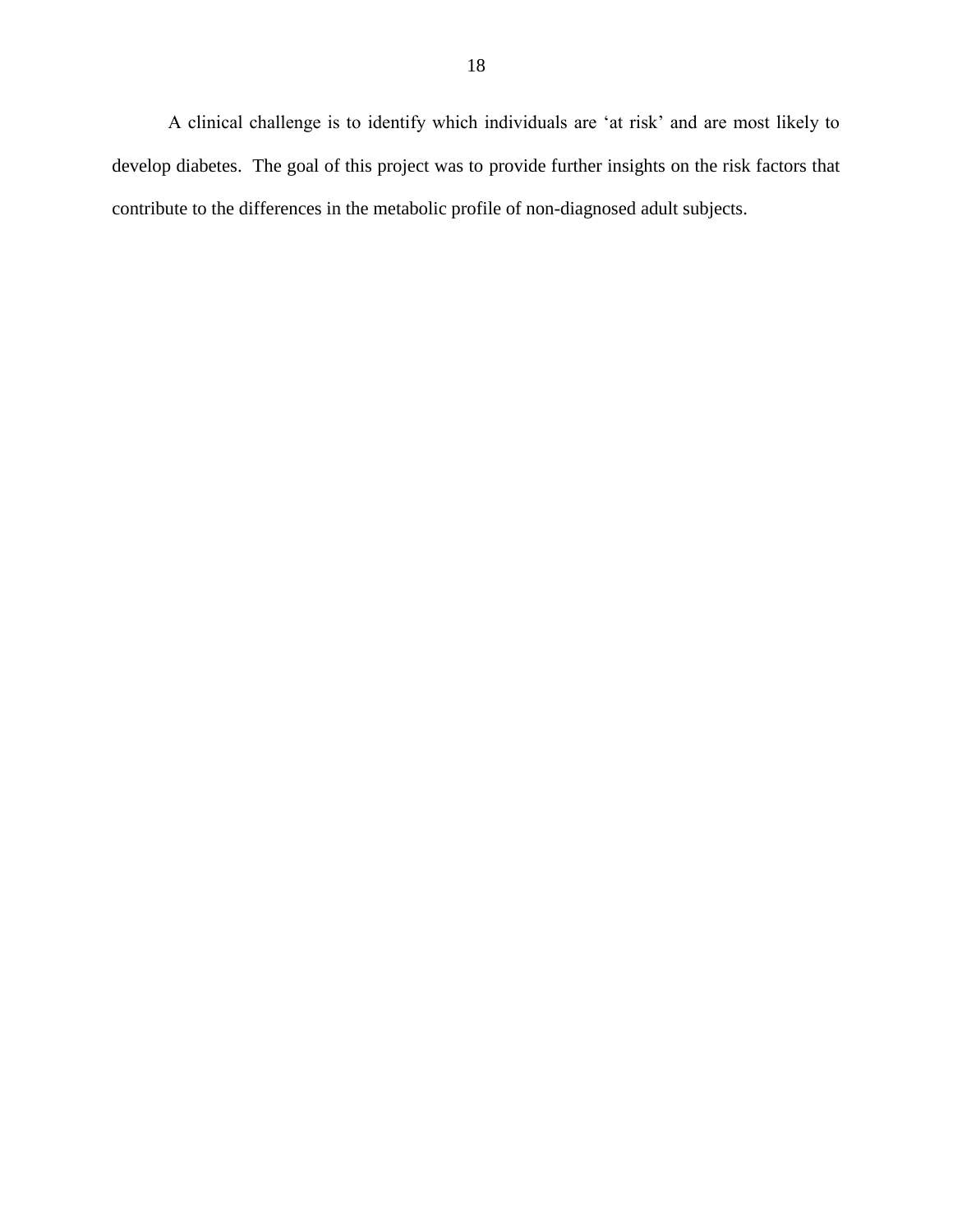#### **SUMMARY AND SPECIFIC AIMS**

To determine if metabolomics analytical techniques can differentiate between individuals with different risk levels for diabetes, a trial is needed to identify differences in the metabolic profiles of persons at risk for developing diabetes. The primary goal of this project is to conduct a pilot study using current metabolomics techniques to identify differences in the metabolites profiles of persons at risk for developing diabetes.

Before a definitive prospective trial is designed to answer these questions, we must first address important questions regarding feasibility, sample size, and preliminary evidence of differences in their metabolic profiles based on a person's clinical assessment for developing diabetes. Thus, we have conducted a pilot project to recruit subjects who pose a risk for developing diabetes based on clinical and lifestyle conditions including: BMI, physical inactivity, family history of diabetes, age, elevated blood pressure, elevated lipid profile, history of gestational diabetes in men and women older than 45 years of age.

The rational for this proposed study is that metabolomics coupled with multivariate analysis will observe differences in the metabolic profiles of individuals with or without risk factors for development of type 2 diabetes.

In order to test the hypothesis, the following specific aims were established.

**Specific Aim 1:** To recruit and screen 50 persons with and without risk factors for development of type 2 diabetes to determine the correlation among these risk factors.

**Specific Aim 2:** To investigate metabolic profiles for potential differences based on risk factors for diabetes using metabolomics coupled with multivariate analysis.

This study will provide preliminary data to determine the differences, if any, in the metabolic profiles of individuals with risk factors for developing of diabetes using metabolomics analysis.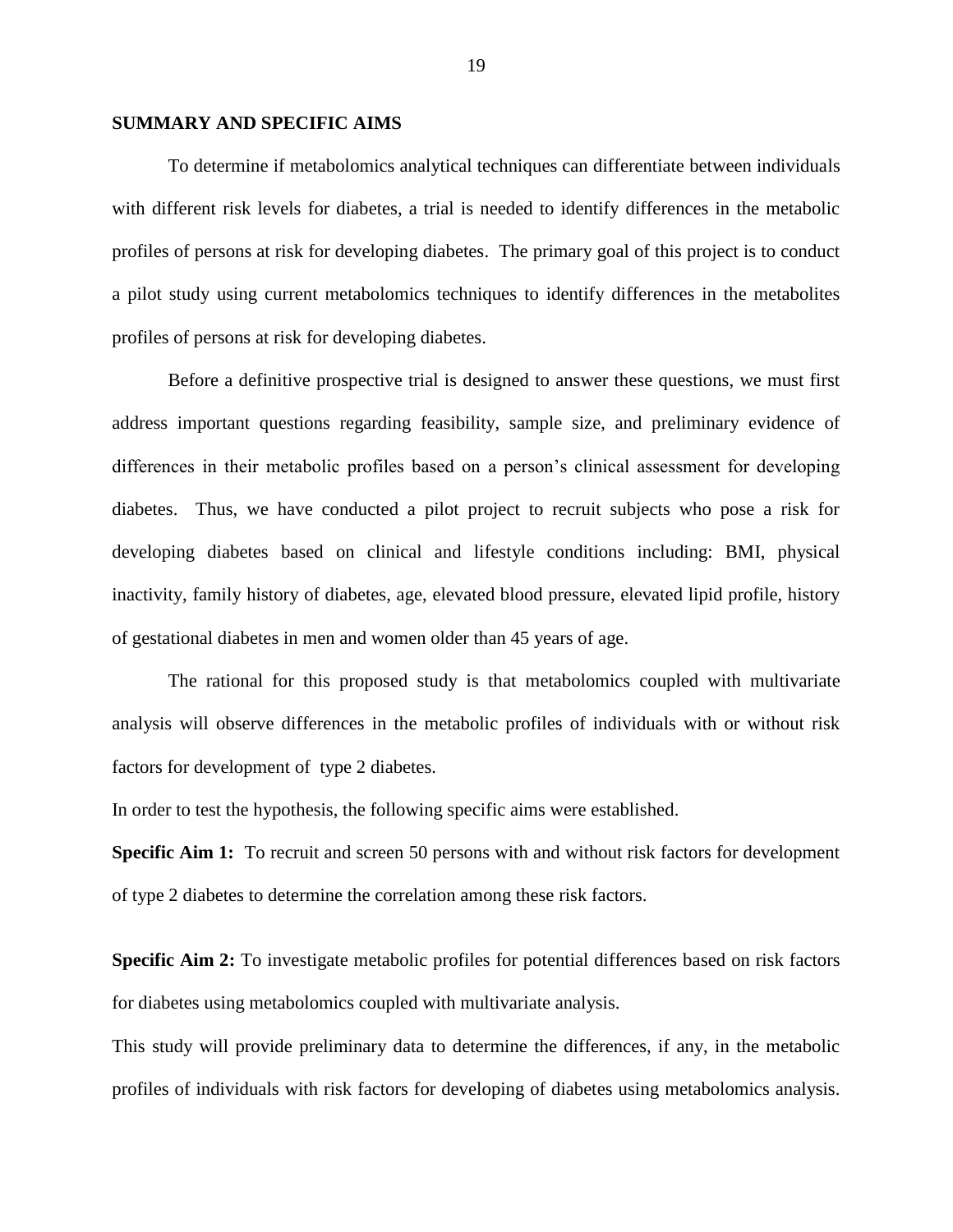#### **CHAPTER 2: MATERIALS AND METHODS**

The study was approved by the Humans Investigation Committee at Wayne State University and all participants were required to provide written consent (Appendix A). Confidentiality of response was assured by assigning code numbers to each questionnaire and biological samples, with the coding key only known to the project coordinator and principal investigator. All data was kept in a locked file and the master list of names and corresponding study numbers and consent forms will be shredded upon two years after completion of the study. Written data from which identifying information has been removed will be retained for potential future secondary analyses.

The first aim of the present study was to recruit and screen 50 persons with and without risk factors for development of type 2 diabetes to determine if there were differences in their metabolic profiles. A questionnaire was developed to collect information on risk factors for diabetes in asymptomatic adult individuals. The study collected data including: BMI; physical activity; diet, first-degree relative with diabetes; ethnicity; HDL lipid levels, fasting blood glucose, anthropometric measurements and medical history. ADA further recommends that in the absence of the above criteria, testing should begin at age 45 years. All participants did not have a clinical diagnosis of diabetes; however, all subjects were over the age of 45 years which is identified as a risk factor and many had other risk factors for diabetes.

#### **Participant Recruitment**

Participants were recruited in the community of Chatham, ON by utilizing the services of local media and the Chatham-Kent Public Health Clinic Services to advertise the research project with flyers (Appendix B). The study recruited participants on a continuous in May, June and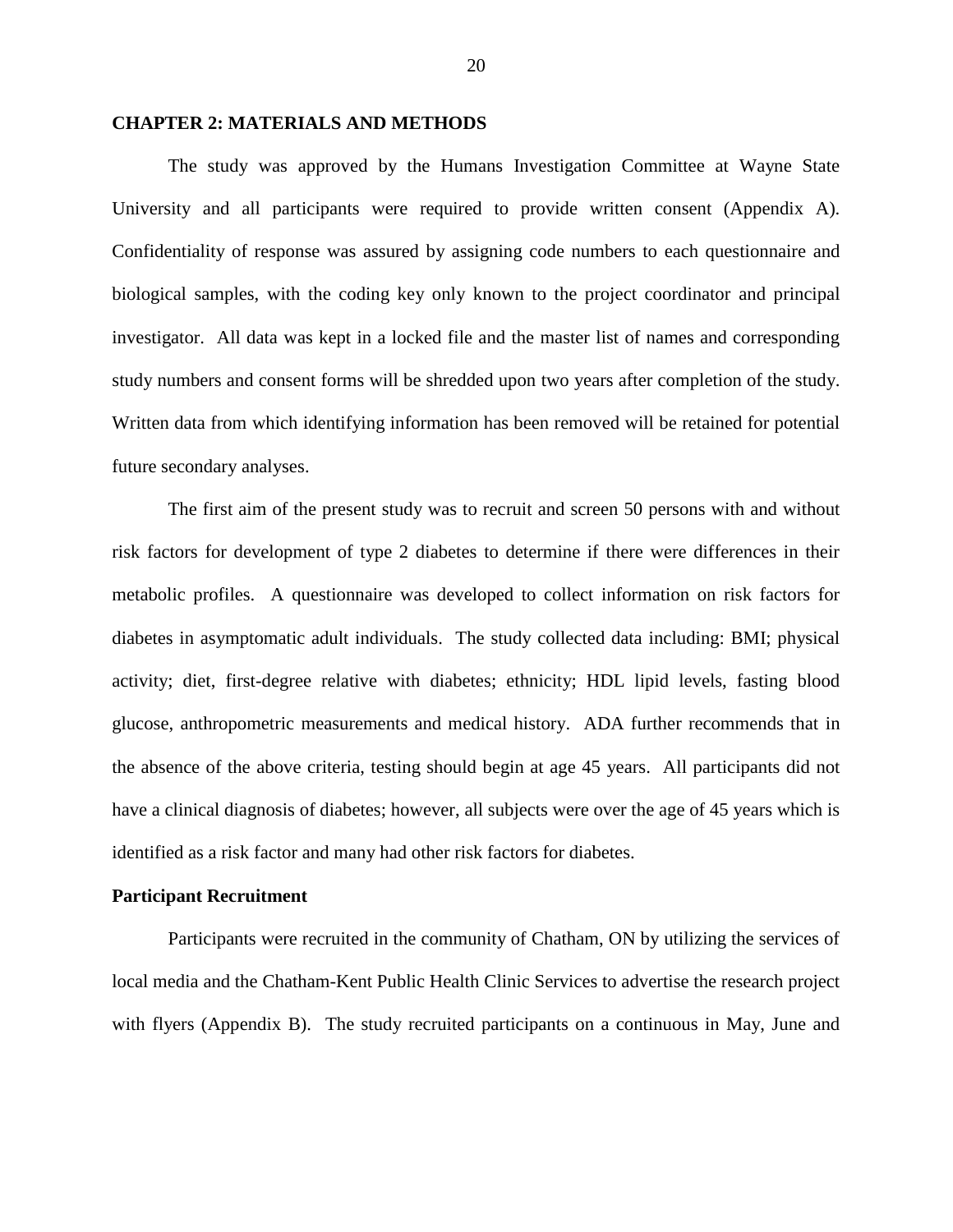July 2011. All assessments were conducted during 1- 60 minute visit. All assessments were conducted by the project coordinator.

Participants who responded to recruitment strategies were screened by telephone to determine eligibility. All participants were between the ages of 45 -65 years of age. The exclusion criteria included individuals who were insulin-dependent or taking medication required to control diabetes; had cancer requiring treatment in the past year; required use of lipid drugs; unwillingness to provide plasma and urine samples and/or unwillingness to provide informed consent.

#### **Data Collection**

*Demographics and Medical Assessment-* A standardized questionnaire (Appendix C) was used to collect data on ethnicity, age, gender, medical history, family history of diabetes and medications at baseline. Participants were asked to bring in medications and supplements to the visit to verify medication and dosage.

*Dietary Assessment-* Participants completed a 24 hr diet recall with the project coordinator. From the information collected the project coordinator summarized the total number of servings consumed from each of the food groups as recommended in the *myplate* model produced by U.S Department of Agriculture [63].

*Anthropometry and Body Composition*- Height without shoes was measured using a wall-mounted stadiometer to the nearest 0.1 cm. Weight was measured to the nearest 0.1 kg using a calibrated and certified digital scale with the participant wearing light clothing without shoes. Height and weight was used to calculate BMI. Waist circumference was measured using a measuring tape placed around the subject at the level of the umbilicus. The subject was asked to take a normal breath and the waist circumference was recorded when the subject breathes out.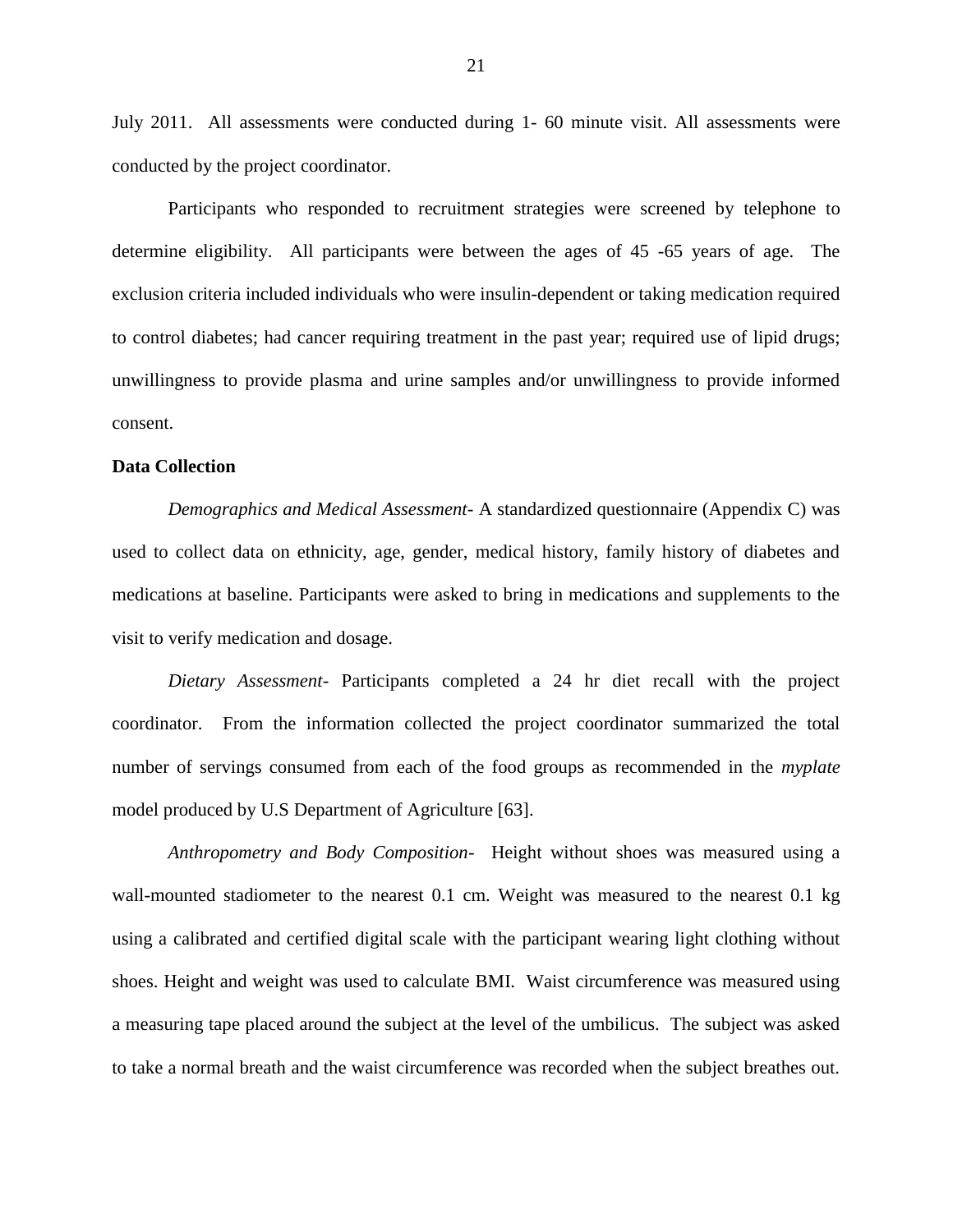Blood Pressure was taken when the participant was relaxed and comfortably seated with the arm well supported at heart level.

*Blood and Urine Collection-* After an overnight food deprivation, blood was collected by a venous puncture and drawn by the project nurse into EDTA-containing tubes kept on ice. After each clinic, samples were labelled and brought on ice to the University of Windsor where the tubes were spun at 4500 rpm at  $4^{\circ}$ C for 20 minutes. Sodium azide (10%), gentamycin sulphate (0.01%) and EDTA (10%) were added to plasma samples, which were brought back to the Chatham-Kent Public Health Clinic Services and were stored at 4°C until study completion. Participants provided 10-20 mL of mid-stream urine and10 mL of urine was transferred into a plastic tube where sodium azide (10%) was added to the sample. The urine samples were transferred into  $3 - 2$  mL tubes, labeled and stored at  $4^{\circ}$ C.

Once data collection was complete, blood and urine samples were shipped to Wayne State University on dry ice.

#### *Plasma Lipid Determination*

Plasma samples were assayed for Total Cholesterol, HDL-C and Triglycerides using enzymatic kits purchased from Pointe Scientific Inc. (Canton, MI). The procedure was followed as described in the enzymatic kits protocol.

A total of 50 persons were screened and recruited; however, some of the samples of plasma and/or urine were not used in the final analysis for the following reasons: the freezer was unthawed and 6 plasma and urine samples were unthawed for 2 days and discarded; 4 blood samples would not separate whole blood from plasma after 3 attempts; and 6 blood draws were unsuccessful after 2 attempts from the project nurse. A total of 34 subjects had all of the study parameters included in the analysis.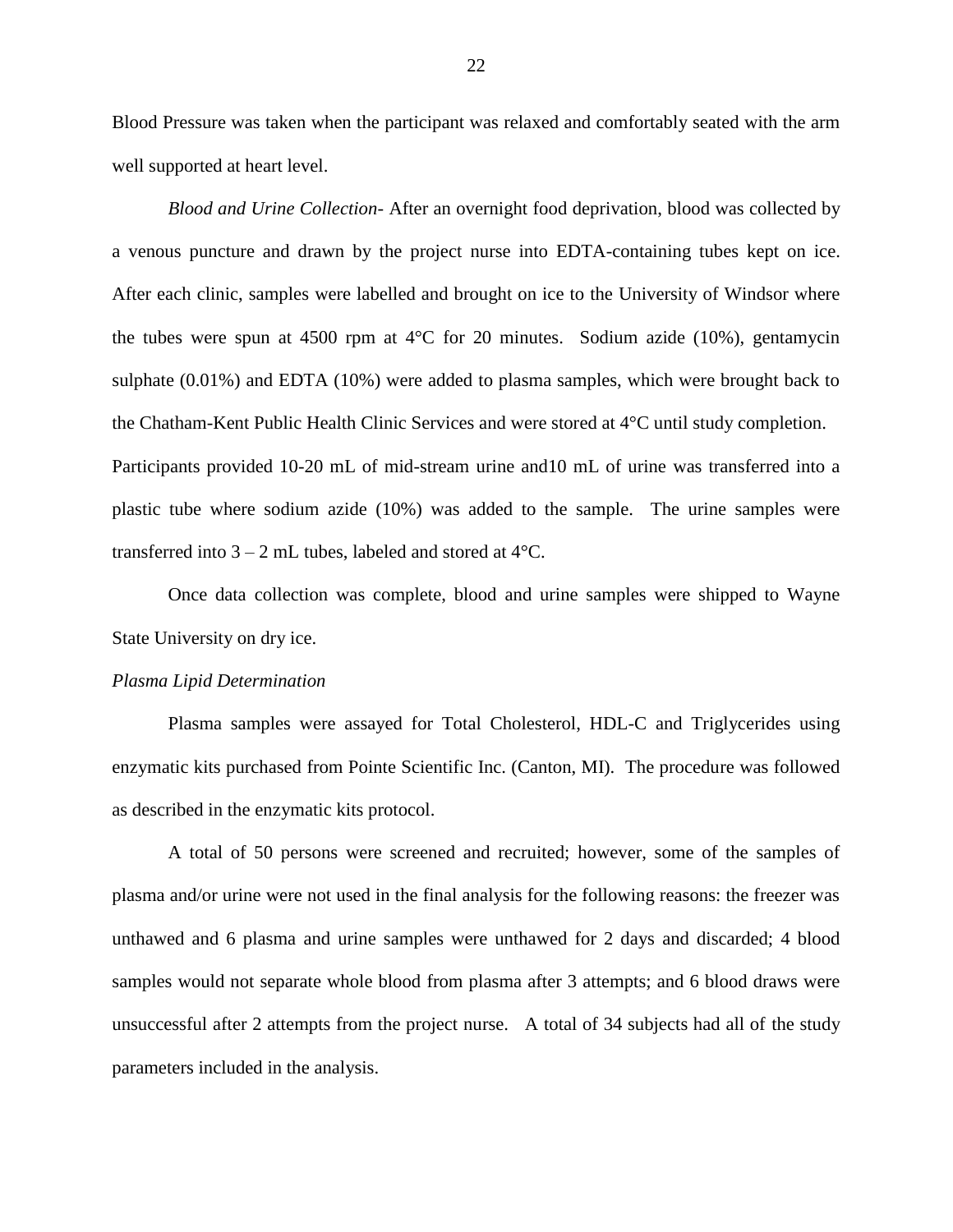The second aim of the study was to investigate metabolic profile differences based on risk factors for diabetes using metabolomics coupled with multivariate analysis.

#### **Statistical Analysis**

#### **NMR Spectroscopy**

Urine samples were brought to room temperature and centrifuged at 10,000 rpm for 5 minutes. Samples were diluted with deuterium oxide (D2O) (Cambridge Isotope Inc., Andover, MA) in the ratio of 1:1. NMR solvent (in D2O) containing 0.5 mM 3-(trimethylsilyl) -1 propanesulfonic acid sodium salt (TMSPS) (Sigma Aldrich Inc. St. Louis, MO) and 1mM Imidazole (ACROS Organics, Thermo Fisher Scientific (NJ) were added to the diluted urine sample in 9:1 ratio. *Proton (1H) NMR Acquisition-* NMR spectra were acquired using a 500MHz Varian spectrophotometer. The free induction decay (FIDs) signals were acquired using a pulse sequence sw = 6009.6, nt=64, d1=10s, satdly=990.0 ms, pw =9.5 us, mix-hst=100.0 ms, pw=9.5 us and 4.0 s acquisition.

*Spectral Processing-* FIDs were then processed using ACD/1D software (Advanced Chemistry Development, Inc., Toronto, ON, Canada). All the FIDs were stacked together as a group and then Fourier transformed to the spectra in the frequency domain. The whole spectra were edited, auto-phased, auto-base lined and binned. Intelligent binning was used to divide the edited spectra into 1000 bins. The spectra were digitized to a table of common integrals and exported as a non-negative value text file for *MultiVariate Analysis*- Multivariate data analysis (MVDA) (SIMCA P+ 12.0 Statistical software, Umetrics, Kinnelon, NJ).

Principle Component Analysis (PCA) and Partial Least Square (PLS) algorithms were used to evaluate the data for similarities and differences in metabolomic profiles between the groups.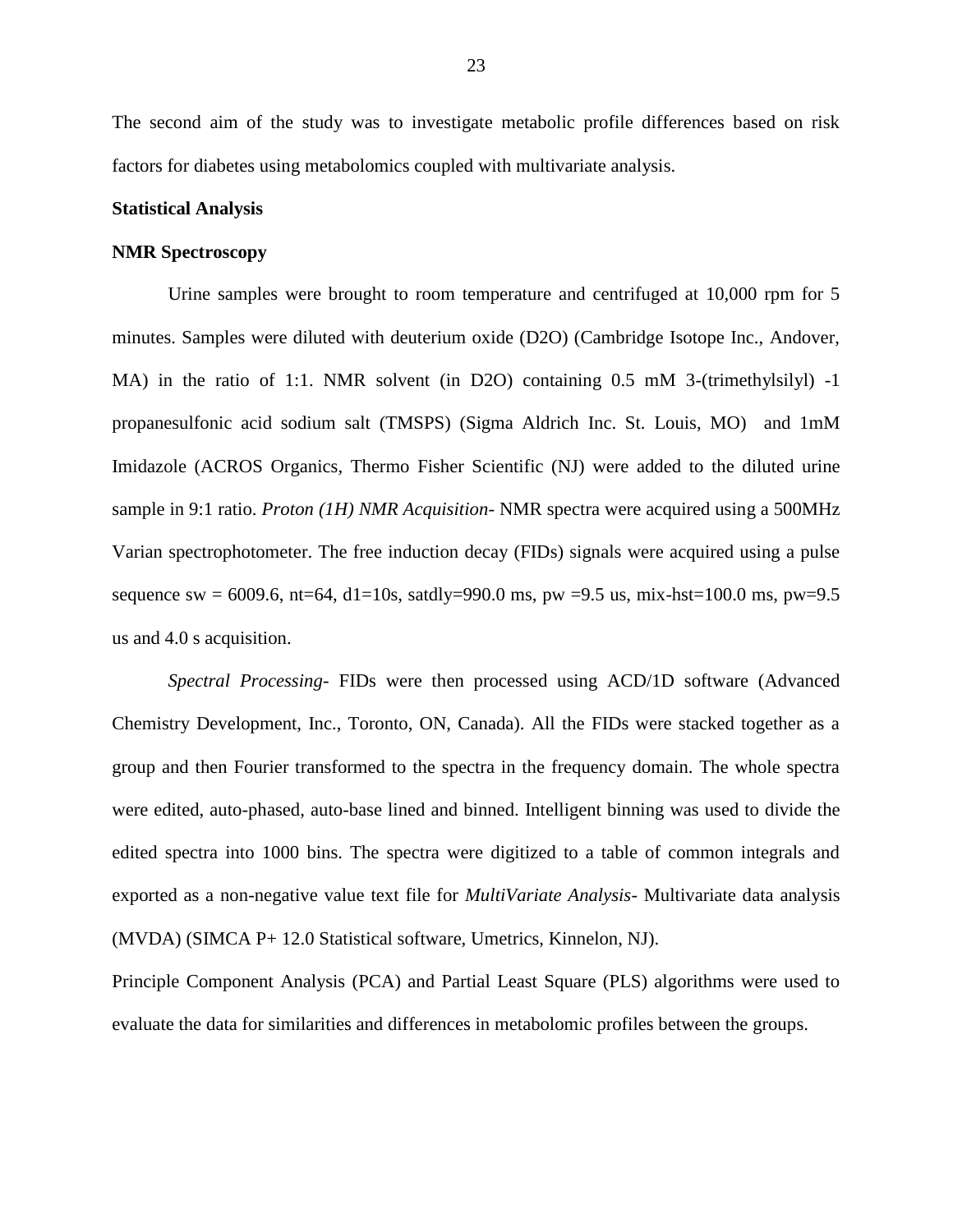#### **CHAPTER THREE: RESULTS**

The first objective of the study was to recruit and screen a total of 50 persons with and without risk factors for development of type 2 diabetes to determine if there was a relationship between the risk factors from participants.

#### **Participant Demographics**

A structured questionnaire was used to collect information on medical history and anthropometric measurements, which included height, weight, waist and hip circumferences. The total sample included 44 participants: 39 females and 5 male subjects. The age range was 45 to 64 years with an average age of 54 years. Of those participants, 98% were European Canadian and 2% were Native Canadian.

#### *Smoking Status*

The proportion of the participants who were current smokers was 11%. Of the nonsmokers, 20% reported exposure to second hand in the home on a daily basis.

#### *Physical Activity*

On average, participants were physically activity for  $125 \pm 78$  minutes. This was assessed as a total for daily activity from vigorous, moderate or a combination of both. The percentage of participants meeting the daily physical activity guidelines of 150 minutes/wk of moderate activity, 75 minutes/wk of vigorous activity and/or combination of both activities was 71%.

#### *Fruit and Vegetable Intake*

The findings from the study indicated that 48% of subjects consumed 5 servings or more of fruits and vegetables per day. The average intake was  $4.6 \pm 2.08$  servings per day. *Alcohol Consumption*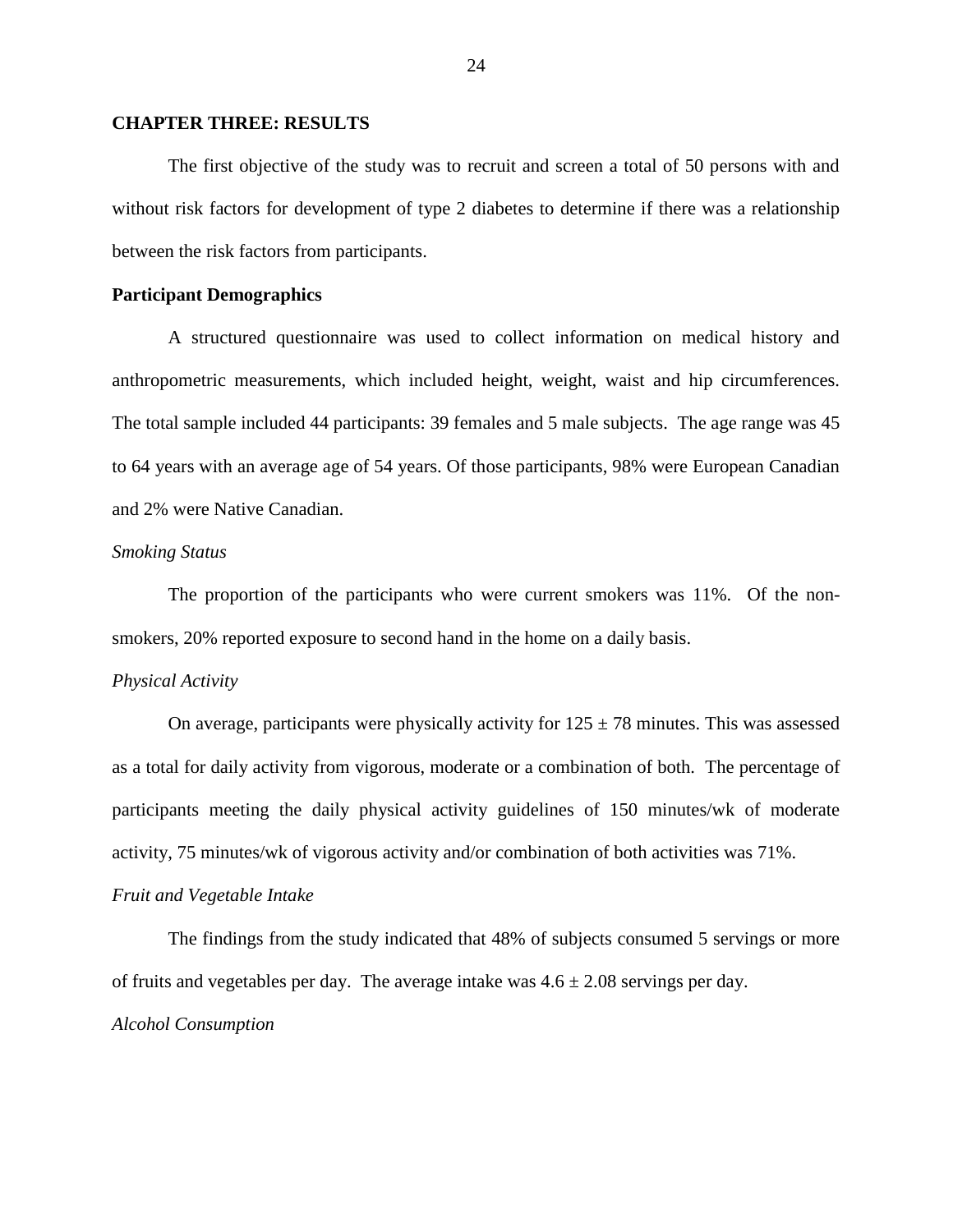According to the Low Risk Drinking Guidelines recommended by Health Canada, drinking in moderation is defined as having no more than 2 drinks per day for women and no more than 3 drinks per day for men. This definition is referring to the amount consumed on any single day and is not intended as an average over several days. The number of subjects meeting the low risk drinking guidelines was 89% (Figure 3:1). The mean weekly average for both males and females of the study was  $2.59 \pm 2.82$  standard drinks.

Physical activity, alcohol, smoking and fruit and vegetable consumption were analysed with bivariate correlations to determine if there was a relationship amongst these variables within the study group. There was a significant positive relationship  $(p<0.05)$  found between the average daily intake of fruit and vegetables and physical activity level (*r*=0.33). Physical activity was also inversely correlated to alcohol intake, therefore participants with higher average levels of physical activity were more likely to have lower alcohol consumption  $(r=0.32)$  and this correlation was significant ( $p<0.05$ ).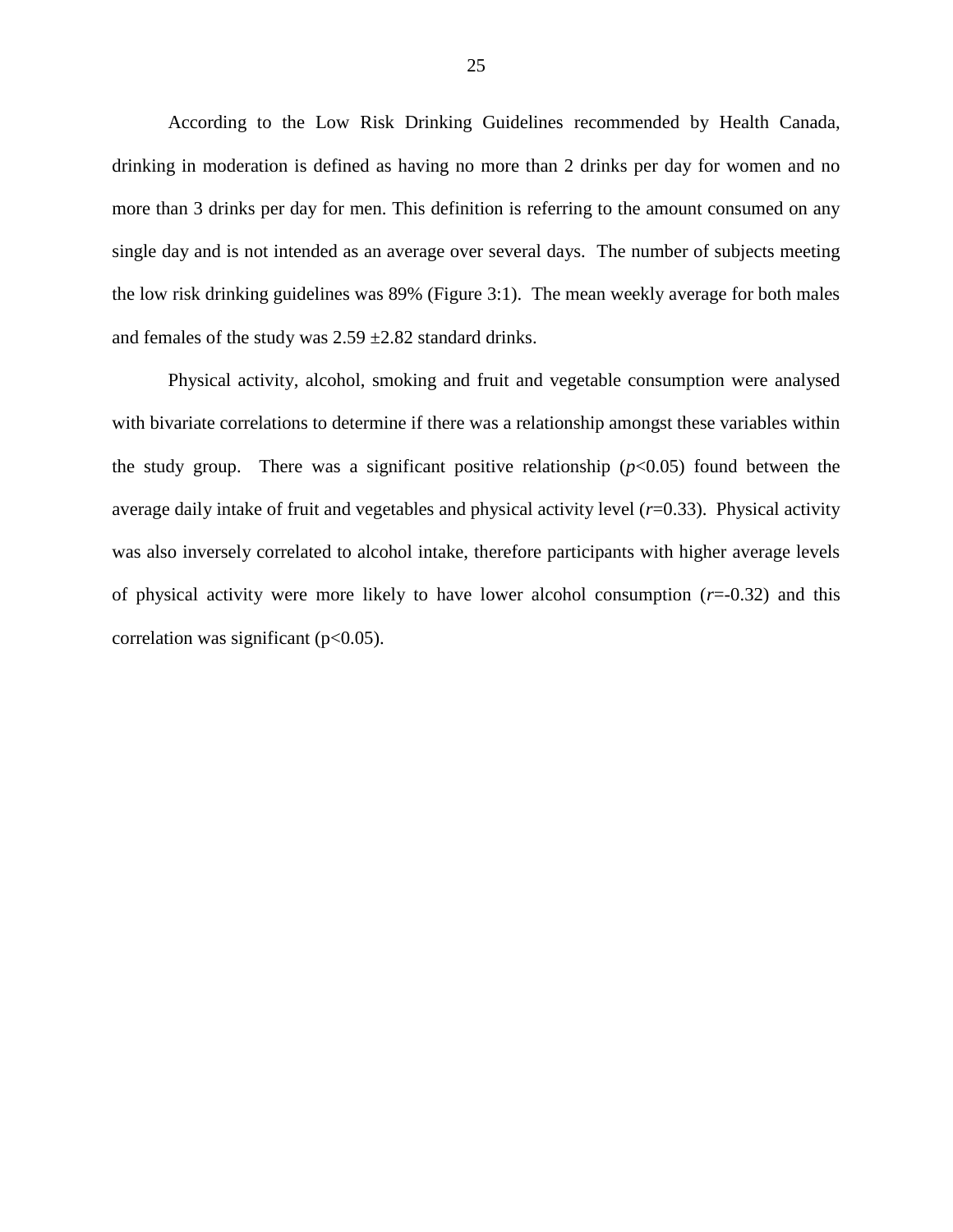

#### **Figure 3:1 Average Alcoholic Drinks per week**

The proportion of subjects who reported consumption of alcoholic beverages in a typical week. From the information collected: 20% of participants reported consuming no alcohol on a weekly basis; 34% drank 1-2 standard drinks per week; 30% drank 3-5 drinks; 5% consumed 6-7 drinks per week; and 11% average consumption was seven or more drinks per week.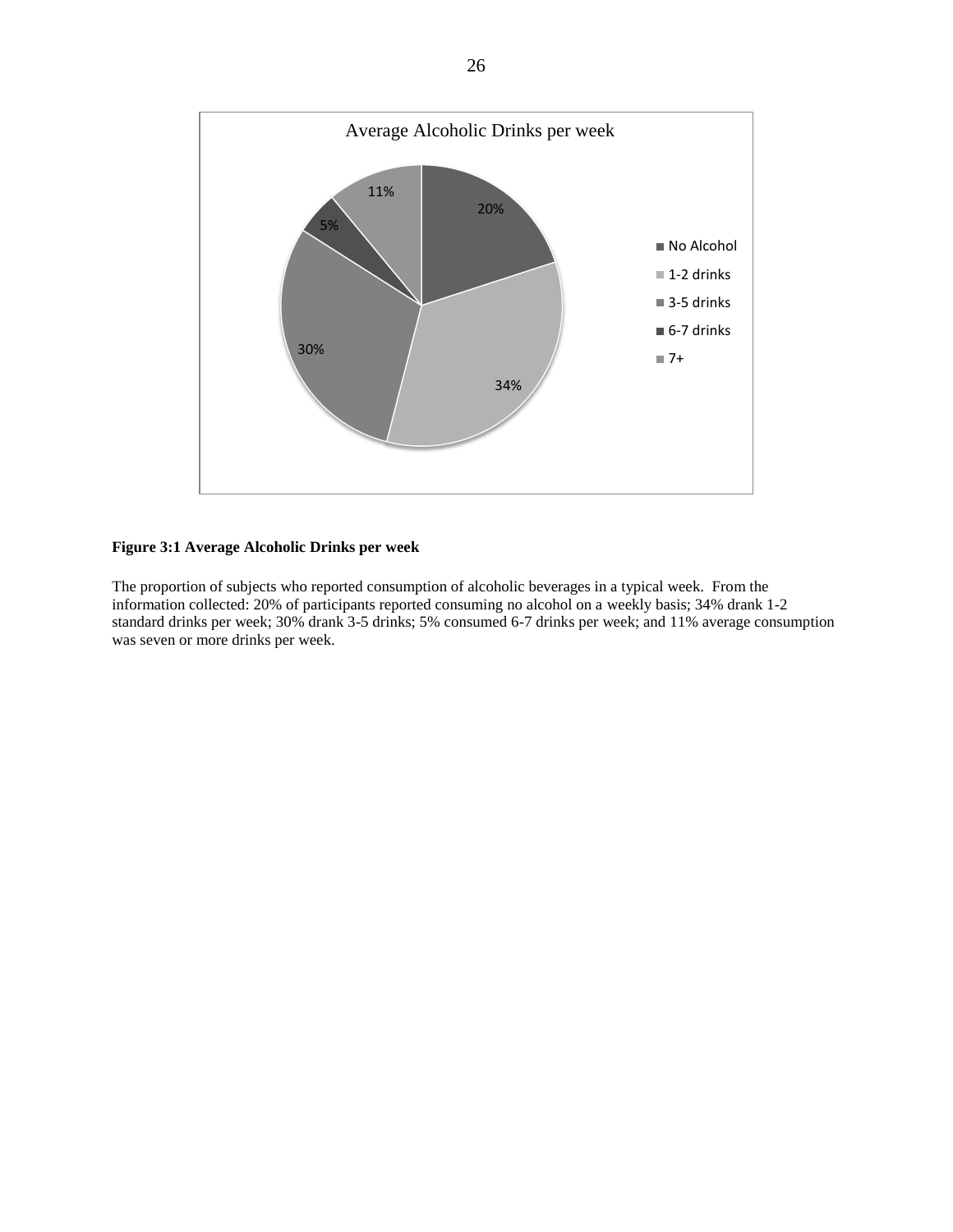#### **Anthropometric Measurement**

Body Mass Index (BMI) is a ratio of weight to height (kg/m2). Waist to Hip ratio estimates the distribution of subcutaneous and intra abdominal adipose and muscle tissue. Waist circumference provides an index of the absolute amount of abdominal fat and adds to the prediction of morbidity and mortality obtained from measuring BMI alone. BMI, waist to hip ratio and waist circumference (WC) are anthropometric screening tools that can be used together in order to identify individuals who are overweight or obese and are at an increased risk of diabetes, cardiovascular disease and other related conditions. These measures should be interpreted in conjunction with other measures of health risk as part of a complete individual assessment.

#### *BMI*

The BMI provides ranges for a healthy weight (18.9-24.9kg/m2); overweight (25- 29.9kg/m2) and obese (30kg/m2 and above). BMI is a highly reliable and convenient measure used to screen for obesity, but it does have some limitations that restrict its usefulness in certain clinical settings. At the clinic visit participants' weight and height was collected and the BMI was calculated. The mean BMI was  $27.6 \pm 4.9$  (Figure 3:2).

The average BMI for subjects aged 45-49 yrs was 28 kg/m2; 26.5 kg/m2 for those aged 50-59 and 30.3kg/m2 for subjects over the age of 60 years (Figure 3:3). BMI and age were independent and the variables were unrelated to each other  $(r=0.20)$  (Figure 3:4).

#### *Waist Circumference*

The waist circumference correlates with visceral fat stores. Values greater than 102 cm (40 inches) in men and 88 cm (35 inches) in women may indicate increased risk for

27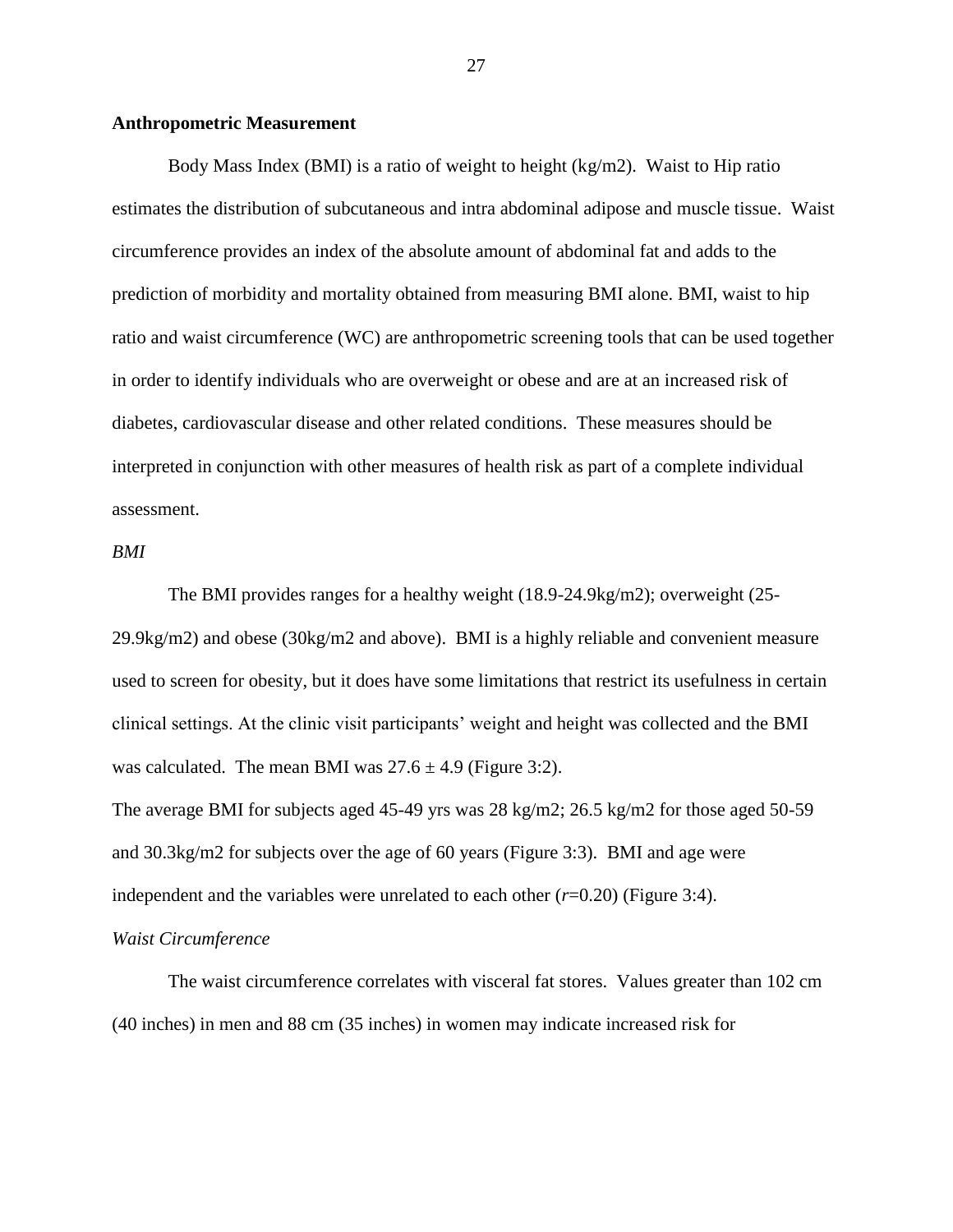cardiovascular disease and diabetes [64]. The average waist circumference was 91 cm  $(\pm 14)$  and 45% of subjects had a measurement higher than recommendations.

## *Waist to Hip ratio*

Waist to Hip ratio was calculated as an assessment of weight status for the subjects. Ratios >1.0 in men and 0.8 in women may indicate increased risk for morbidity and mortality [65]. Sixty eight percent of the participants had a waist to hip ratio either >1.0 in men or 0.8 in women. The mean waist to hip ratio was  $0.85 \pm 0.067$ .

As would be expected, anthropometric measurements of BMI, waist to hip ratio and waist circumference were strongly correlated with each other (Figure 3:5). This was more of an assessment to determine accuracy of the measurements.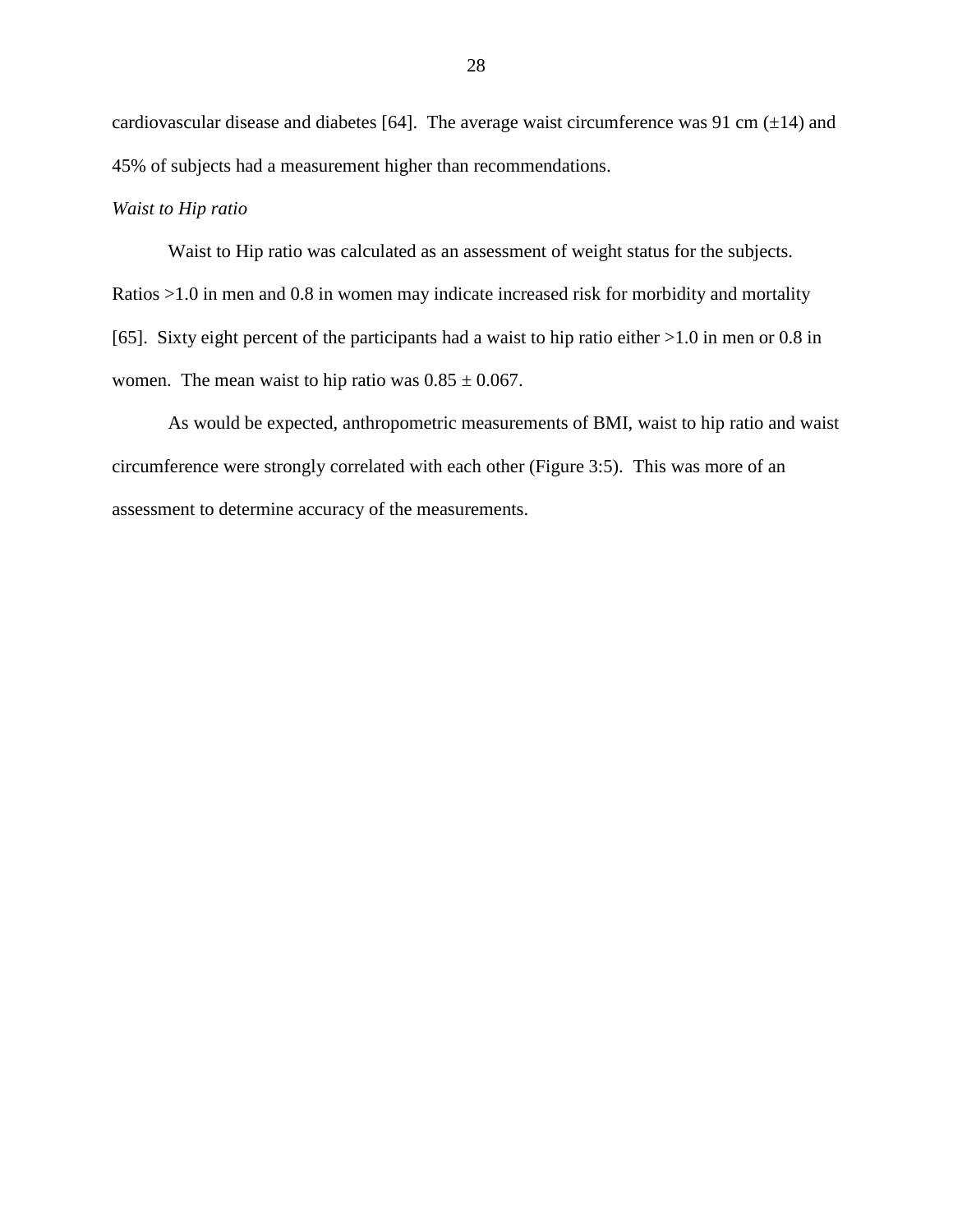

**Figure 3:2 Body Mass Index Classifications by Gender**

Figure illustrates the percentage of participants in each BMI classification by gender. The BMI distribution for females was 36% classified as a normal weight, 41% overweight and 23% classified as obese. The BMI distribution for males was that 60% of the males were in the overweight classification and 40% were classified as obese. Thus, 100% of the male sample was in the overweight or obese category



**Figure 3:3 Age and BMI**

This figure shows the BMI average for each age group. Participants were aged 45-49 in Group 1; group 2 50-59 and group 3 60-64 years.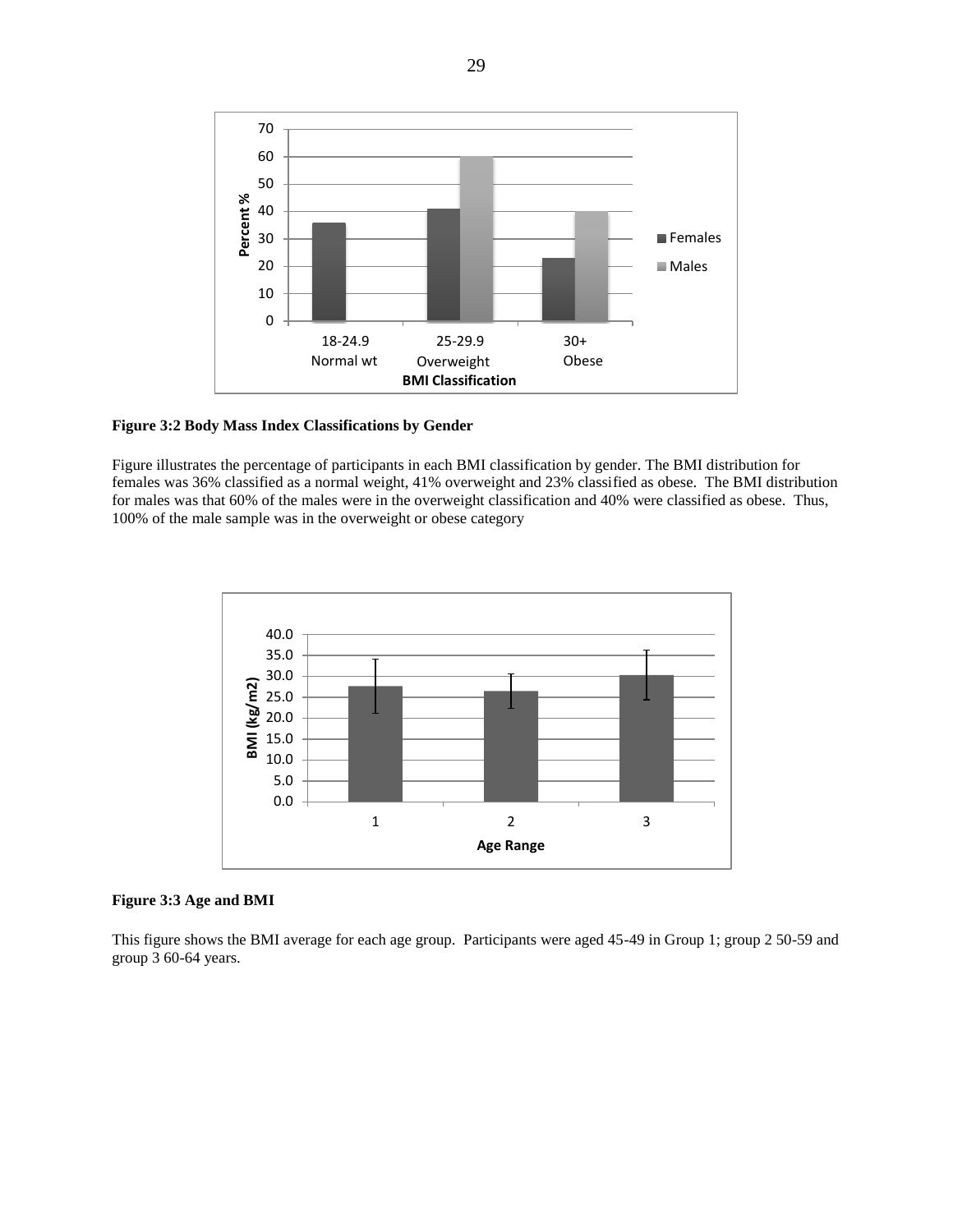

#### **Figure 3:4 Correlation between Age and BMI**

The correlation between age and BMI for this sample was weak ( $r=0.2$ ). These variables were not related to each other.



**Figure 3:5 Anthropometric measurements BMI, waist to hip and waist circumference**

Figure illustrates that the three measurements used to assess weight status were strongly correlated. Waist circumference and waist to hip ratio showed the strongest correlation with BMI. All of these correlations were statistically significant ( $p < 0.01$ ).

**BMI kg/m2**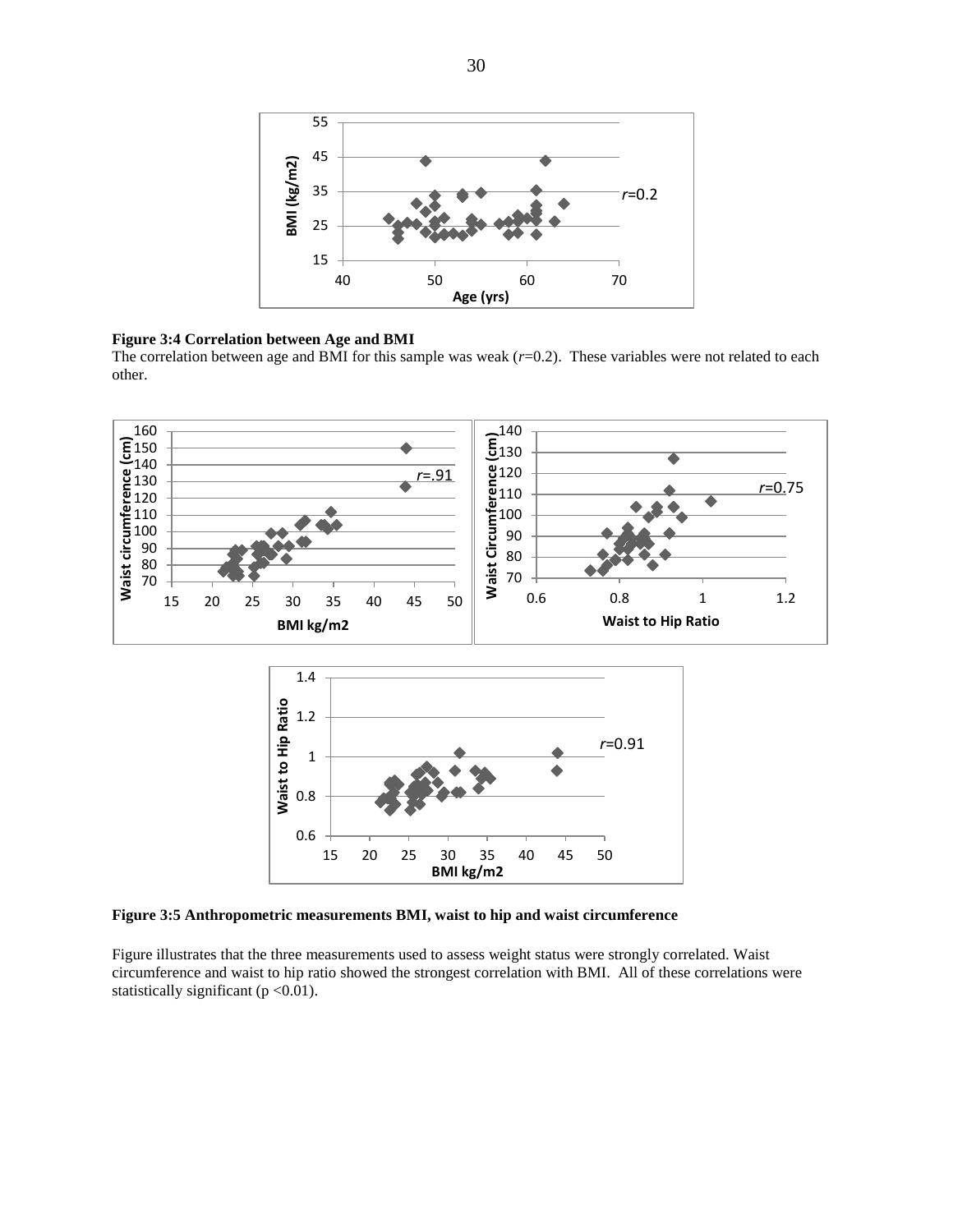Factors such as physical activity and dietary intake contribute to a healthy weight. Correlational analysis was used to determine if these variables were related with weight measurements. As the weight measurements collected were strongly associated with each other, BMI was used for this analysis.

Physical activity showed a significant correlation with BMI ( $r=0.45$ )( $p<0.01$ ); however, fruit and vegetable and alcohol consumption were not associated with BMI (Figure 3:6).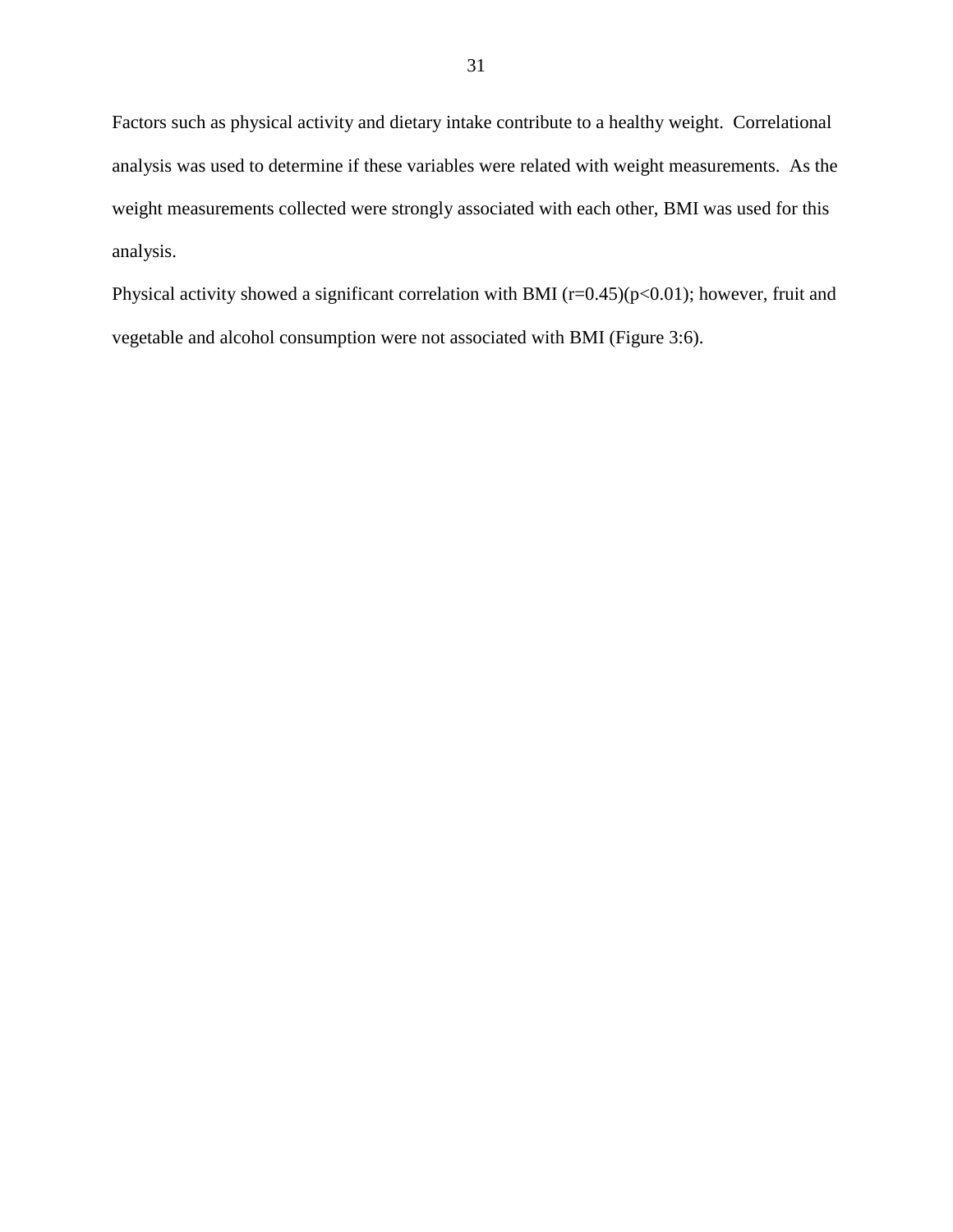

**Figure 3:6 Lifestyle Behaviours and BMI**

Figure illustrates that BMI was negatively correlated with physical activity level which means that physical activity increased by the amount of minutes per week, BMI decreased. This correlation was significant (p<0.01). However, there was no correlation with fruit and vegetable intake and alcohol consumption.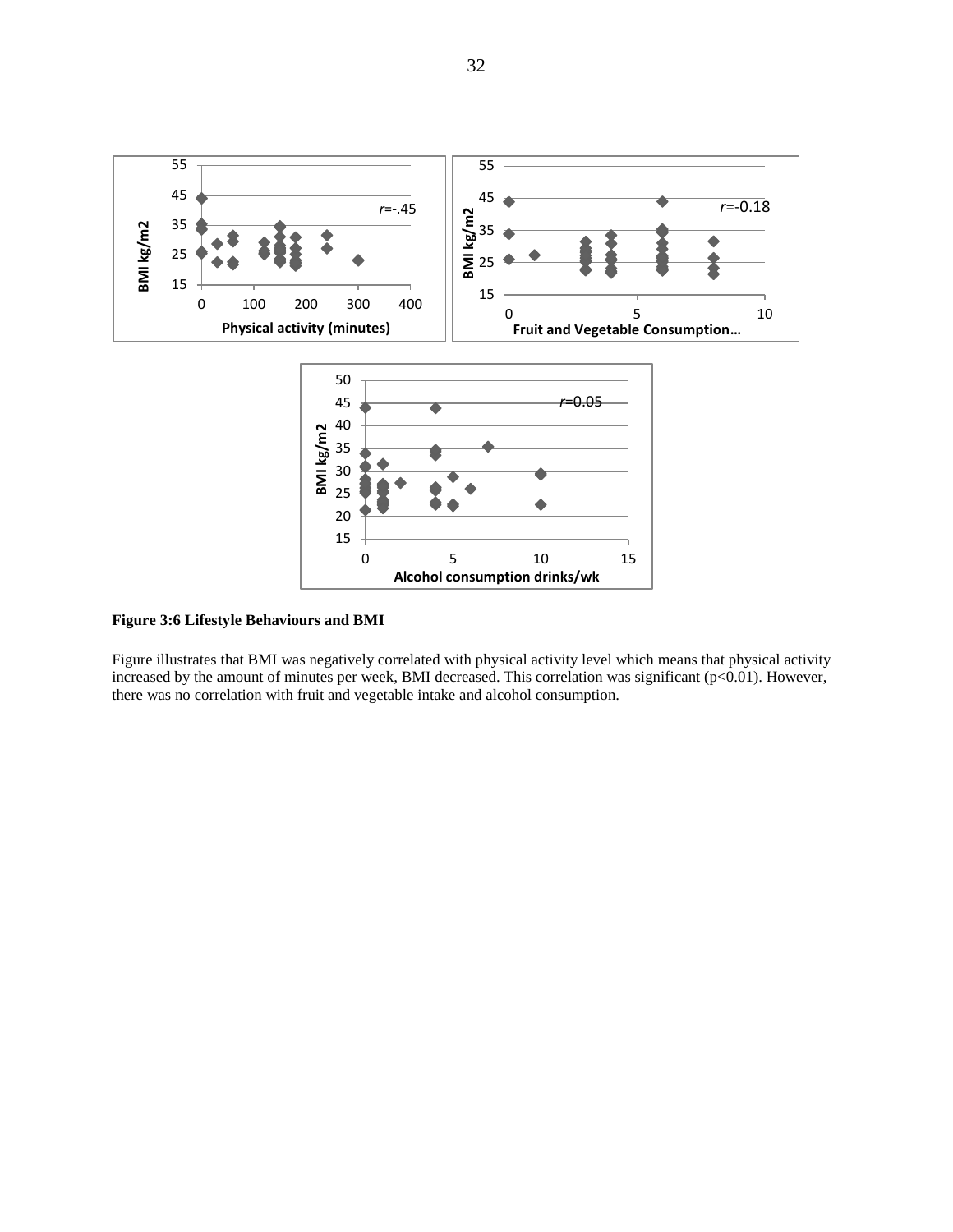#### **Lipids**

Assessment of the lipid profile was included in the study because dyslipidemia is a risk factor for diabetes progression. When a person is diagnosed with diabetes, lipid management is important, as there is an increased prevalence of lipid abnormalities contributing to their risk of CVD [37]. Dyslipidemia refers to abnormal levels of lipids in the blood which includes high levels of total cholesterol (TC), low density lipoprotein cholesterol (LDL-C), triglyceride (TG) and/or low levels of high density lipoprotein cholesterol (HDL-C). Dyslipidemia can also be described as hyperlipoproteinemia or hyperlipidemia (referring to abnormally high levels of TC, LDL-C or TG) or hypercholesterolemia (referring to elevated TC and/or LDL-C)[66].

During clinic visit, a fasting blood sample was collected to measure, total cholesterol, triglycerides and HDL cholesterol levels. Recommendations from the *American Heart Association* (AHA) were used as reference guidelines to assess normal and high values for lipid cut off points. The mean TC in the study was  $237 \text{ mg/dl}$  ( $\pm 55$ ) and the proportion of participants that were considered to have a high  $TC \geq 240 \text{mg/dl}$  was approximately 50%. The average value for TG levels was 105 mg/dl ( $\pm$ 47) and the proportion of persons with a high TG ( $\geq$ 150 mg/dl) level was lower than those with high TC at 15%. The mean value for HDL-C was 65mg/dl ( $\pm$ 30). The percentage of participants with a low HDL-C  $\leq$  40 mg/dl was 18%.

LDL-C levels (or "bad" cholesterol, in the bloodstream) were calculated indirectly using the Friedewald equation. This equation  $[LDL = total cholesterol - HDL - (triglycerides/5)]$ calculates the concentration of LDL based upon the presence of total cholesterol, HDL and triglyceride levels. The mean concentration value for LDL-C was 151 mg/dl  $(\pm 49)$ . The concentration of TG did not correlate with HDL-C  $(r=0.13)$  or TC  $(r=0.14)$ . However, HDL and TC showed a significant correlation  $(r=0.47)(p<0.01)$  (Figure 3:7). LDL was not included in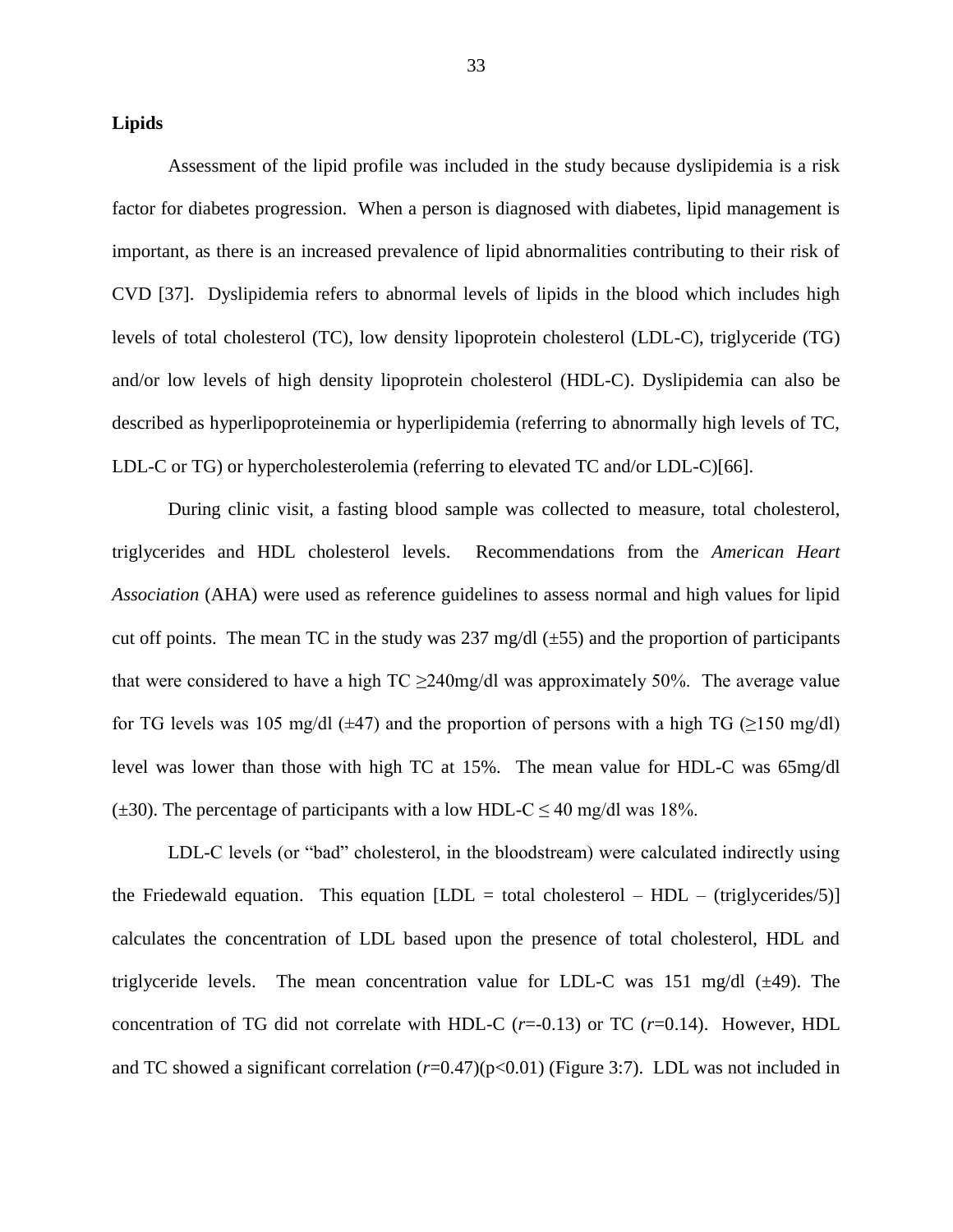this regression analysis as the lipid value is derived from Cholesterol, HDL and triglyceride concentrations; and therefore not recommended for regression analysis.

The changes in the lipid profiles are often accompanied by hypertension, obesity and insulin resistance. The data collected in the study showed that there was a significant correlation ( $p<0.05$ ) between a fasting blood glucose and LDL-C ( $r=0.34$ ), TC ( $r=0.37$ ). The fasting blood glucose was positively correlated TG  $(r=0.26)$ ; however this relationship was not significant (Figure 3:8).

A systolic blood pressure reading showed a positive correlation with TG; however this relationship was unrelated (Figure 3:9).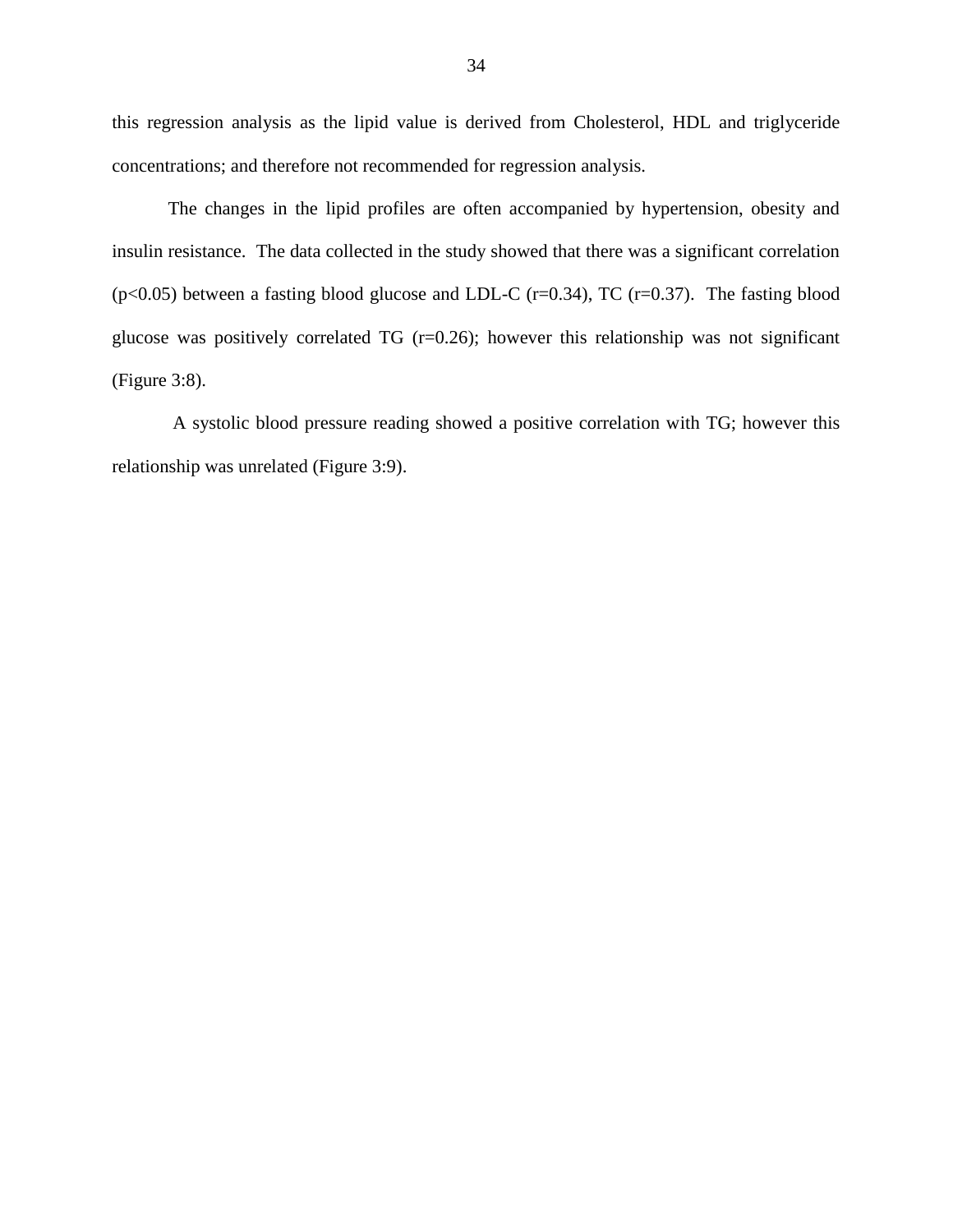

**Figure 3:7 The correlation between lipid values: TG, TC and HDL-C** 

As shown in this figure there was a very weak relationship between TG and HDL-C and TC concentrations. HDL-C and TC values were significantly correlated ( $p<0.01$ ).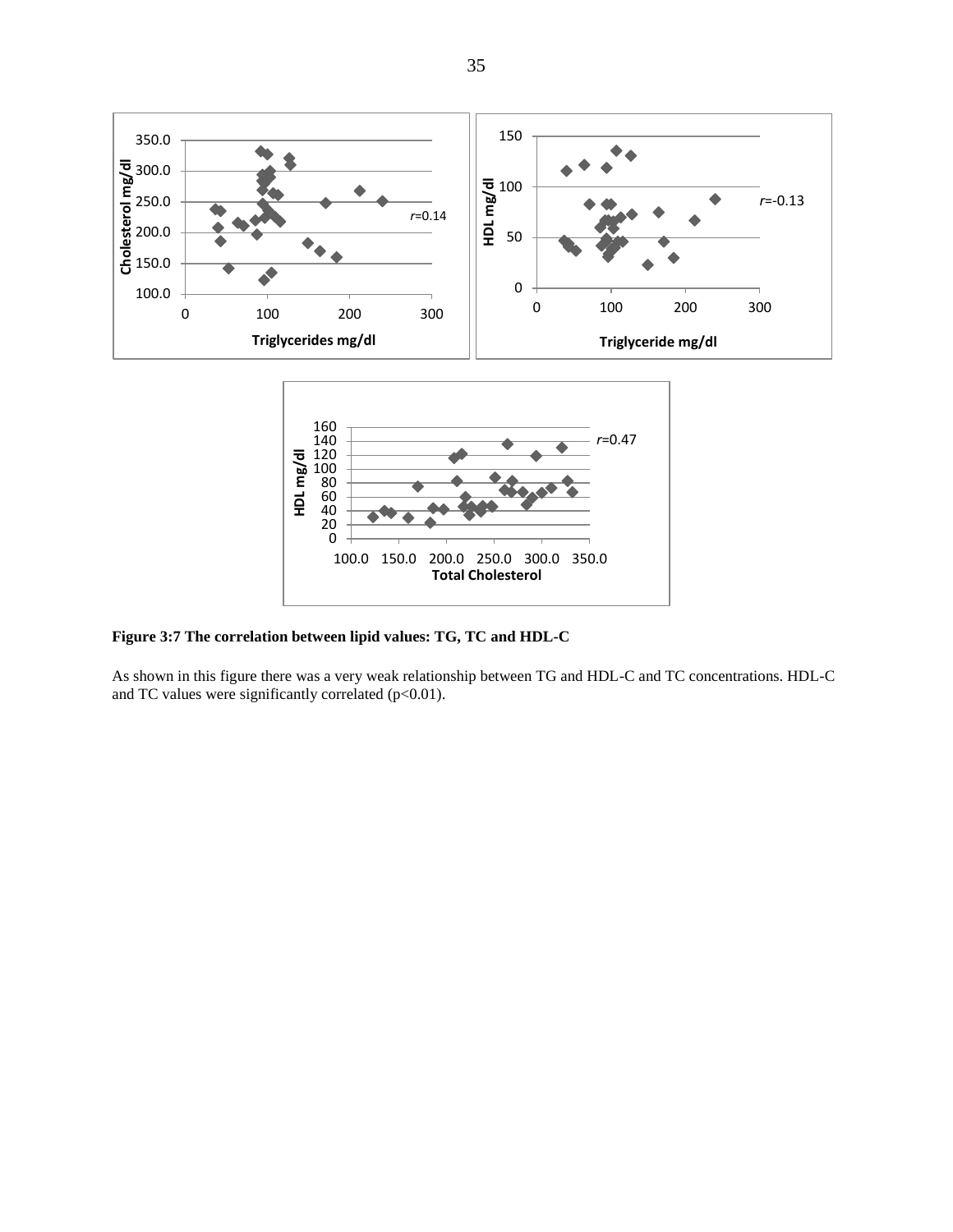

#### **Figure 3:8 The Correlation between Fasting blood glucose and LDL-C, TC and TG concentrations**

LDL and cholesterol were found to be significantly correlated  $(p<0.05)$  with fasting blood glucose. TG and fasting blood glucose concentrations were correlated; however this relationship was not significant.



**Figure 3:9 The Correlation between Systolic blood pressure reading and TG concentrations** Blood pressure and TG levels are unrelated  $(r=0.25, p > 0.05)$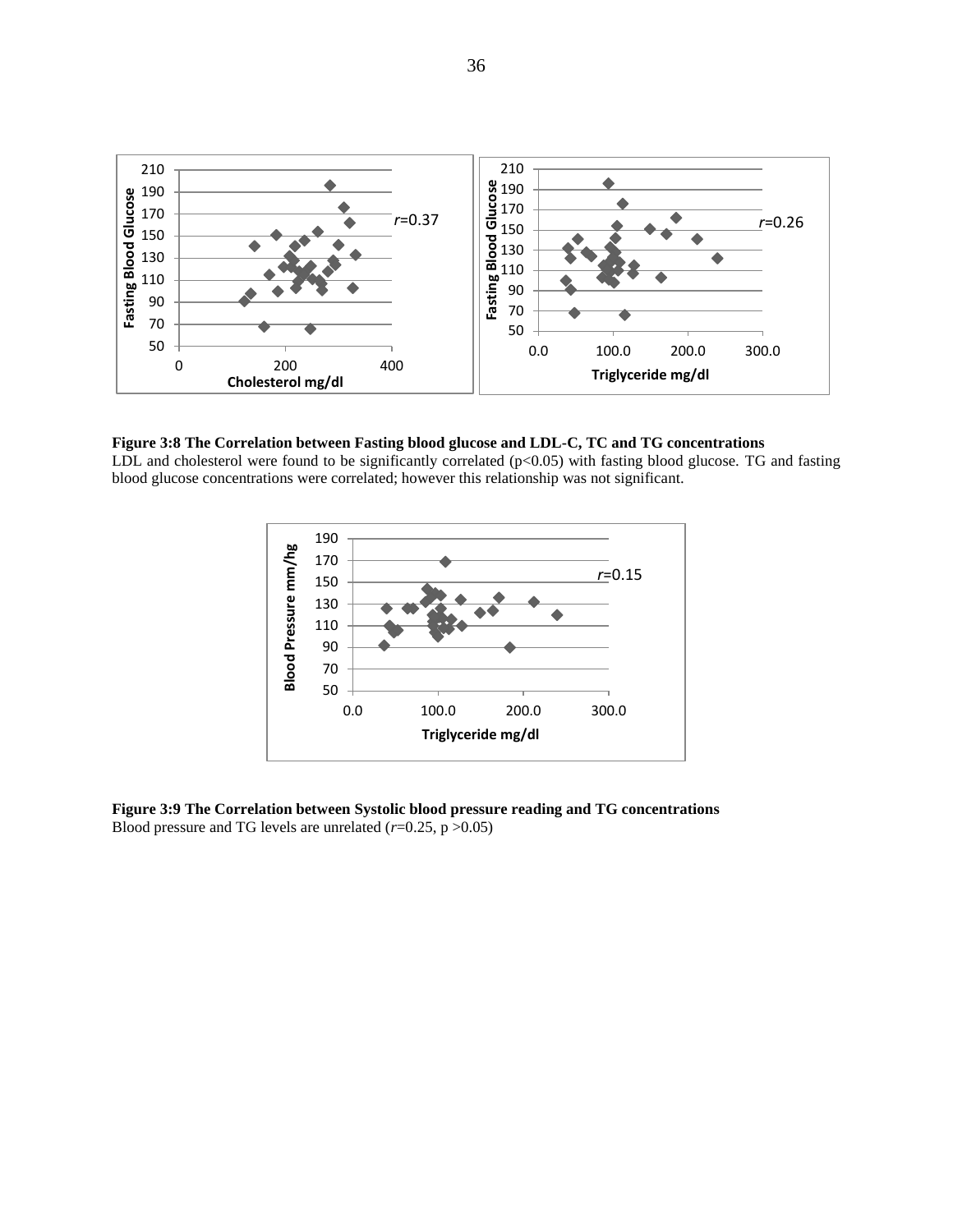Higher levels of physical activity have been related to improved lipid profile and are recommended to prevent the onset of diabetes and heart disease. From the analysis, there was a slight; however, a negligible correlation between the level of physical activity and lipid values of TG (*r*=-0.12), TC (*r*=-0.17) and LDL-C (*r*=-0.22) (Figure 3:10).

Increased blood pressure combined with hyperlipidemia contributes to an increased risk of heart disease mortality compared to hyperlipidemia alone. There was an unrelated correlation (*r*=0.14) found between triglyceride level and alcohol consumption for this population (Figure 3:11).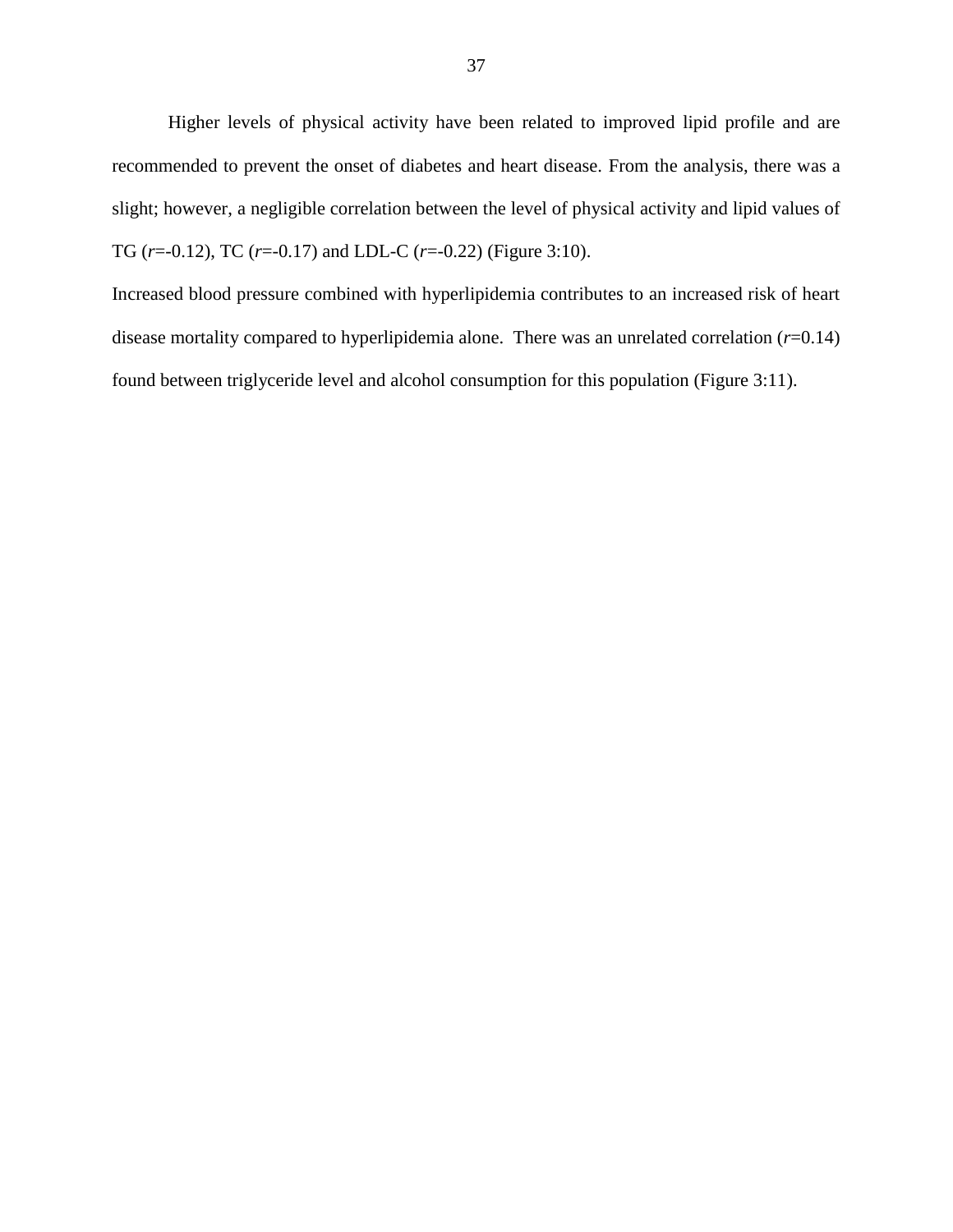

**Figure 3:10 The Correlation between physical activity and concentration of LDL-C, TC and TG concentrations**

The relationship between physical activity measured in minutes per week showed slight, negligible correlations to the concentration level for lipids. This analysis did show an inverse relationship showing that as the number of minutes increased being physical active, the concentration levels for LDL, cholesterol and triglycerides decreased. The strongest correlation was noted to be LDL with an  $r = 0.22$ ; however this correlation was not statistically significant.



**Figure 3:11 The correlation between average weekly alcohol consumption and TG levels** This relationship between triglycerides and alcohol consumption was unrelated  $r=0.14$ .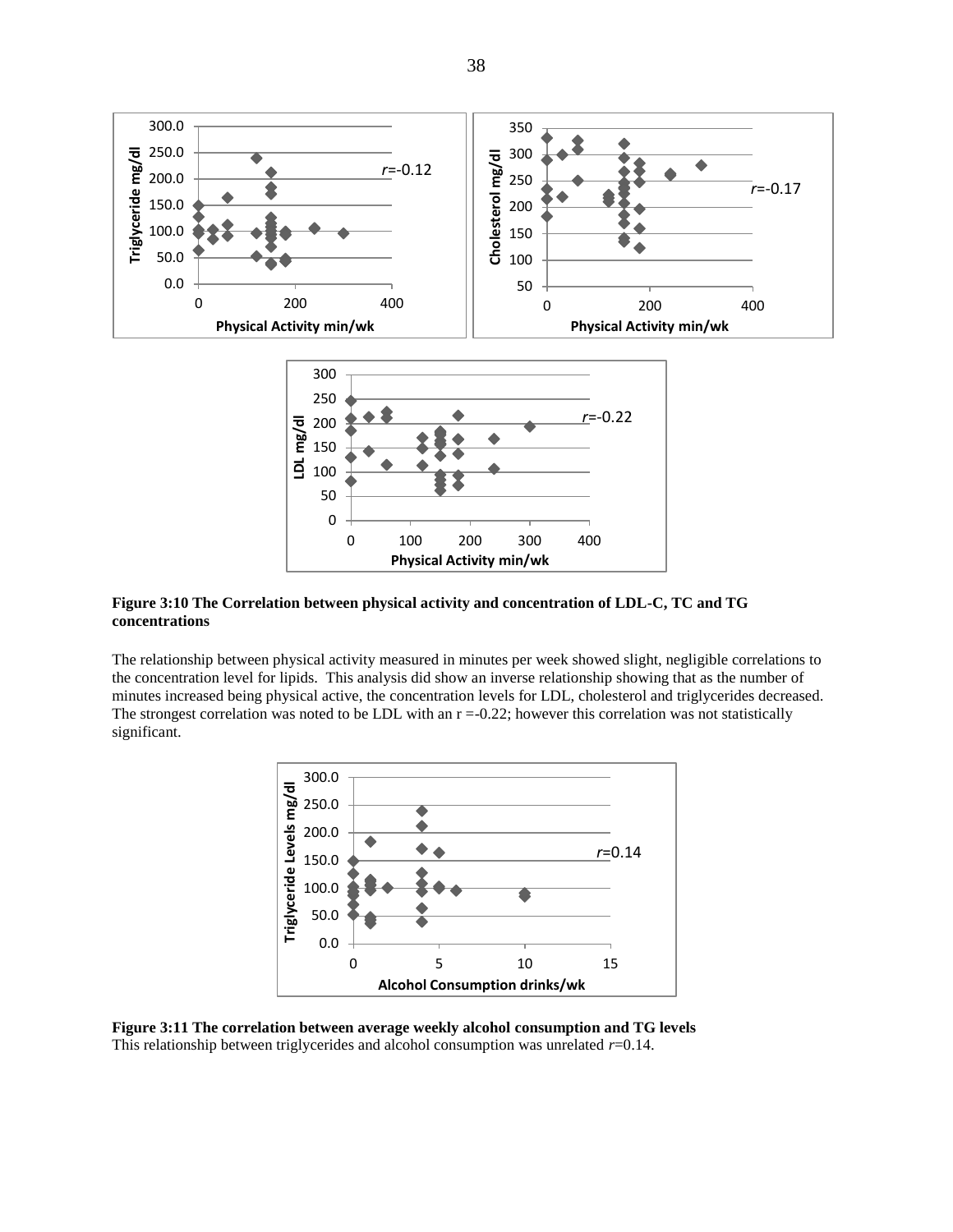The 2006 AHA diet and lifestyle recommendations to improve lipid levels, advise that individuals consume a diet rich in vegetables and fruits as these foods are rich in nutrients, low in calories and high in fibre, therefore contributing to nutrient requirements without adding substantial calories [67]. It is unknown whether CVD risk reduction is due to vegetables and fruits themselves or the absence of other foods displaced from the diet. Diets rich in vegetables and fruits have been demonstrated to lower blood pressure and improve other CVD risk factors in short-term randomized trials. Furthermore, in longitudinal observational studies, regular consumption of diets high in vegetables and fruits lower risk of developing CVD. The correlation between fruit and vegetable intake and lipid values was conflicting in this study. Anticipated results were that as fruit and vegetable consumption increased, HDL would be higher; however, this was not the relationship found from the results. This correlation value; indicated that the relationship between the variables were unrelated (Figure 3:12).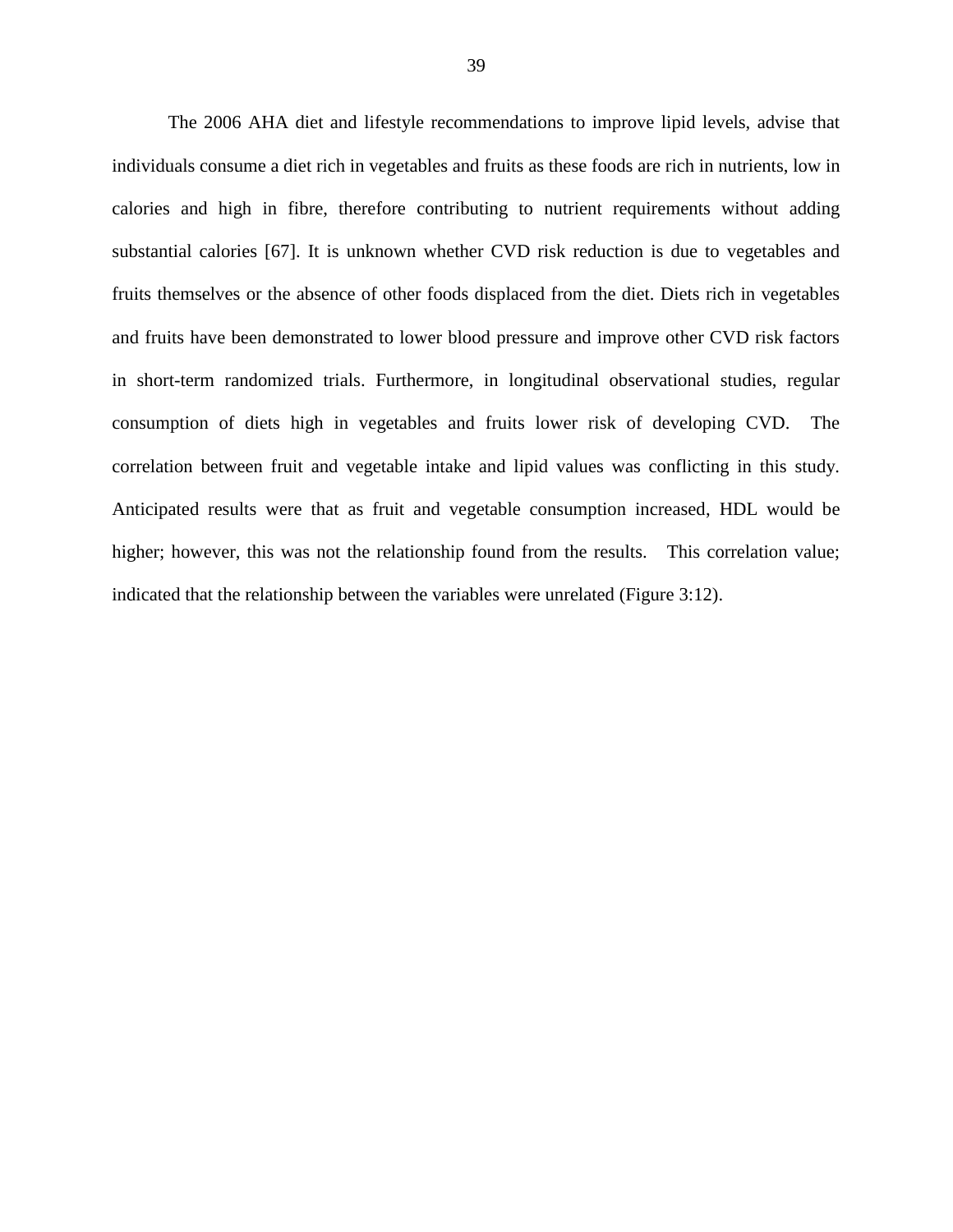

**Figure 3:12 The Correlation between Fruit and Vegetable Consumption and TG and HDL-C values** Fruit and Vegetable consumption showed an unrelated correlation with triglyceride level (*r=*0.18) and HDL (*r=*0.19).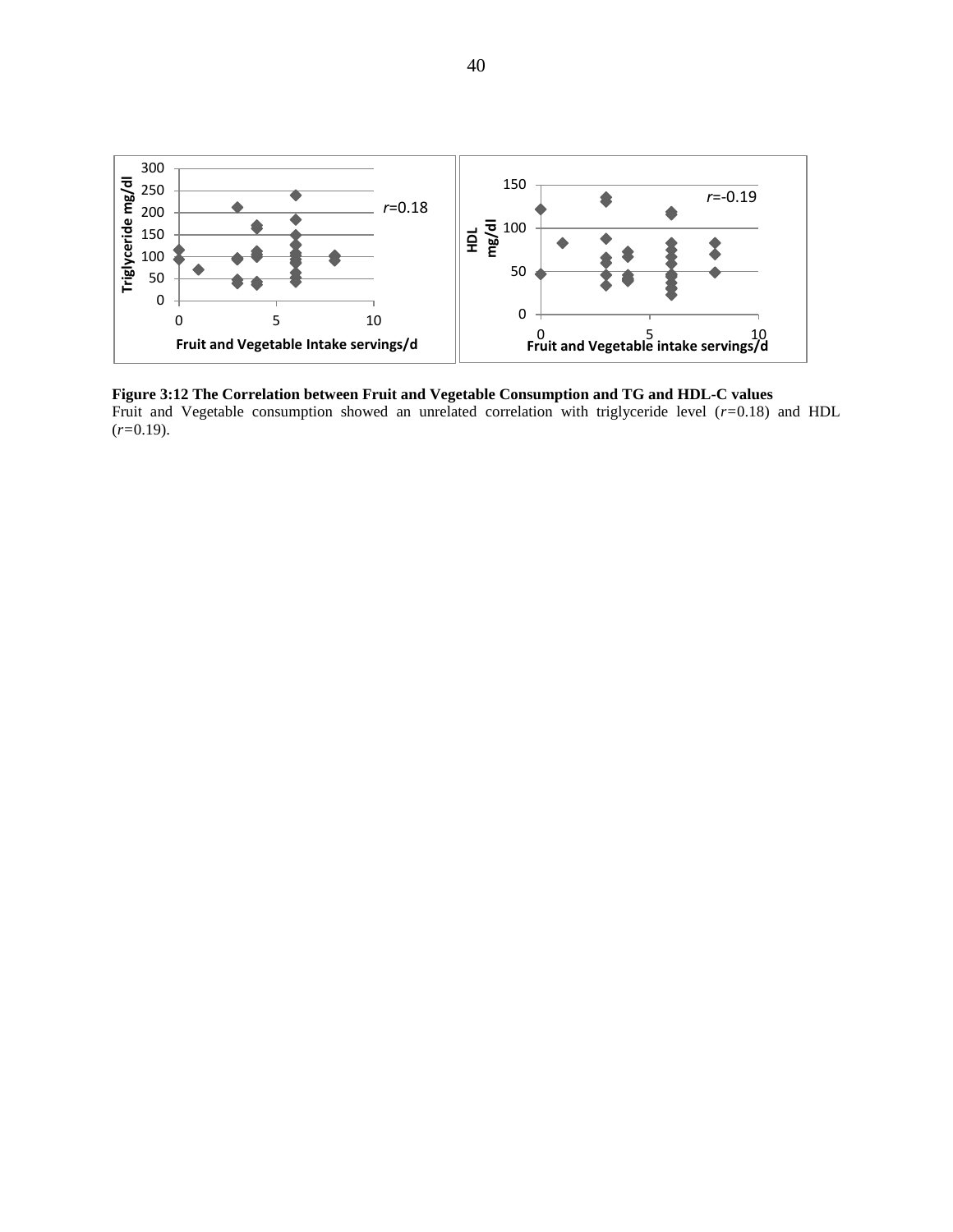#### **Blood Pressure**

The ADA identifies hypertension as a risk factor for developing diabetes. According to the *AHA* there are several factors that can increase a person's risk of developing high blood pressure: family history, age, gender, physical inactivity, diet, overweight and obesity and alcohol consumption. Other factors such as smoking, stress and sleep apnea may also be associated with increased blood pressure [68]. Normal blood pressure was defined as a systolic pressure below 120 mm HG and a diastolic pressure below 80 mm HG. Pre-hypertension was defined as a systolic pressure between 120-139 mm HG and a diastolic between 80-89 mm HG. High blood pressure was defined as systolic pressure of 140 mm HG or more, a diastolic pressure 90 mm HG or more, or both. Hypertension diagnosis requires an average of several readings; however for the purpose of this study, participants were categorized into Normal, Pre-Hypertensive and Hypertensive based on the reading at the clinic visit or if they were taking blood pressure lowering medication (Figure 3:13).

#### *Blood Pressure and Age*

Blood vessels lose flexibility with age which can contribute to increasing pressure throughout the system, thus high blood pressure is typically associated with advancing age. For subjects aged 45-49 years, 82% had a normal reading and 9% had a read which was considered pre-hypertensive and 9% hypertensive. For participants aged 50-55 years, the proportion of persons with a normal blood pressure reading was 67%, and 27% had a read which would classify as hypertension. For those aged 55-59 years, 43% had a normal blood pressure reading, 43% pre-hypertensive and 14% hypertension. For individuals aged 60-64 years, 40% had a normal BP read, 20% pre-hypertension and 40% hypertensive. Correlational analysis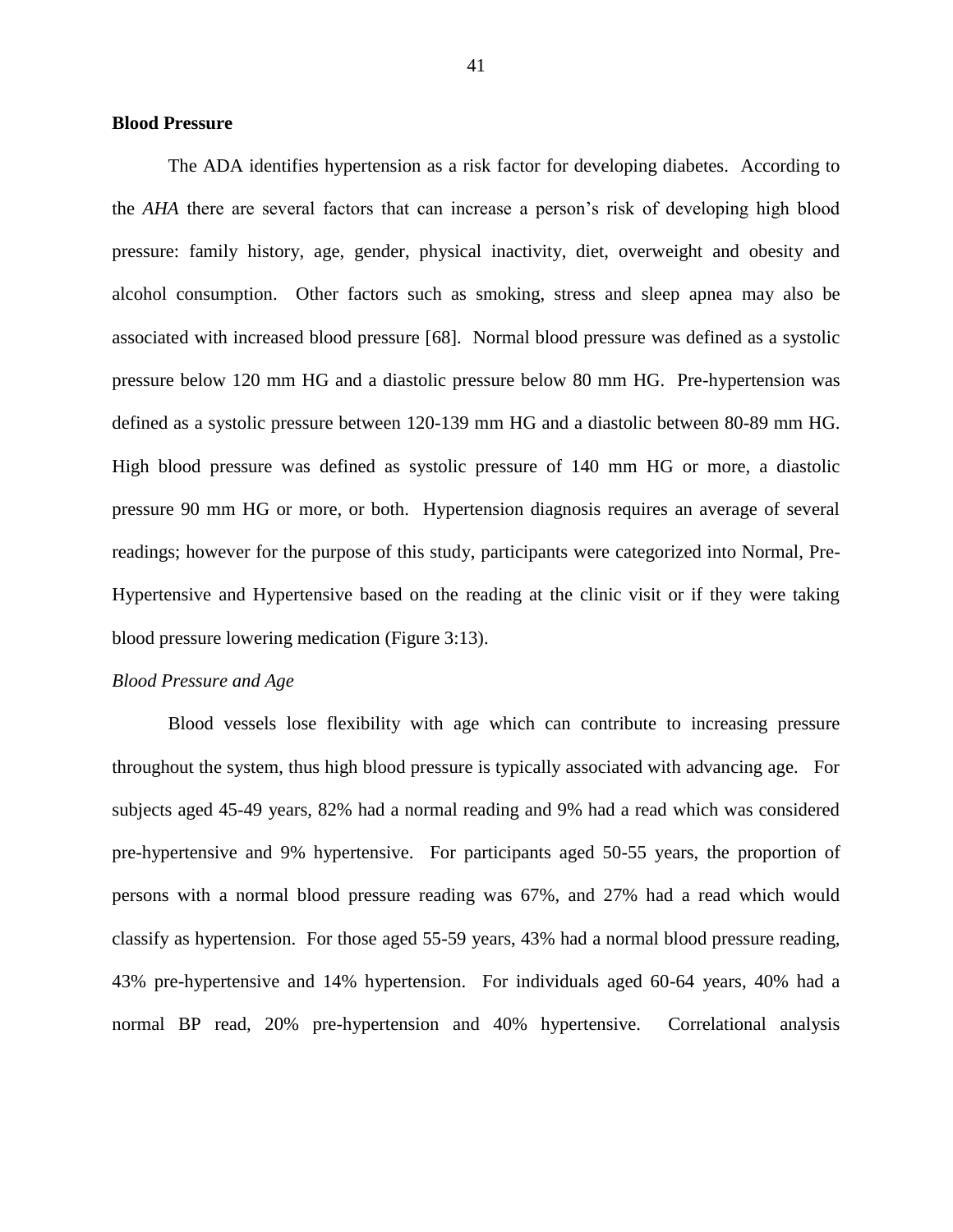demonstrated that there was a moderate correlation between blood pressure reading using the systolic measurement and age (*r*=0.48) which was significant (*p*<0.01) (Figure 3:14).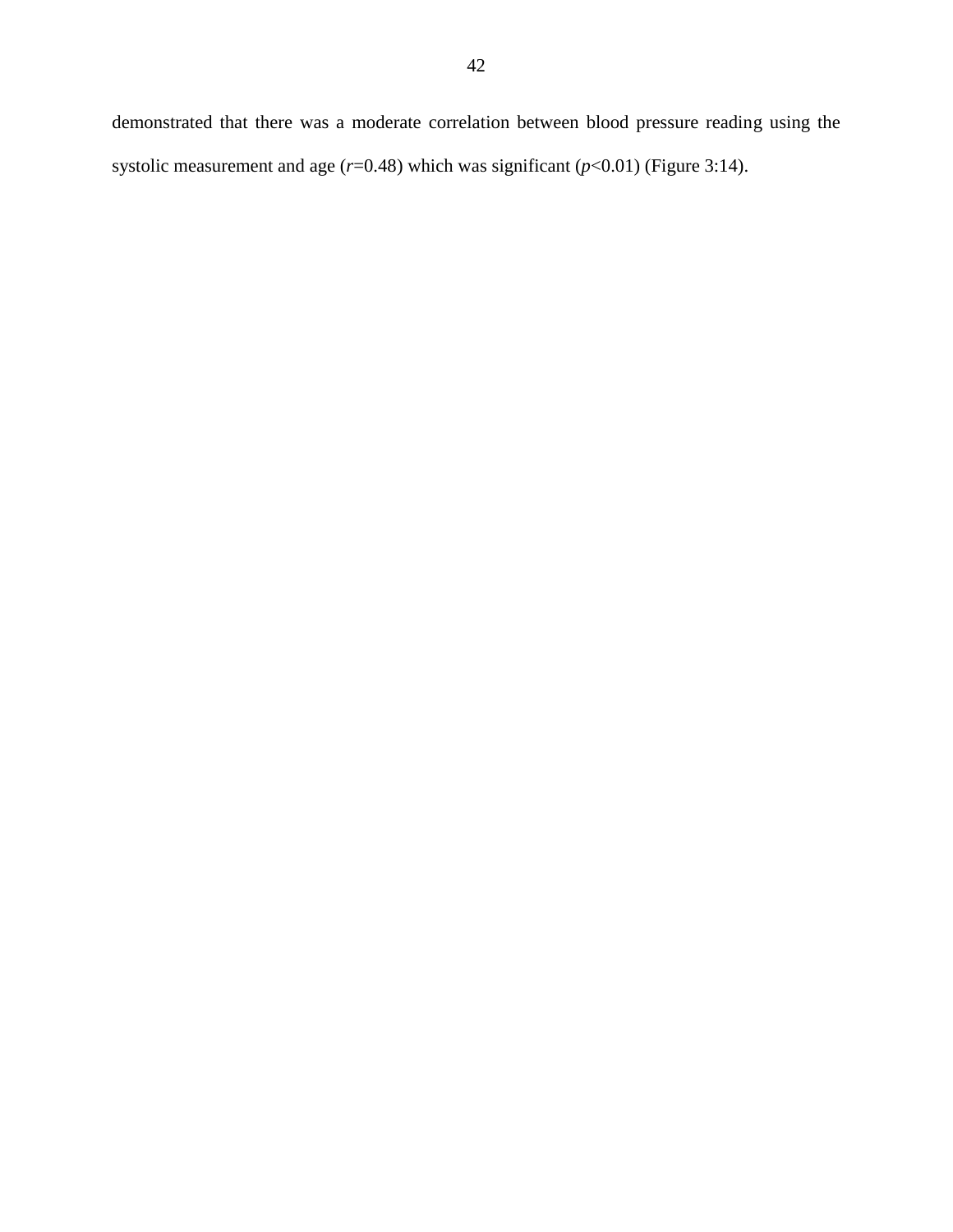

**Figure 3:13 Proportion of participants classified as Normal, Pre-Hypertension and Hypertensive**

As illustrated in the graph, over half 59% of the participants had a normal blood pressure, 16% were considered prehypertensive and 25% had a high blood pressure.



**Figure 3:14: Correlation between age and blood pressure**

As age increased amongst the participants in the study, blood pressure readings for the systolic measurement were higher. This correlation was statistically significant (p<0.01).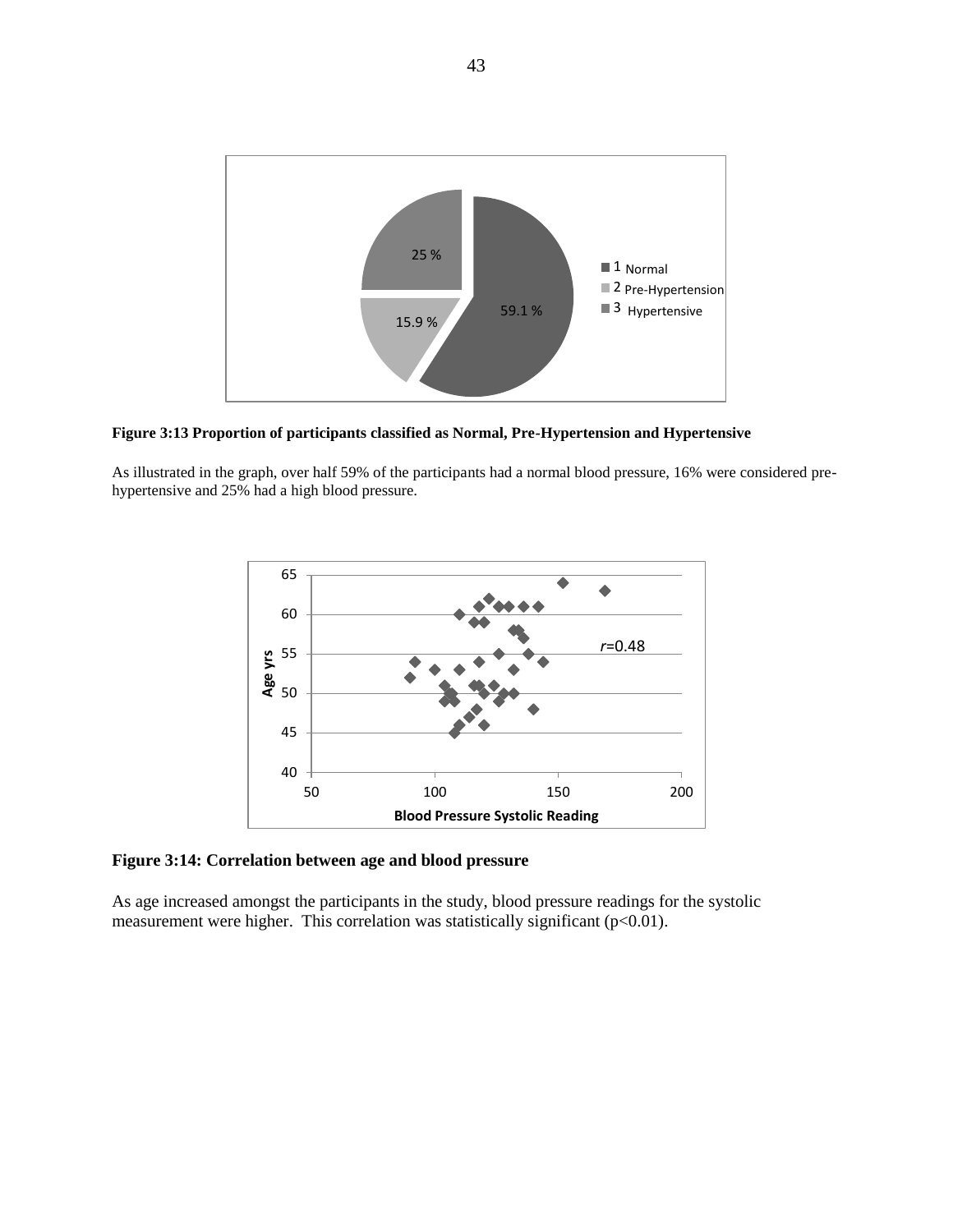#### *Blood Pressure and Weight*

Maintenance of a healthy BMI (18.5-24.9 kg/m2) and waist circumference (WC) ( $<88$  cm Female; <102 cm Male) is recommended to reduce blood pressure in hypertensive individuals. Overweight, hypertensive individuals are advised to lose weight to decrease blood pressure. The results from this study showed a relationship between BMI and blood pressure (Figure 3:15). The correlation between BMI and blood pressure  $(r=0.30)$  was weakly positive and statistically significant. (Figure 3:16).

#### *Waist to Hip Ratio*

Individuals who met the criteria for the recommended waist to hip ratio were more likely to have a normal blood pressure reading. Eighty six percent of subjects who met the recommendations for the waist to hip ratio had a normal blood pressure; whereas 48% of participants who were above the recommendations were classified as pre-hypertensive or having hypertension (Figure 3:17). This correlation was not statistically significant.

#### *Alcohol Consumption*

Individuals with hypertension are at increased risk of developing diabetes. Similarly, good systolic blood pressure control in individuals with diabetes reduces vascular complications. Following the low risk drinking guidelines is recommended to reduce blood pressure for individuals with hypertension. The results from the study showed that there was an unrelated correlation between alcohol consumption and blood pressure measurements (Figure 3:18).

#### *Physical Activity*

Accumulation of 30-60 minutes of dynamic exercise (such as walking, jogging, cycling or swimming), at least four times per week in addition to routine activities of daily living is associated with a reduction in blood pressure and may reduce the possibility of becoming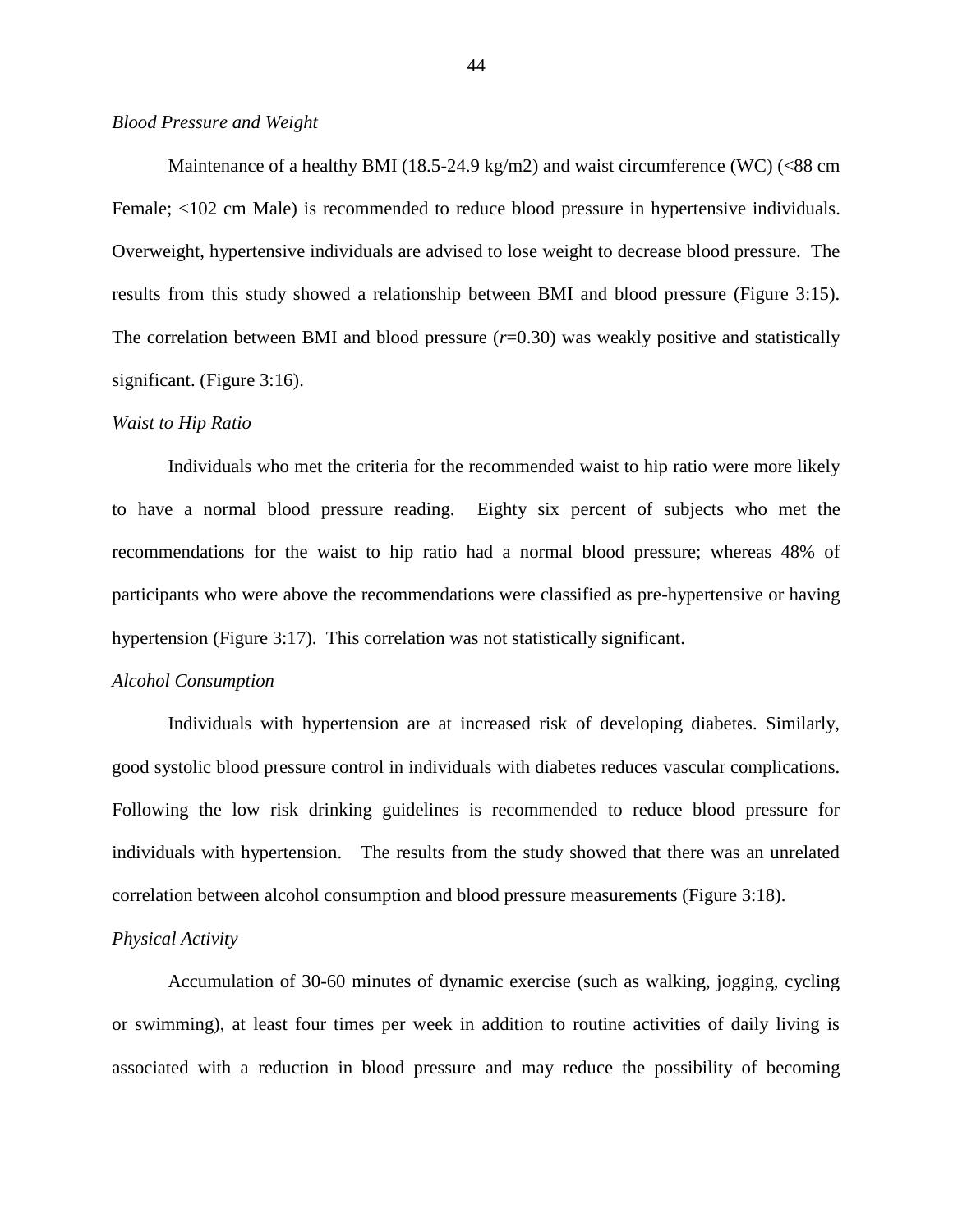hypertensive. The number of minutes was indicated as a weekly average and a positive relationship was determined with blood pressure ( $r=0.32$ ) which was statistically significant  $(p<0.05)$ .

#### *Fruit and Vegetable Consumption*

A recently published study found that higher intake of fruits and vegetables, as part of a healthy dietary pattern, may only contribute a modest beneficial effect to hypertension prevention, possibly through improvement in body weight regulation [69]. The low sodium DASH diet (i.e. high in fruit, vegetables and low fat dairy products; an emphasis on whole grains; a low intake of cholesterol, saturated fat, red meats, and refined sugar; and the inclusion of nuts, seeds and legumes several times a week) lowers blood pressure in normotensive individuals [70]. The 24 hour dietary recall collected from the participants was not compared to the recommendations of the DASH diet. However, information on daily fruit and vegetable intake was obtained in the standard questionnaire. From the results, there was no correlation between fruit and vegetable intake and blood pressure (*r*=0.03).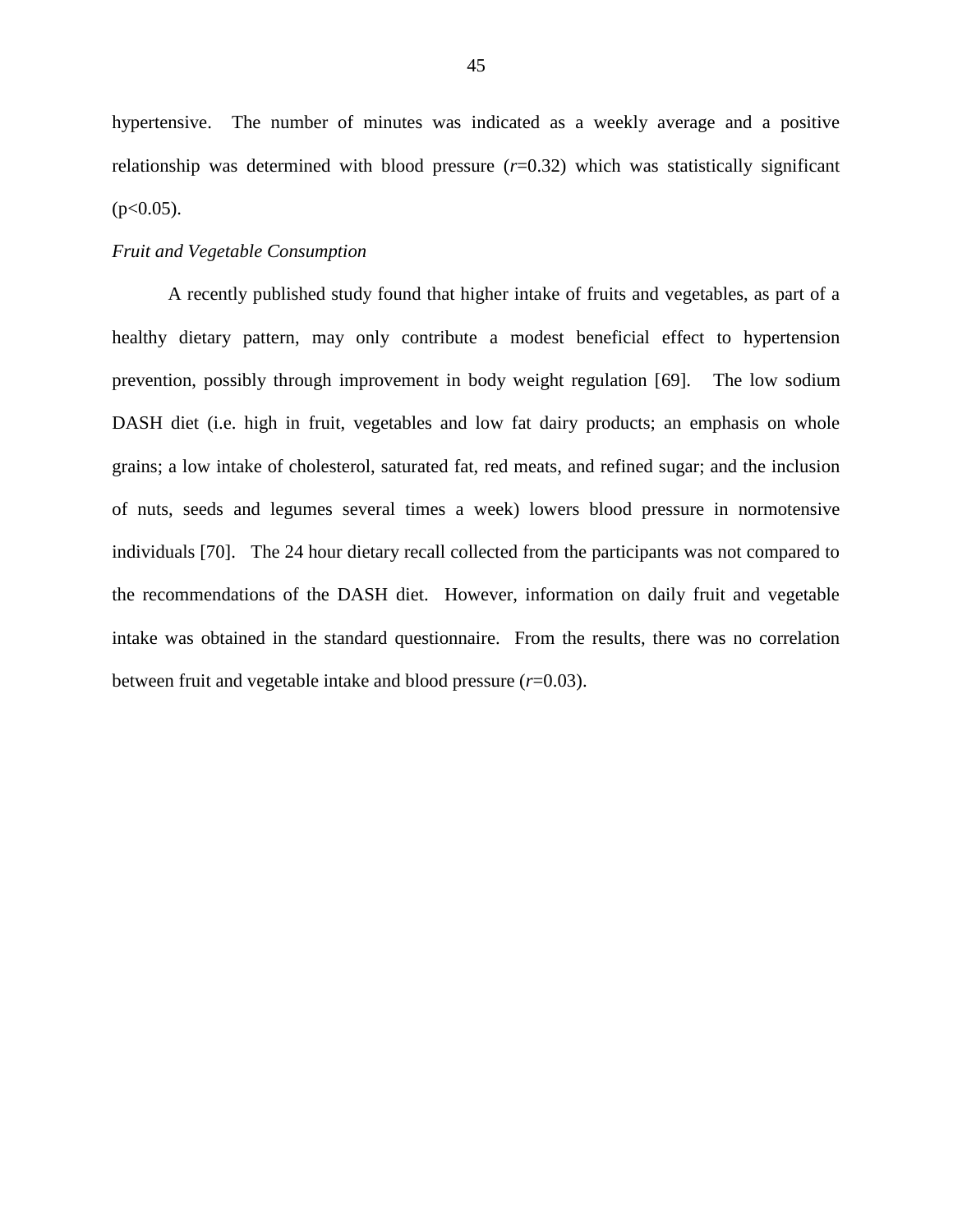

#### **Figure 3:15: The proportion of persons with normal, pre-hypertension and hypertension classified by BMI**

For subjects with a normal weight BMI classification, 93% had a recommended blood pressure read and 7% were considered pre hypertensive. Participants who had a BMI in the overweight classification were more likely to have a pre hypertensive or hypertensive reading; with16% pre hypertensive and 26% hypertensive. The proportion of subjects classified as obese an increased prevalence of pre-hypertension 28% and hypertension 40%.



**Figure 3:16 Correlation between blood pressure and BMI**

As illustrated in this figure there was a correlation between BMI and blood pressure reading. Correlation was significant (*p <*0.05).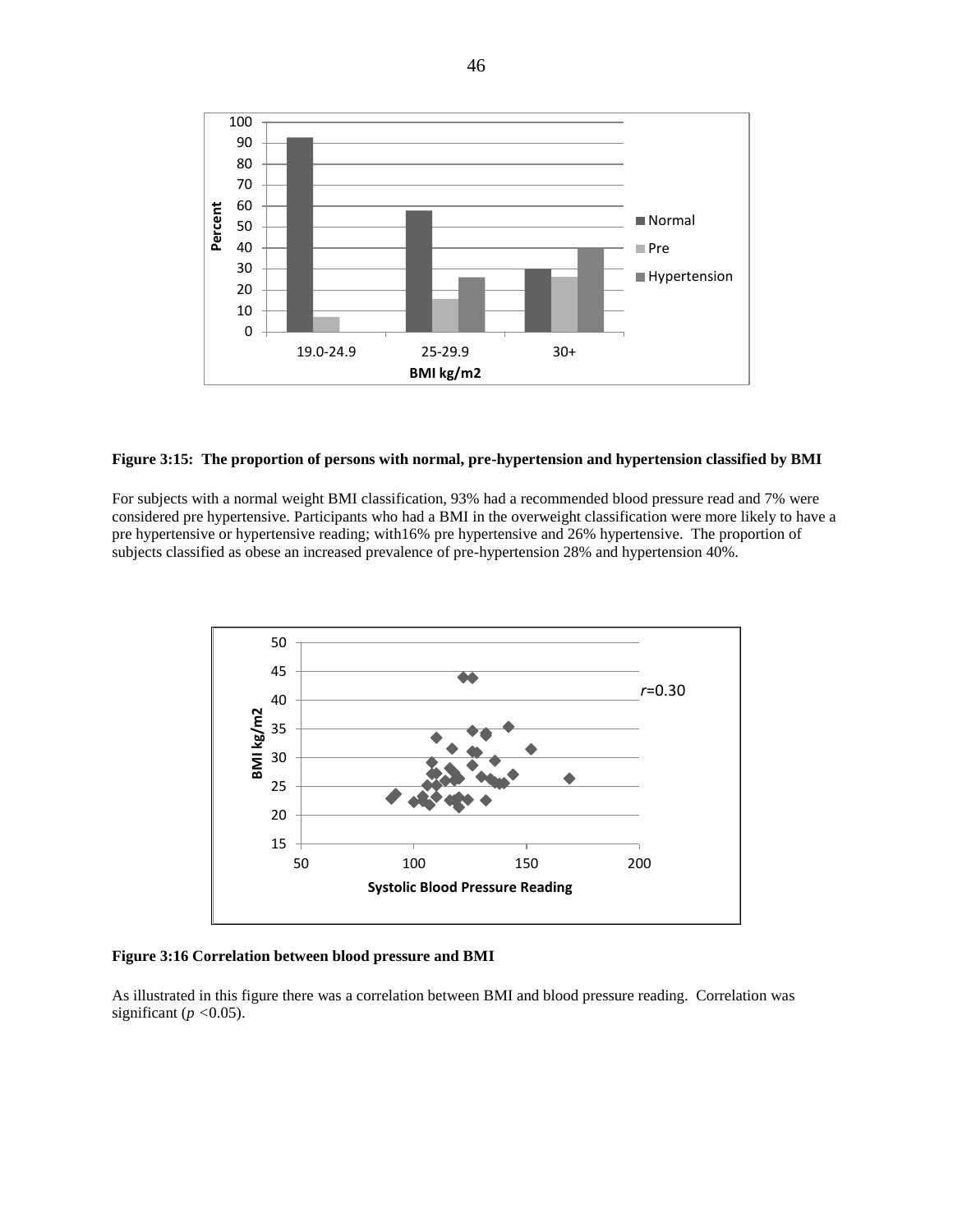

#### **Figure 3:17 Proportion of participants with Normal, Pre-Hypertension and Hypertension classified by Waist to Hip Ratio**

Subjects who met the recommendations for waist to hip ratio had 86% of persons with a normal blood pressure measurement and 14% had a measurement classified as hypertensive. Participants with a waist to hip ratio above the recommendation of 1.0 for men and 0.80 for females had a greater proportion of the sample that were prehypertensive or hypertensive with a total of 54%. The correlation between waist to hip ratio and blood pressure was not statistically significant.



#### **Figure 3:18 The Correlation between blood pressure and alcohol consumption**

The correlation between blood pressure and alcohol consumption was unrelated  $(r=0.14)$ .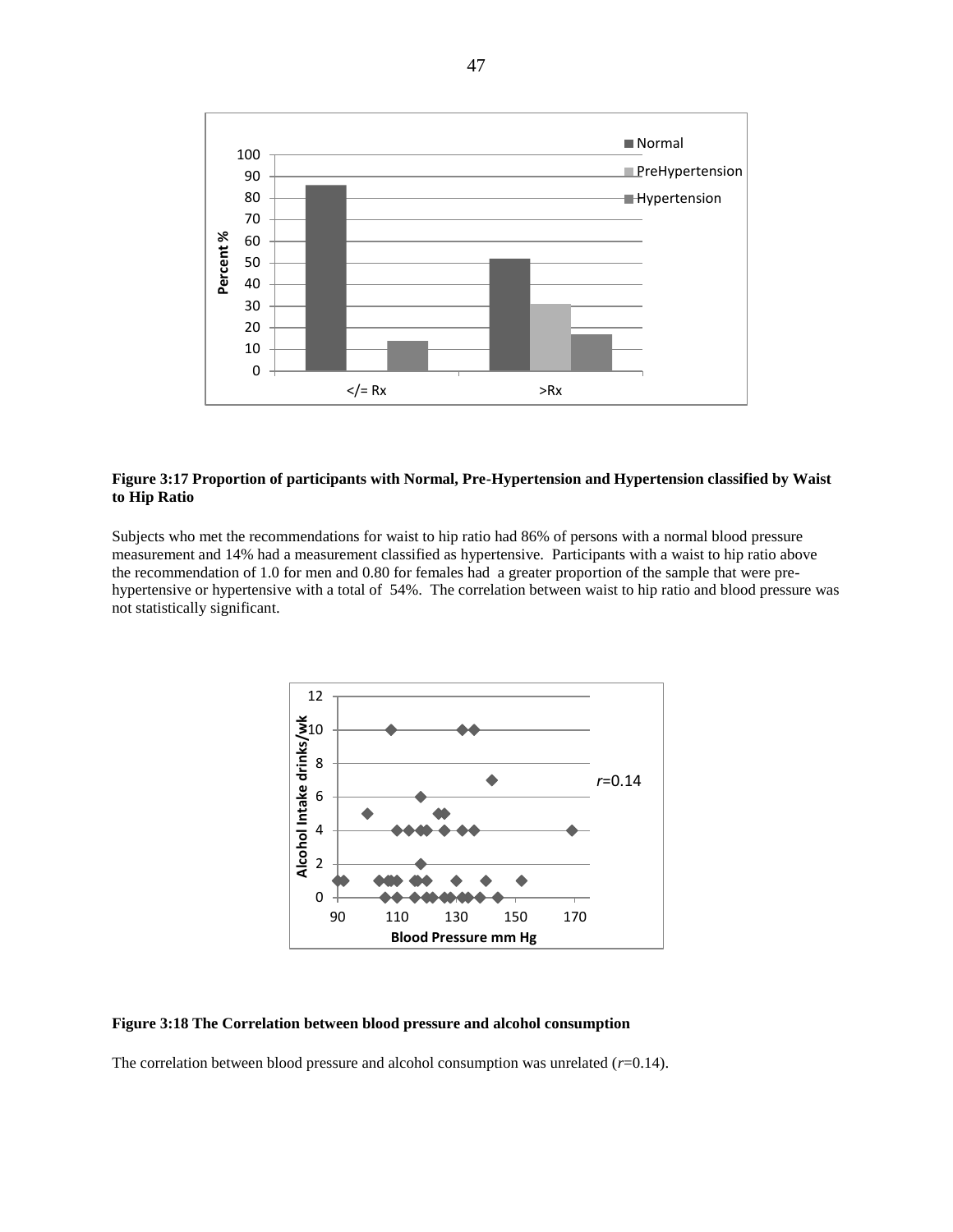

**Figure 3:19 Correlation between Blood Pressure and Physical activity**

There was a positive correlation with the weekly average in minutes for physical activity and the blood pressure reading. This correlation was statistically significant *p*<0.05.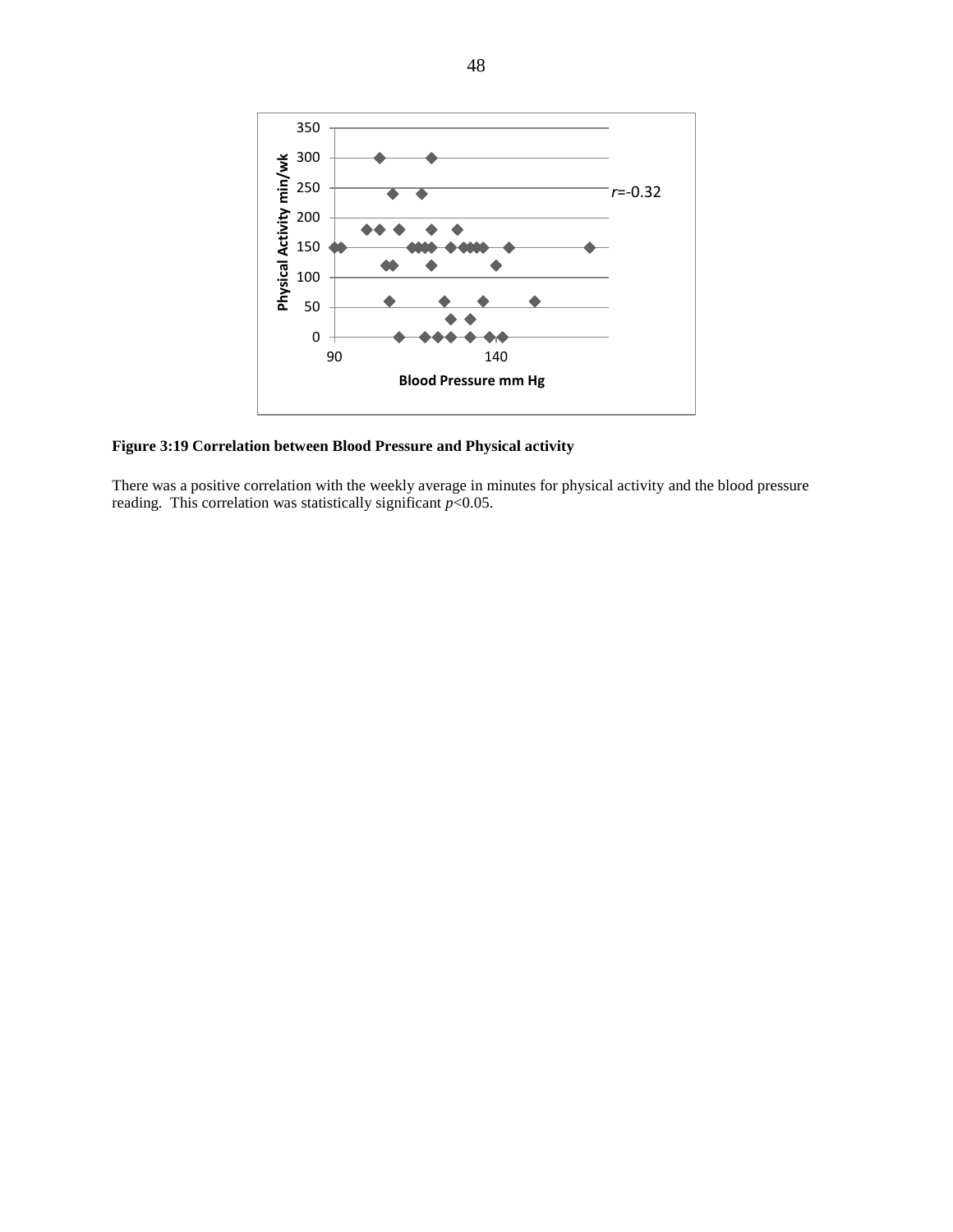#### *Fasting blood glucose*

The mean blood glucose level was  $123 \pm 27$  mg/dl. The two variables that were statically correlated with the fasting blood glucose were LDL and cholesterol. Other variables such as physical activity, BMI, triglycerides and blood pressure showed weak correlations.

#### **Summary of Aim 1**

Studies have highlighted the association between insulin resistance (IR) and several cardiovascular (CV) risk factors, including hypertension, obesity**,** dyslipidemia (i.e. high triglyceride and low HDL-cholesterol) and glucose intolerance, in a cluster known as the metabolic syndrome (MS). Many variables such as weight, family history, smoking status, diet patterns, physical activity, sodium intake and alcohol consumption contribute to this cluster known as metabolic syndrome increasing the complexity of the analysis and determination of which factors are most connected. As shown in this study, it is difficult to identify which individuals are most 'at risk' for developing diabetes as the risk factors can be independent to one another but are often connected and overlapped.

The purpose of this project was to provide further insight on the risk factors that contribute to the differences in the metabolic profile for non diabetic subjects. As a first step, bivariate correlations were determined to investigate the linear relationship between the risk factors and to determine how strong the relationship was between the variables.

#### **Specific Aim 2**

The objective of this aim was to study changes in urinary metabolism profiles based on the varying risk factors for diabetes using 1D proton NMR. Urine was collected at base line and stored at 4°C until further use. The samples were prepared and NMR FID files were acquired

49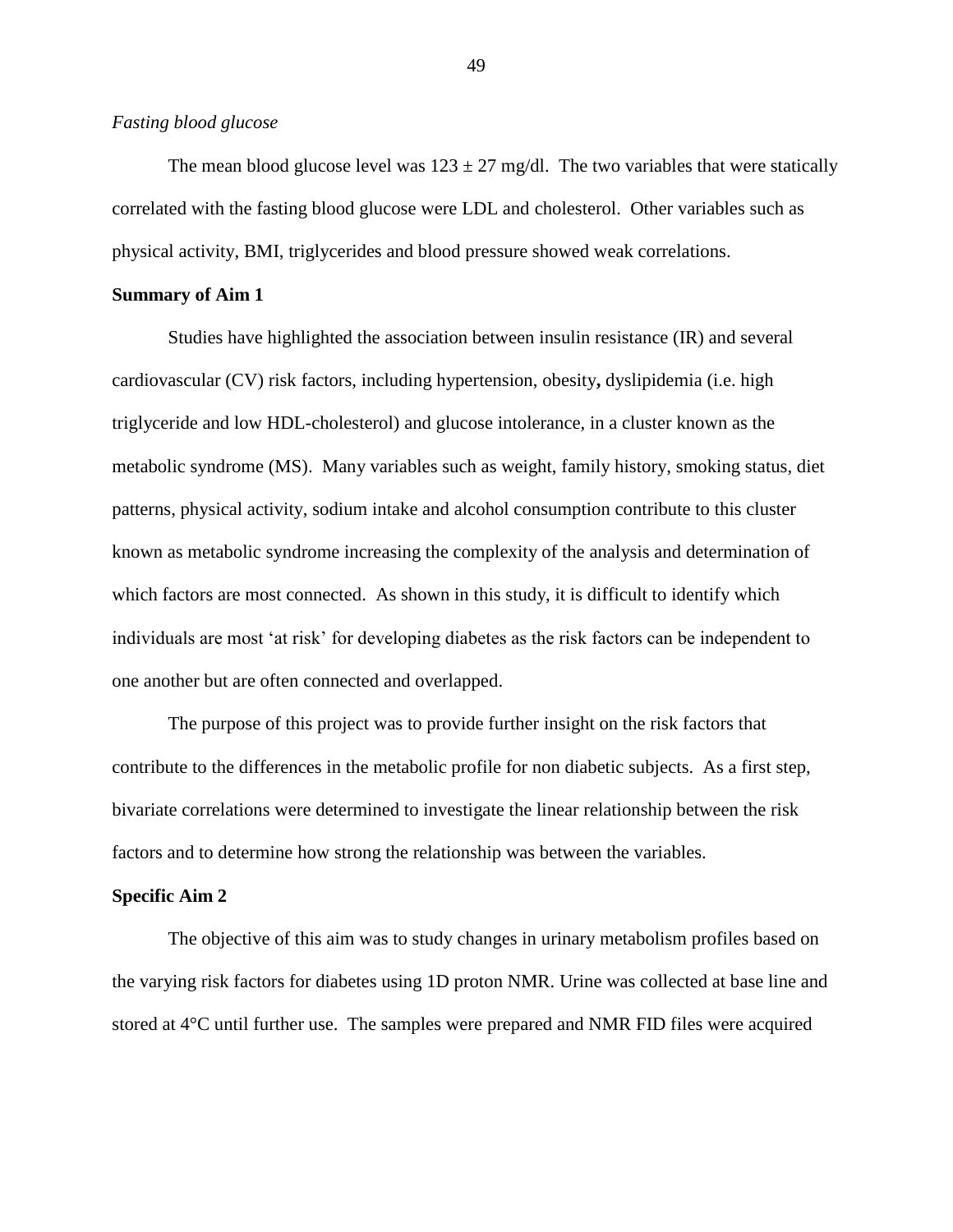using 500 MHZ Magnet. The files were processed in ADC 1D NMR software and MVDA was conducted using SIMCA P+ software.

#### **Multivariate Data Analysis**

The data files acquired from NMR were ready for MVDA analysis after processing. PCA and PLS showed significant differences between the groups.

### **PCA**

Unsupervised PCA was completed as a first step to determine if there were correlated factors without the removal of outliers. This analysis is exploratory in nature to determine which factors caused the greatest separation between the variables. There was a clustering of subjects observed based on the dominating variable BMI. The score plot shows a separation when subjects were divided into 2 groups: a BMI <27 kg/m2 and BMI  $\geq$  27 kg/m2 (Figure 3-20).

#### **Partial Least Squares Regression Discriminate analysis (PLS-DA)**

As the unsupervised analysis showed correlation with BMI, we further analyzed this with PLS-DA, a supervised multivariate analysis algorithm. As shown in Figure 3-21, the somewhat loose BMI separated clusters in PCA, became clearly distinct. Results indicate that in the interindividual urinary profiles are dominated by differences in their BMI. Thus, there are some metabolites in the urine samples that are correlating with obesity/BMI.

To see the effect of BMI on various risk factors, we used PLS to correlate the urinary metabolomic profiles with the risk factors collected. In the individual analysis, under Aim 1 BMI showed a strong correlation with the lipid profile  $(r^2=0.52)$  (Figure 3-22). The urinary NMR profile of the subjects showed good correlation between triglyceride concentration levels and the lipid profile which included cholesterol, HDL, LDL and triglycerides.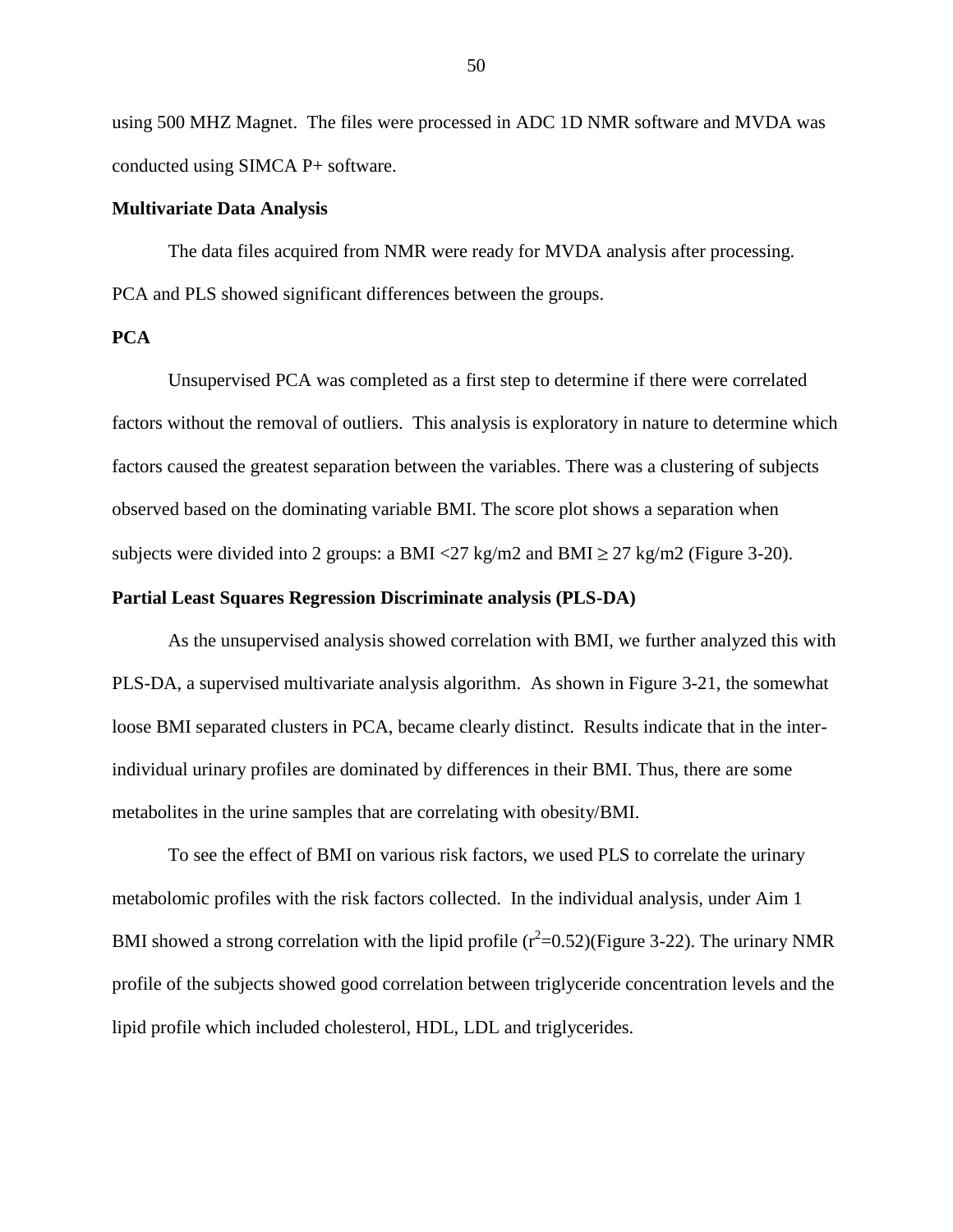

**Figure 3:20 The PCA score plot BMI** 

The PCA score plot is showing some separation between the urinary metabolomics profiles of individuals with normal (<27 kg m<sup>2</sup>) or high BMI (>27 kg/m<sup>2</sup>). Scores within the eclipse are significant to the model. Two outliers (29, 43) are seen in this plot.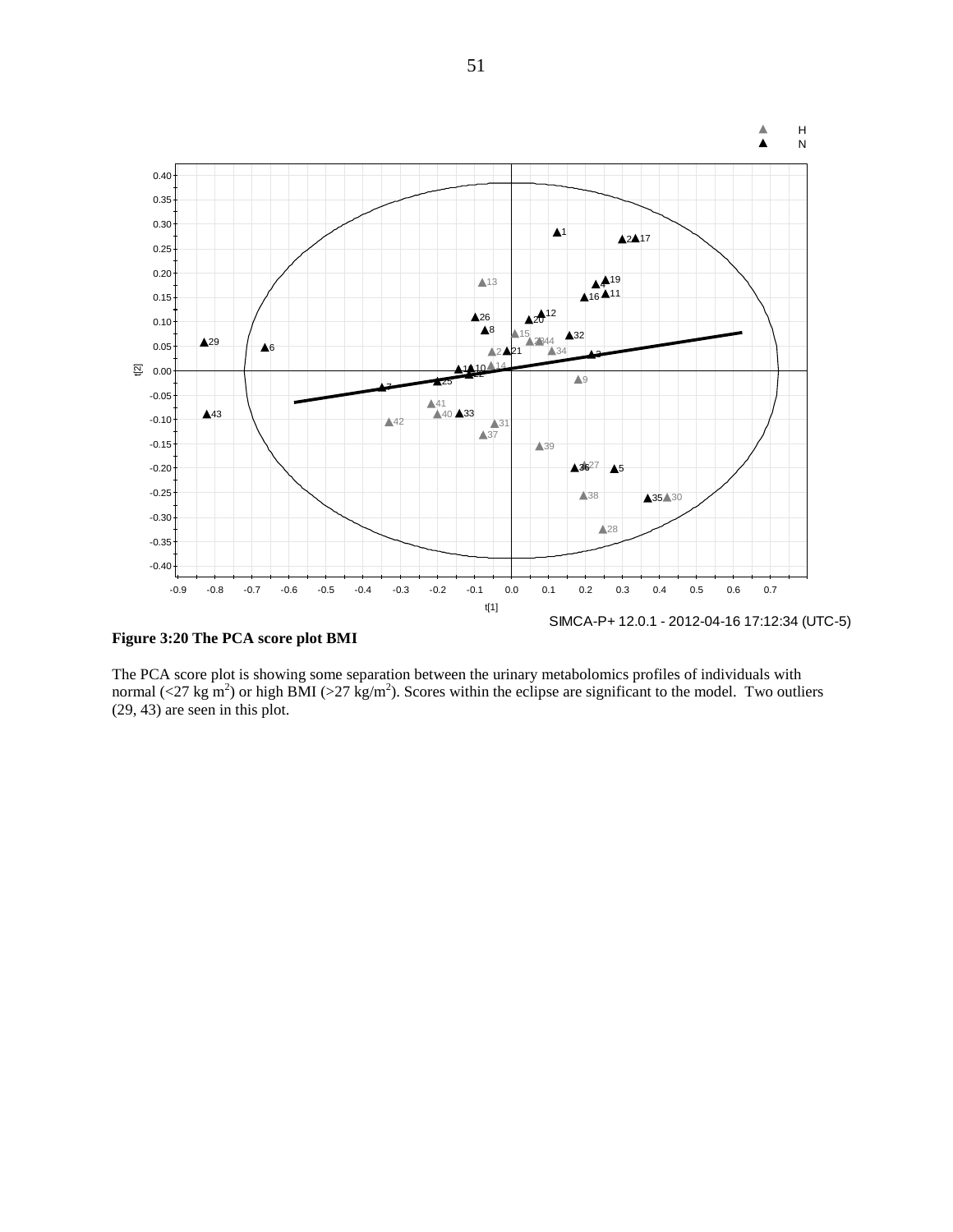

**Figure 3-21 PLS-DA Score Plot for BMI**

PLS-DA score plot showing a clear separation between the urinary metabolomics profiles of subjects with normal and high BMI.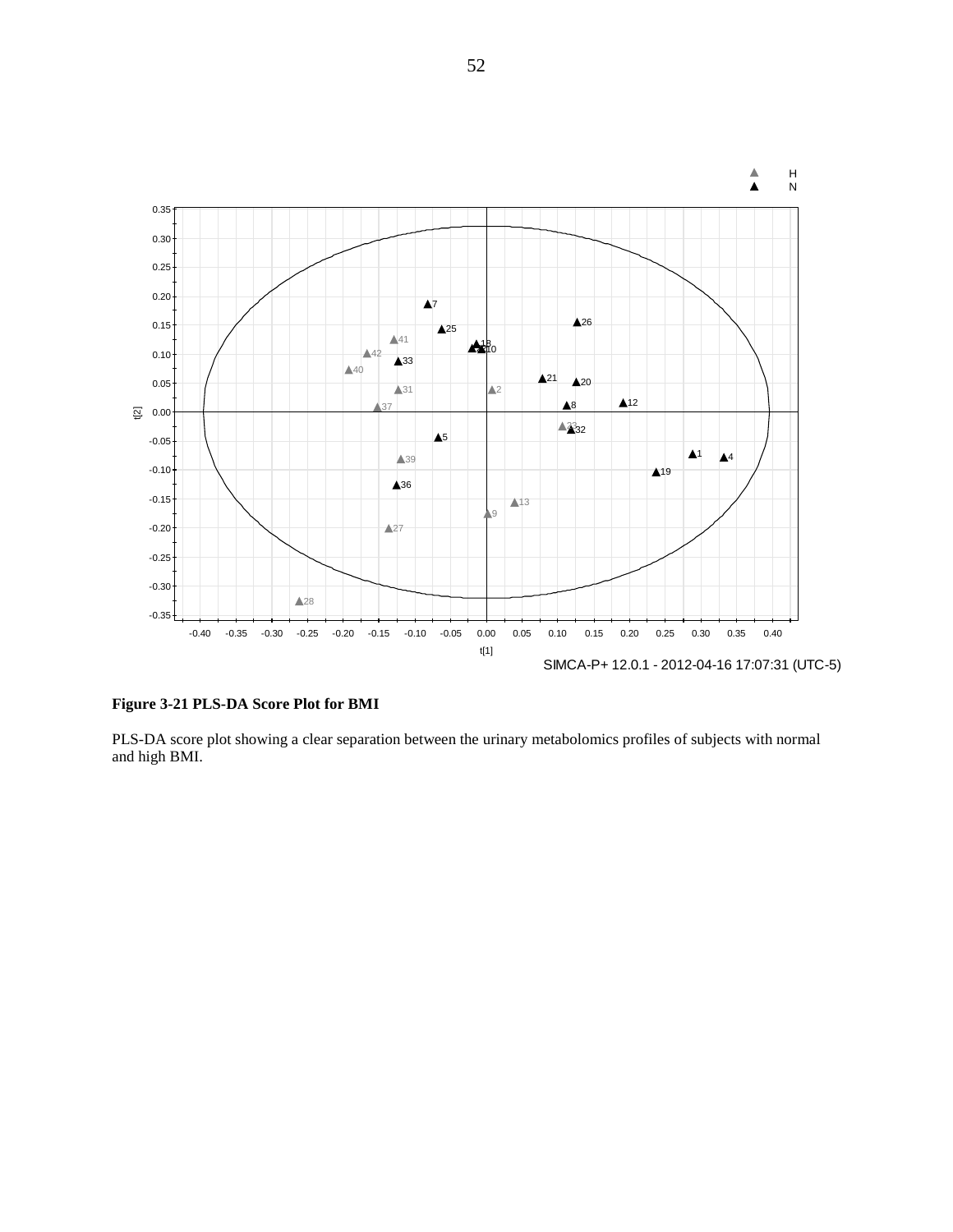

**Figure 3:22 PLS Correlation Plot of 1 NMR Urinary metabolomics Profiles with BMI and Lipids**

The figure shows a good correlation between the urinary metabolomics profile  $(x - axis)$  and Lipid concentration  $(y - axis)$ axis). Since the metabolomic profiles were separated into two clusters based on BMI, this further indicted that metabolite in the urinary profile related to BMI or obesity correlates with plasma lipid concentrations.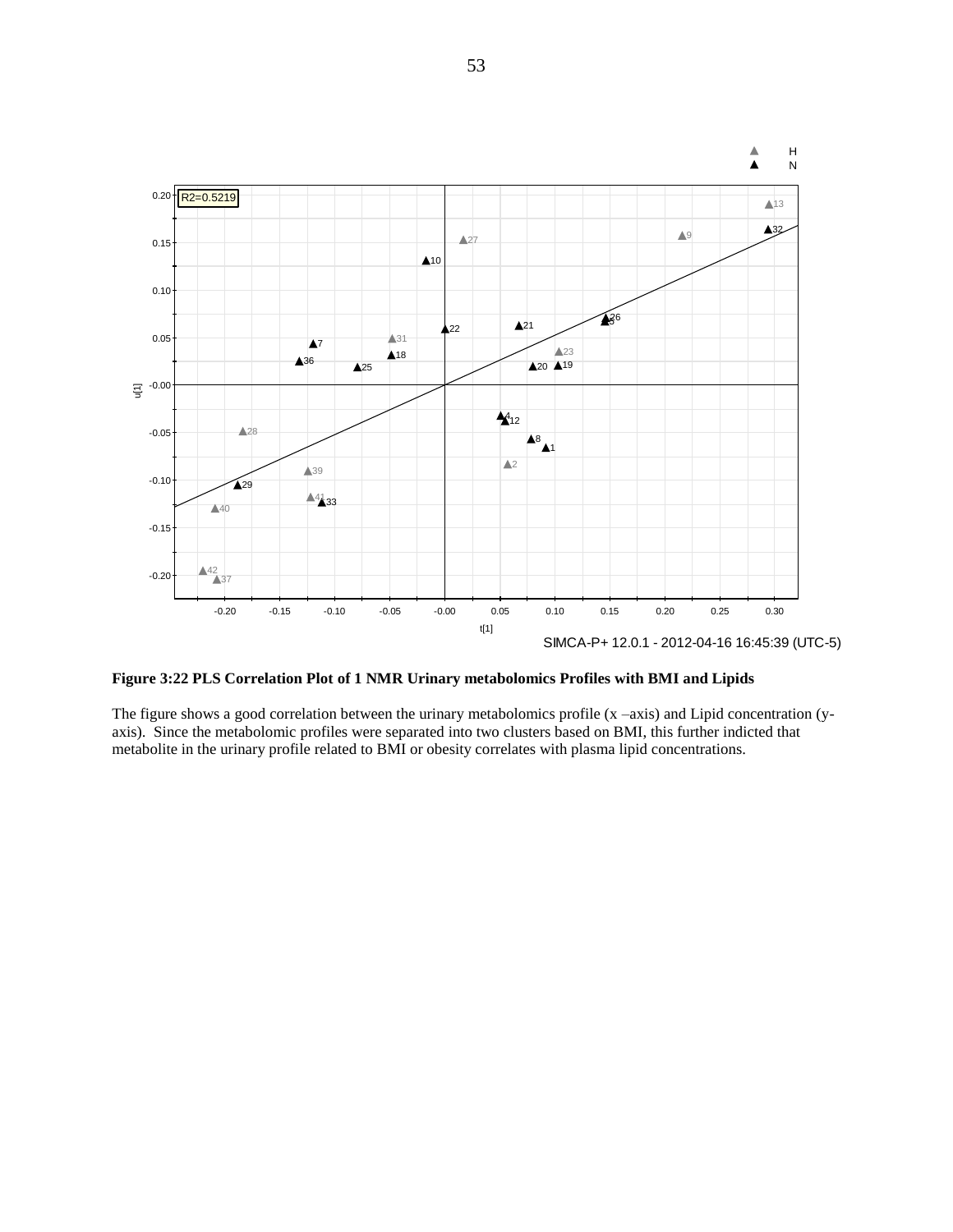

**Figure 3:23 PLS Correlation Plot of 1 HNMR Urinary Metabolomic Profiles with BMI and Blood Glucose**

The figure shows correlation of urinary profiles between BMI and blood sugar in a non-diabetic population. The figure depicts a good correlation of the metabolites in the urinary profile between BMI and blood glucose levels. This shows that some metabolites in urine based on BMI could predict or correlate with fasting blood glucose, the current biomarker for prediction of diabetes.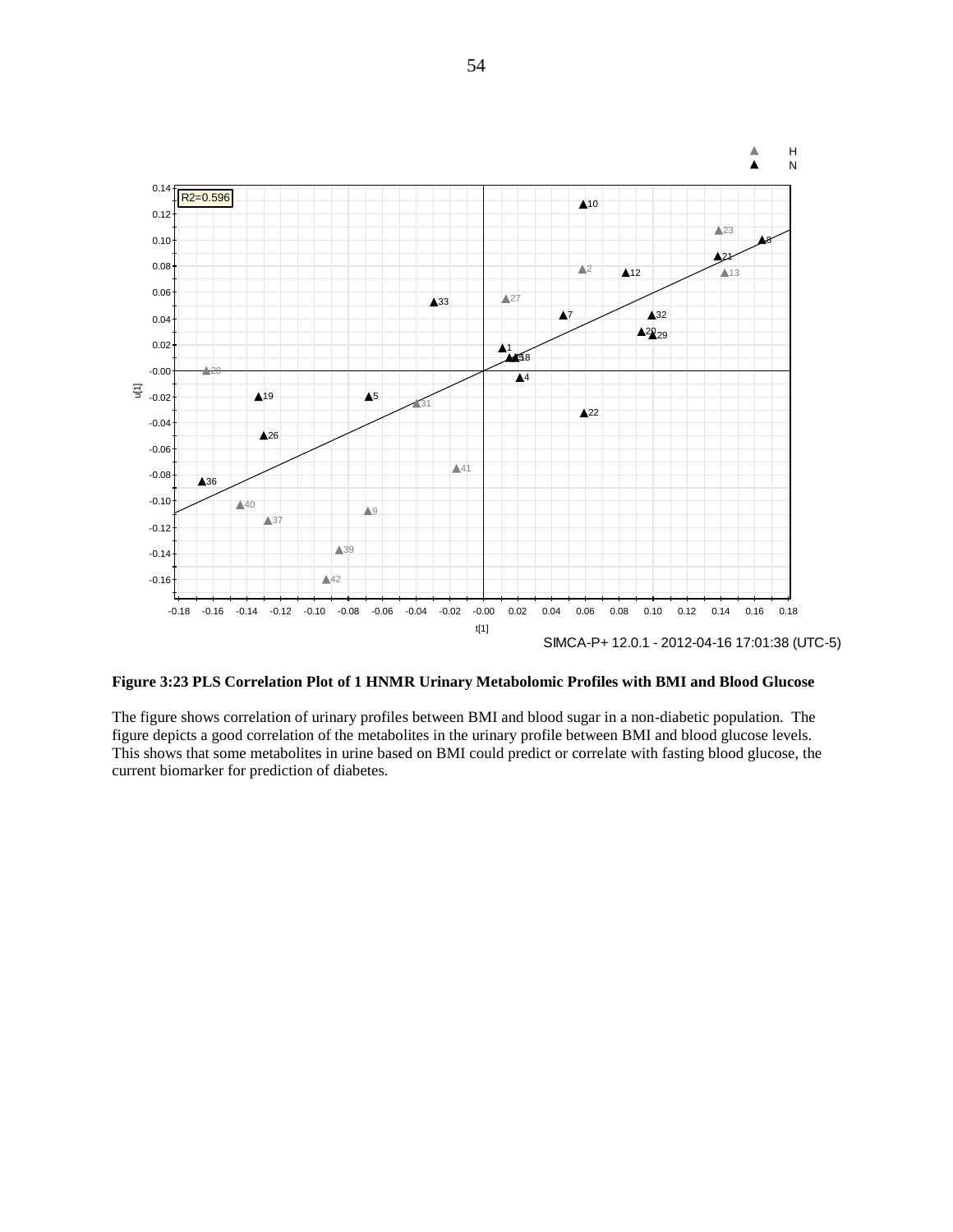# **Summary of Specific Aim 2**

Utilizing NMR technique and use of SIMCA P+ (PCA score plot) differences were observed between the urinary profiles based on BMI. Therefore, variability in the urinary profiles for this study sample was evident for persons with a BMI >27 kg/m2.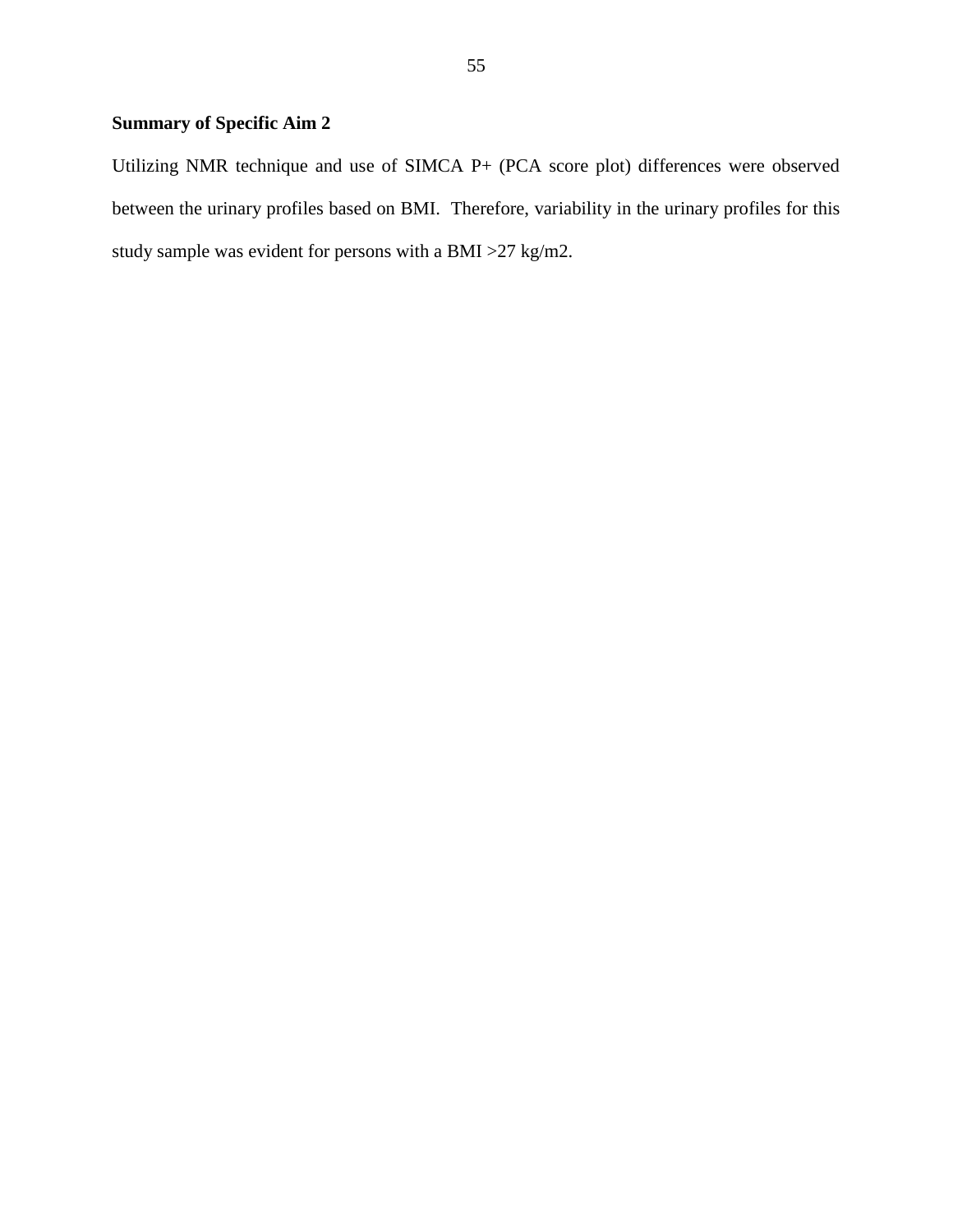#### **CHAPTER FOUR: DISCUSSION**

The prevalence of diabetes is increasing epidemic proportions; with an estimated 17.5 million type 2 diabetic individuals in the United States. This costs the USA \$174 billion [71] and is considered to be one of the most pressing public health issues. To date, the exact cause of type 2 diabetes remains unclear, however, it is considered to be an interplay between environmental and genetic factors [72]. Emerging technologies for metabolomics analysis increases the capacity to detect the onset of disease or ideally, the pre-diseased state.

The pathophysiology of diabetes is complex, and multifactorial. In this relatively, heterogeneous sample group of participants, we set out to investigate the impact of identified risk factors related to the pathophysiology of diabetes in the metabolic profiles. Risk factors such as age, obesity, physical inactivity, first degree relative with diabetes, high risk ethnicity, hypertension, dyslipidemia, or impaired fasting glucose are factors related to the onset of diabetes. The ADA recommends that individuals over the age of 45 years have testing completed to assess for diabetes. For this study, a standard questionnaire was developed to collect information on these risk factors. The sample group did not have a diagnosis of diabetes, but in addition to age, many of the participants had at least one risk factor increasing the risk for future onset. Individuals may have risk factors such as obesity, dyslipidemia, elevated blood sugars; however, often there is long pre-symptomatic phase prior to diagnosis. Early diagnosis is imperative to improve a person's outcome. In addition to current clinical markers, metabolomics provides an opportunity to expand our knowledge of the causes and progression of this disease and enhance treatment options for individuals. This is possible, by simultaneously investigating a large and diverse set of metabolites. This integrated approach allows the analysis and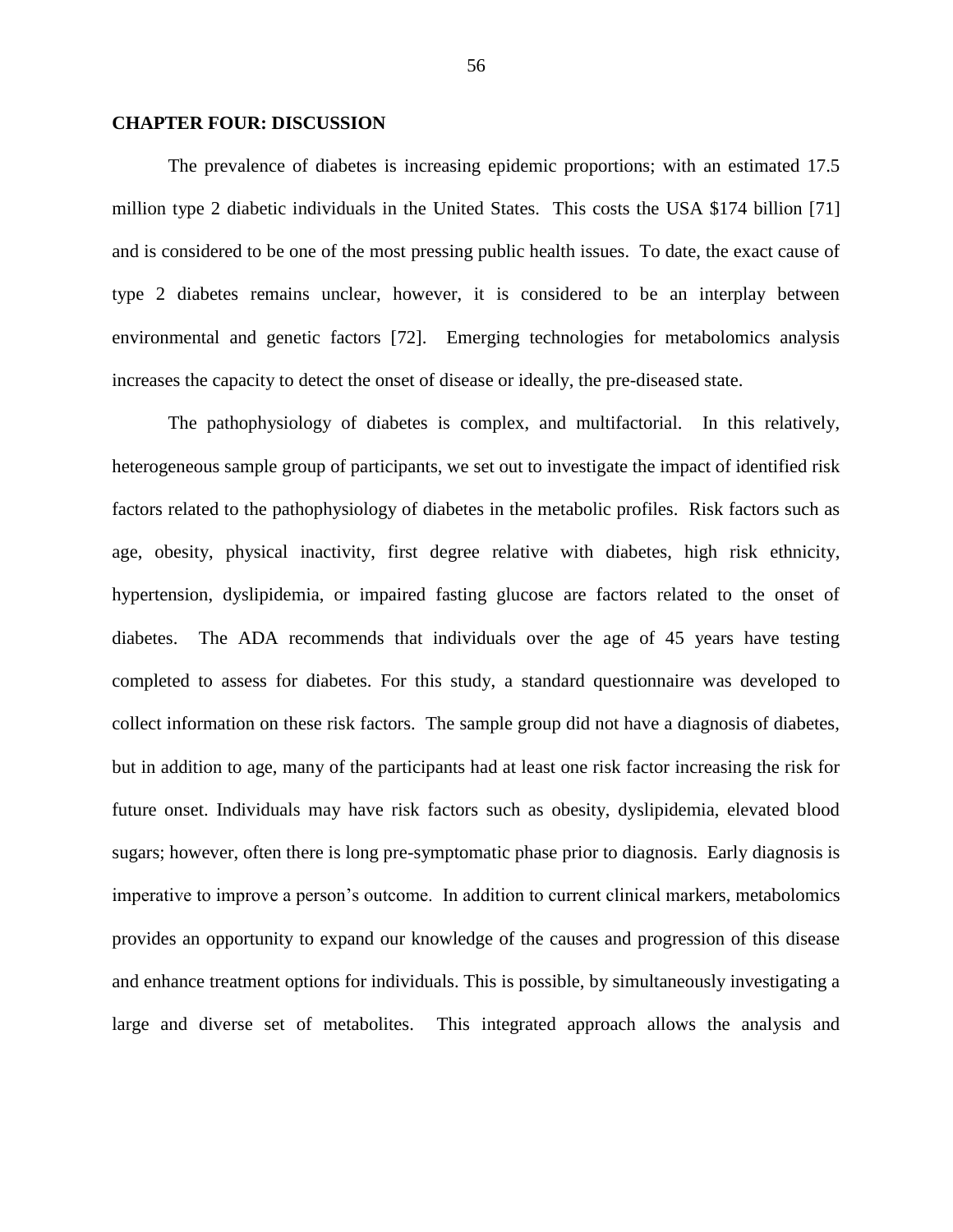classification of metabolic states, reveals new pathways, and potentially improves the sensitivity for detection of the altered state.

A first step in the analysis was to determine correlations among risk factors. Key findings from this analysis were that there was a significant relationship between average daily intake of fruit and vegetables and physical activity levels. Physical activity was also significantly correlated with decreased alcohol consumption. This was an expected finding, as individuals who are physically active often display other healthy behaviours such increased fruit and vegetable intake and moderate alcohol consumption. Physical activity was also strongly associated with BMI which was an expected association, as individuals who report being active, are more likely to have a lower body weight.

The characteristic features of dyslipidemia in humans with diabetes are high TG and LDL-C concentrations and low HDL-C concentrations, whereas TC levels are not typically increased in patients with diabetes. We conducted lipid analysis to determine the correlation to the fasting blood sugar. The fasting blood sugar was significantly correlated with LDL-C and TC concentrations.

Hypertension affects 60% of diabetic persons. High blood pressure often increases the severity of diabetic complications such as diabetic retinopathy and kidney disease. Having diabetes increases your risk of developing high blood pressure and other cardiovascular problems, because diabetes adversely affects the arteries, predisposing individuals to atherosclerosis, it can lead to high blood pressure, which if not treated, can lead to blood vessel damage, stroke, heart failure, heart attack, or kidney failure. In this study sample, 41% of participants were considered to be pre-hypertensive or have hypertension. Blood pressure was significantly correlated to other measurements such as age, BMI and average weekly physical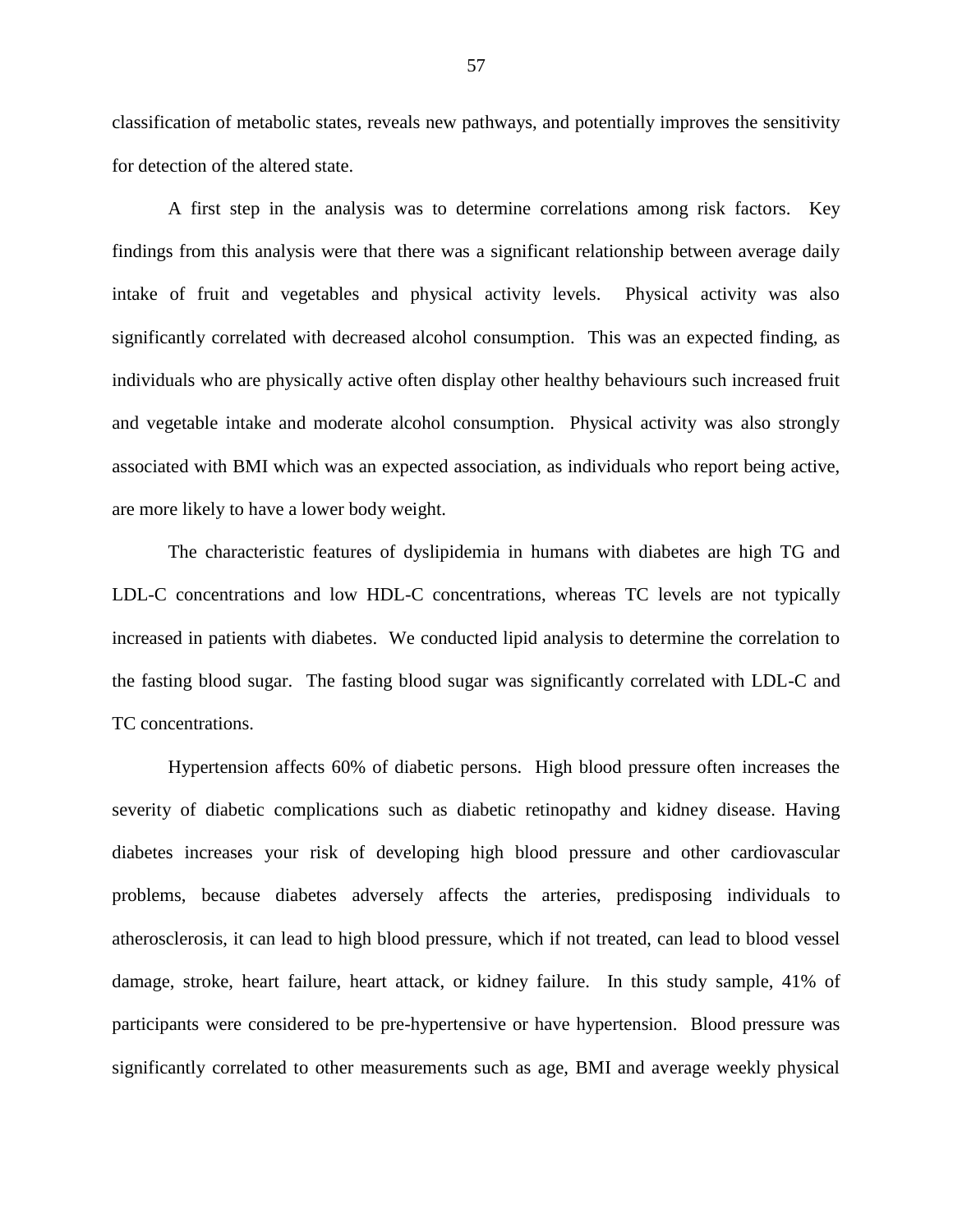activity. However, in this study sample, blood pressure and fasting blood sugar were not found to be strongly correlated.

The second part of the study was to conduct a non-targeted metabolomic analysis to determine if there were differences in the metabolic profile and if so, what risk factors were having the greatest impact on the metabolic signatures. The results showed that although this group did not have a clinical diagnosis of diabetes, MVDA of  ${}^{1}H$  NMR data showed that the greatest degree of differentiation was based on a BMI >27 kg/m2. The PCA scores plot showed significant separation between the groups based on BMI. Each score or observation in the score plot represents each individual urine  ${}^{1}H$  NMR data signifying that these groups were different (PCA score plot) because of differences in the metabolite concentrations. The PLS technique was used to assess correlation between the observed  ${}^{1}H$  NMR data and other risk factors such as age. Our findings indicated that in the non-diabetic population being studied, differences in the inter-individual urinary profiles were dominated by differences in the BMI. The PLS correlation plot shows a good correlation of the urinary profiles between BMI and blood sugar in a nondiabetic population. Based on current clinical practices, this may be a relevant model for prediction of risk for diabetes because BMI is a reliable and convenient measure and is currently recommended as part of assessing diabetes risk. The correlation plots also demonstrated a good correlation between the urinary metabolic profiles related to obesity also with triglycerides and the lipid profile which included all of the lipid measurements.

<sup>1</sup>H NMR proved to differentiate between the urinary metabolic profiles of individuals who are overweight with a BMI > 27 kg/m2. To our knowledge this is the first example of <sup>1</sup>H NMR showing a strong separation between metabolic profiles based on a BMI of 27 kg/m2.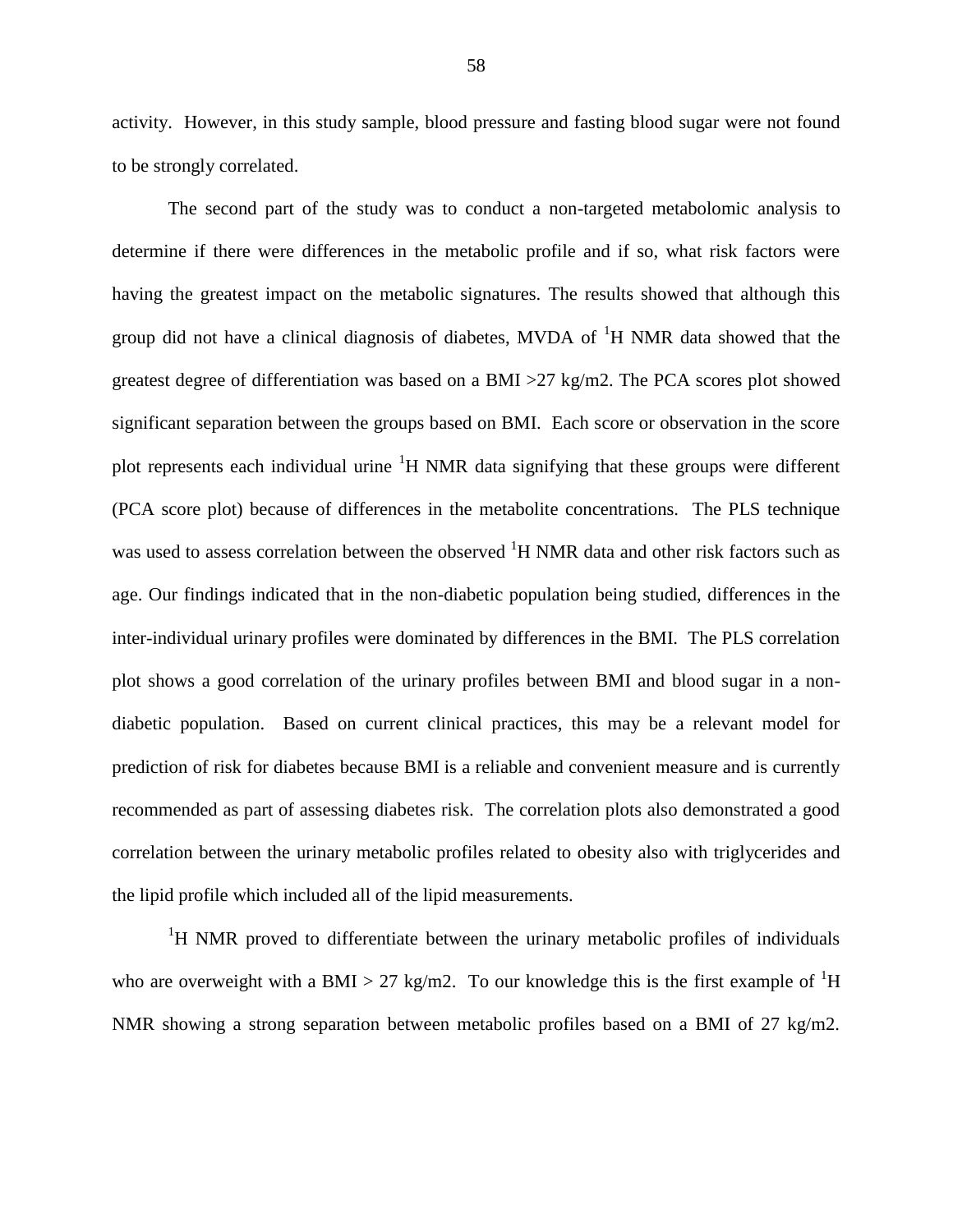Obesity showed the greatest degree of discrimination between the urinary profiles compared to other risk factors.

It is understood, that the metabolite profile differs in lean individuals compared to obese individuals; however, our study showed that metabolite profiles show differentiation when individuals are in overweight classification (BMI 25-29.9 kg/m2) with a BMI > 27 kg/m2. BMI is a highly reliable and convenient measure used to screen for obesity. The effect of obesity on the metabolic state; however, is still considered in its infancy. Obese individuals typically have a greater degree of adipose tissue. This tissue releases bioactive molecules that influence body weight, insulin sensitivity, blood pressure, circulating lipids and inflammation which leads to metabolic diseases [73].

Diabetes can lead to pathological concentrations of several metabolites that can be detected in urine. Analysis of  ${}^{1}H$  NMR in urine has identified a number of significantly changing metabolites such high lactate citrate, glycine, alanine, hippurate, trimethylamine-N-oxide, dimethlyaminecreatine, acetate, betaine and ketone bodies in diabetes [74]. Comparison between human and animal models (rat and mice) have shown similarities in the levels of glucose, TCA cycle intermediate, polyols, amines and amino acids [48]. Studies have shown a separation between T2DM patients compared with that of healthy subjects and identified the metabolites contributing to the separation. For example, a study analyzed the differences in the metabolite profile between healthy and non-medicated diabetic individuals who maintained good daily blood glucose control by following ADA dietary guidelines. Metabolites that caused significant separation between the groups included amino acids; methylamines; fatty acids and nucleotides. This study highlighted the metabolic pathways that were affected which included: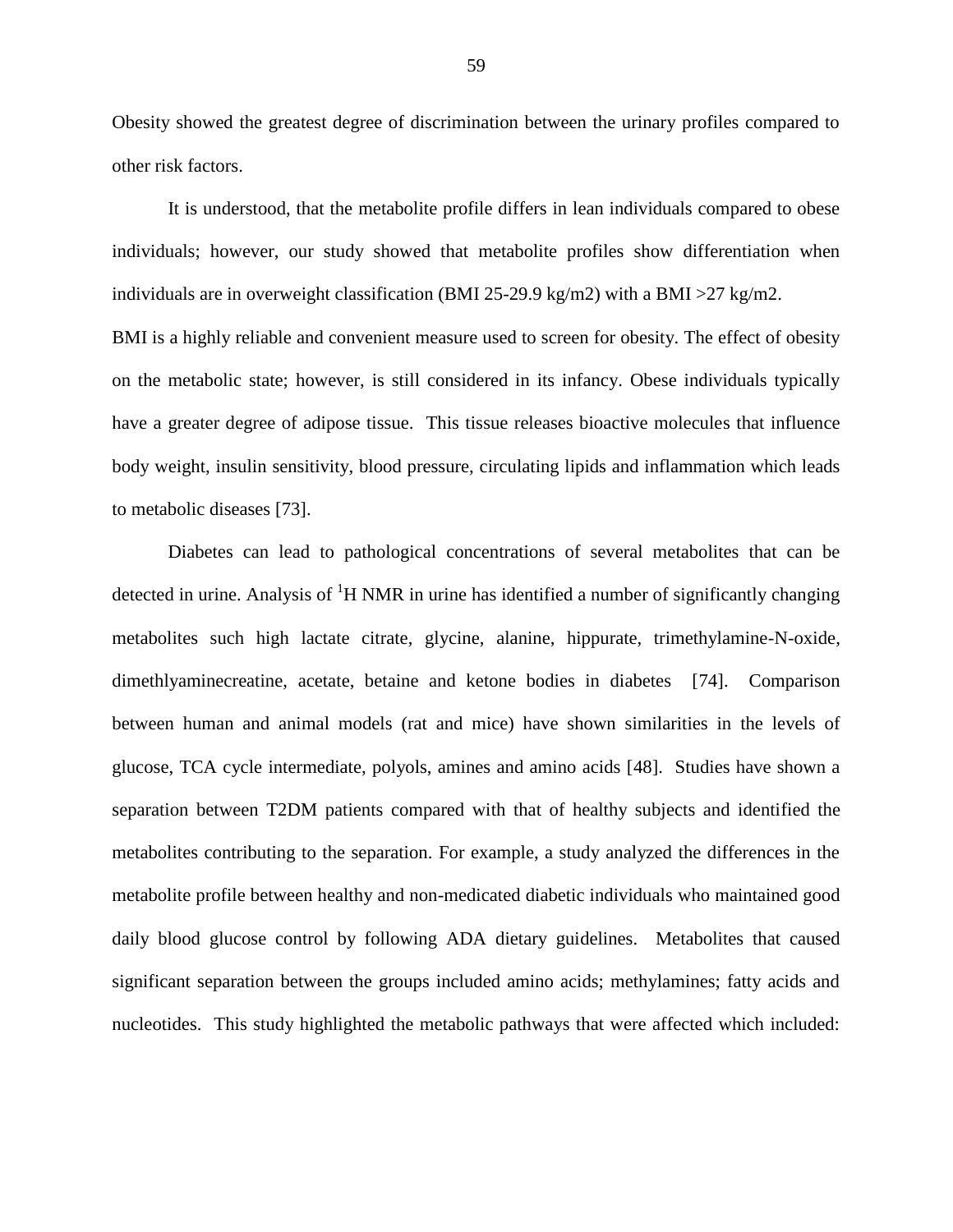methylamine metabolism; TCA cycle; fatty acid metabolism; amino acid metabolism; and nucleotide metabolism [74].

As shown in our study, a BMI  $>27$  kg/m2 was the risk factor that caused the greatest separation. There are several recent studies that have analyzed how obesity is affecting the metabolite profile of humans. For example, one study analyzed differences between obese insulin resistance and sensitive participants [75], another study compared the metabolome between lean and diabetic individuals [62] and recently a comparison was conducted between healthy lean and healthy obese individuals [55]. The benefit of the latter study, comparing healthy lean versus healthy obese was that the risks factors that co-exist with obesity were controlled so that this was a direct comparison between obesity biomarkers. The study revealed novel and confirmed previously discovered metabolites that are markers for body fat mass changes.

There are some challenges when utilizing metabolomics to study human population. Firstly, unlike animal models which are in controlled laboratory conditions, human samples display greater heterogeneity in their metabolic make-up. Factors such as genetics, environment and lifestyle factors such as diet, physical activity levels, smoking status and intake of vitamins and medications contribute to the heterogeneous nature when investigating human metabolite profiles. Other limitations to this study are that a small sample limits generalizability of the findings and the inability to conclude causality between the variables due to the use of a correlational design. Despite these challenges and in a limited sample, metabolomics analysis was able to differentiate between the metabolic profiles of these subjects. This project supports the growing body of evidence that metabolomics using NMR spectroscopy is a sensitive measurement to identify altered metabolite chemistry based on a person's BMI. NMR analysis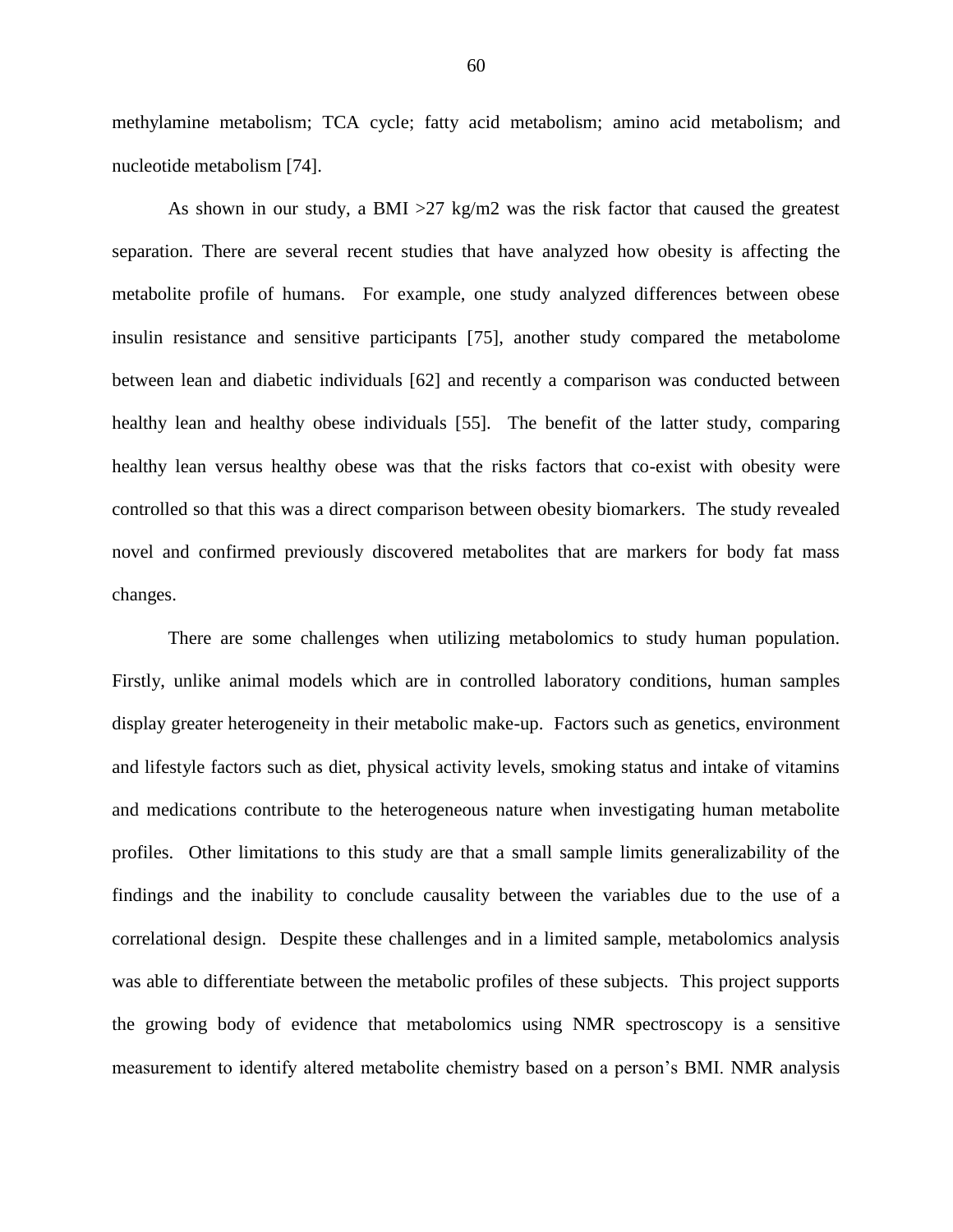has its advantages in studying the metabolite profile as this tool offers a high through put method at relatively low costs for high concentration biomarkers using non-invasive biofluids such as urine. In a review of  ${}^{1}H$  NMR based metabolomics for investigating diabetes it concluded that: "NMR spectroscopy is a reproducible and reliable means of measuring and understanding the metabolic status of pathologies such as diabetes." In future, this may be tool used to identify and monitor people at risk for diabetes.

The ultimate goal of metabolomics is to define the metabolic signature of disease, versus normality and use those signatures to gain insight into how the disease came to be and how to treat. Further insight is needed to identify risk factors which have the greatest impact on the metabolic signature and how these risk factors affect the biomarkers.

#### **Future Directions**

The next step is to identify and quantify the metabolites in chenomx. Further application would be required to determine how obesity affects the chemistry of these metabolites. Validation and estimation of these metabolites in the urinary profile would provide important information about the progression of diabetes. The primary goal of this project was to obtain preliminary findings to examine differences in the metabolomics profile of individuals with varying level of risk for development of the diabetes. This study was considered a pilot for a future project and was not designed to provide a high degree precision. However, this project does provide a greater insight that metabolomics is a sensitive tool that is able to differentiate between the metabolic profiles based on BMI, thus making it important to use the project characteristics for a larger trial.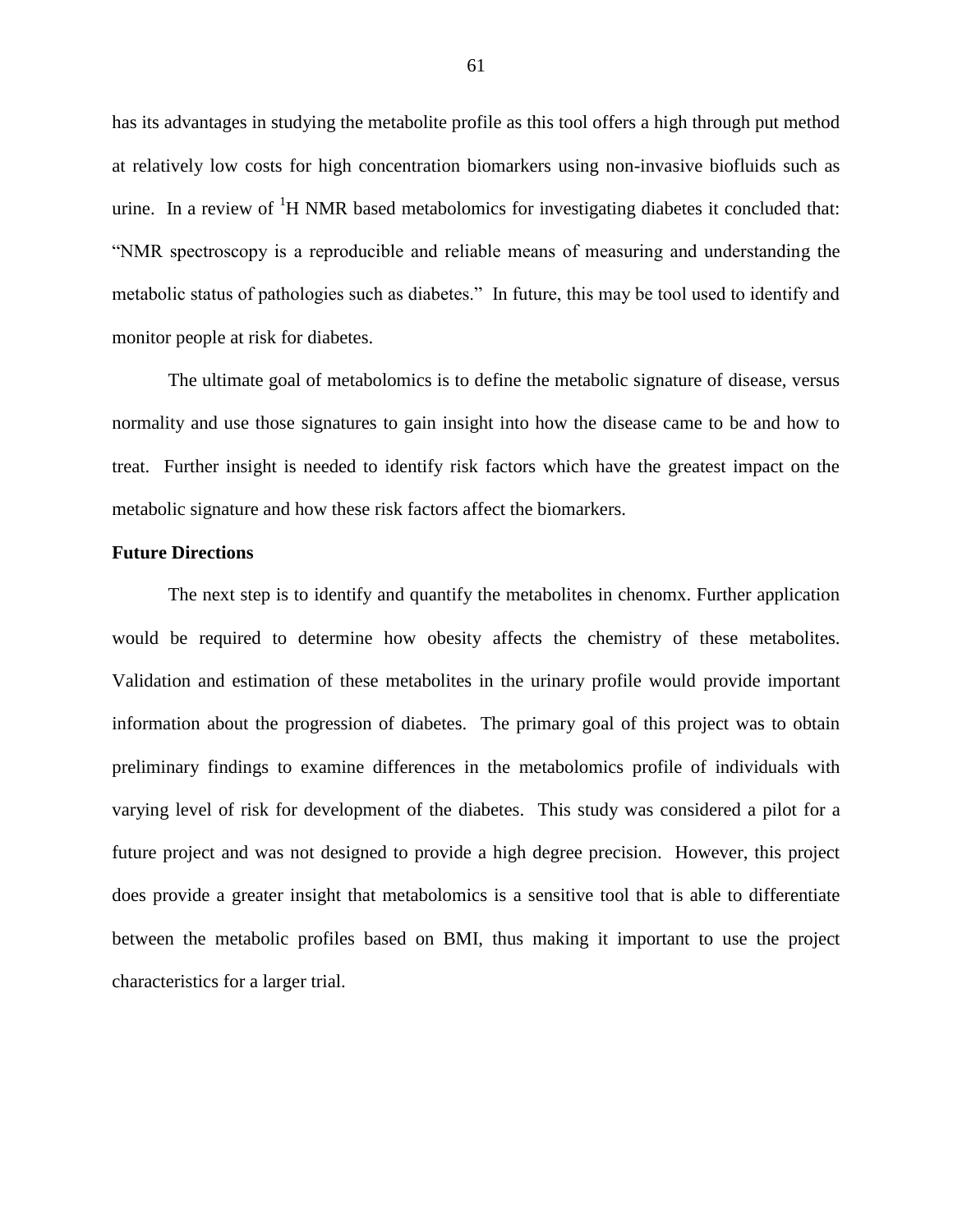# **APPENDIX A**

# **Research Informed Consent**

Title of Study: Use of Metabolomics to Investigate biomarker profiles as early risk factors for development of T2DM/metabolic syndrome

| Principal Investigator (PI): | Dr. Smiti Gupta, PhD                      |  |  |  |  |
|------------------------------|-------------------------------------------|--|--|--|--|
|                              | Department of Nutrition and Food Science  |  |  |  |  |
|                              | 3009 Science Hall, Wayne State University |  |  |  |  |
|                              | Detroit, MI 48202                         |  |  |  |  |
|                              | $(313)$ 577 2344                          |  |  |  |  |

When we say "you" in this consent form, we mean you; "we" means the doctors and other staff.

# **Purpose**

You are being asked to be in a research study that measures patterns in the markers for diseases such as type II diabetes mellitus. You are eligible to take part in this study, based on your age, health conditions and other health factors that are needed from participants. This study is being conducted at Wayne State University in collaboration with the Chatham-Kent Public Health Unit. The estimated number of study participants to be enrolled is about 50 people throughout the Chatham-Kent area.

# **Please read this form and ask any questions you may have before agreeing to be in the study.**

In this research study, the goal is to identify metabolites, which are in the body as a product of metabolism. Metabolites can be used to predict the progression of diseases such as type II diabetes mellitus. From the blood and urine samples, a technique will be used to analyze the metabolites to see if there are differences in these biomarkers for diseases. Using the analytical technique, Nuclear Magnetic Resonance, we hope to discover similarities between participants based on their risk factors for developing type II diabetes.

# **Study Procedures**

If you agree to take part in this research study, you will be asked to visit the Chatham-Kent Clinic Services for one 60-minute clinic visit. You will be asked to complete a questionnaire with the research assistant and provide a blood and urine sample. The blood will be drawn and blood pressure taken by a qualified Registed Nurse at the Chatham-Kent Public Health Clinic Services. The study will collect 10 ml urine and 8 ml of blood. Other physical measures that will be collected are: height, weight and hip circumference. The questionnaire will also require that you provide information on medical history, dietary intake.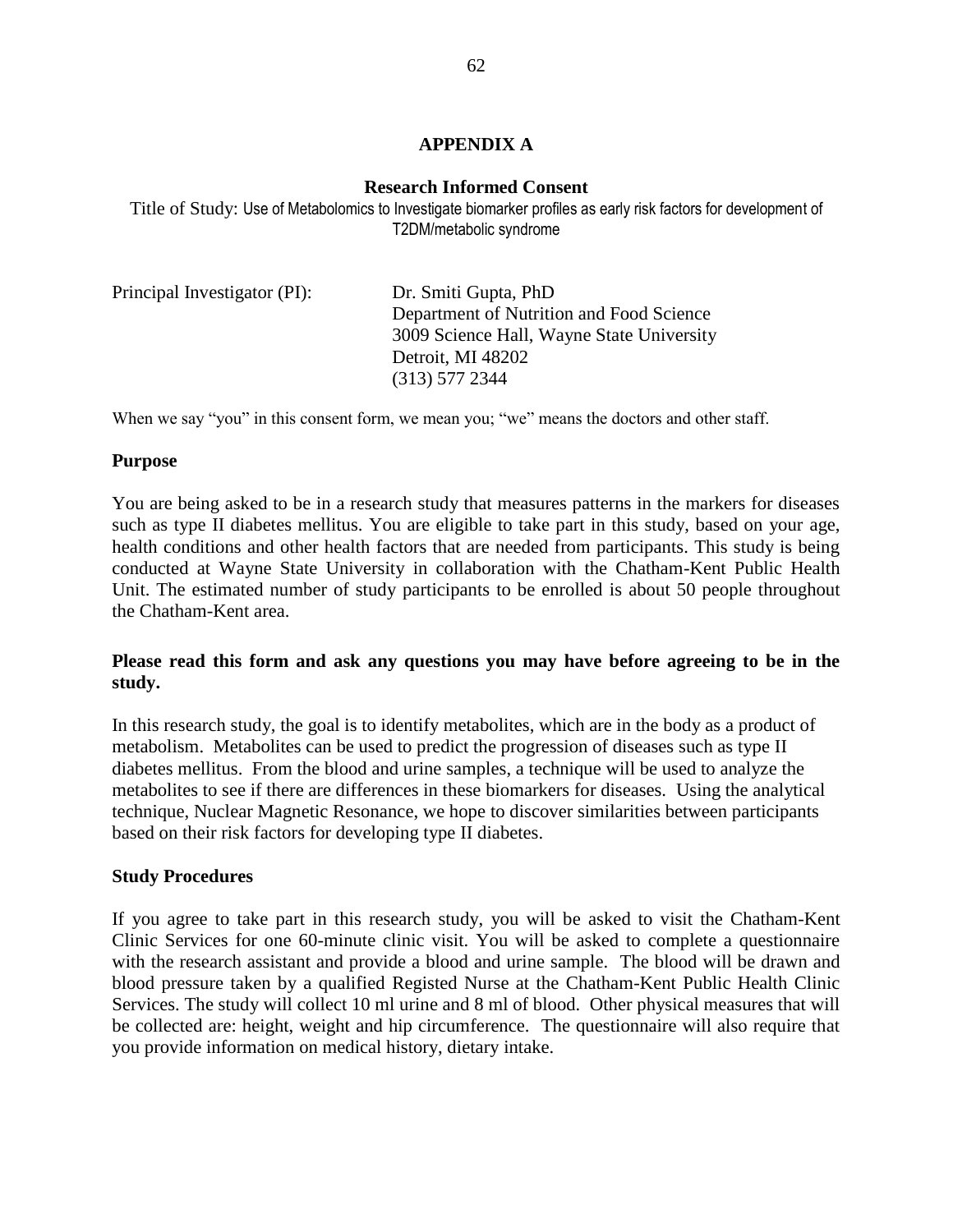The blood and urine samples will be analyzed at Wayne State University Chemistry Department using the technique, Nuclear Magnetic Resonance spectroscopy.

# **Benefits**

As a participant in this research study, there may/will be no direct benefit for you; however, information from this study may benefit other people with similar health issues now or in the future.

## **Risks**

Blood samples will be obtained from your veins. Possible side effects of obtaining blood samples are pain, bruising, bleeding, or infection at the blood draw site. Occasionally nausea, lightheadedness or fainting may occur.

There may also be risks involved from taking part in this study that are not known to researchers at this time.

## **Study Costs**

Participation in this study will be of no cost to you.

# **Compensation**

For taking part in this research study, you will be paid for your time and inconvenience by receiving a \$20 Gift Certificate to the local grocery store.

# **Research Related Injuries**

In the event that this research related activity results in an injury, treatment will be made available including first aid, emergency treatment, and follow-up care as needed. Cost for such care will be billed in the ordinary manner to you or your insurance company. Wayne State University or Chatham-Kent Public Health Clinic Services offers no reimbursement, compensation, or free medical care. If you think that you have suffered a research related injury, contact the PI right away at (313) 577 2344.

# **Confidentiality**

All information collected about you during the course of this study will be kept confidential to the extent permitted by law. You will be identified in the research records by a code name or number. Information that identifies you personally will not be released without your written permission. However, the study sponsor, the Human Investigation Committee (HIC) at Wayne State University, or federal agencies with appropriate regulatory oversight [e.g., Food and Drug Administration (FDA), Office for Human Research Protections (OHRP), Office of Civil Rights (OCR), etc.) may review your records.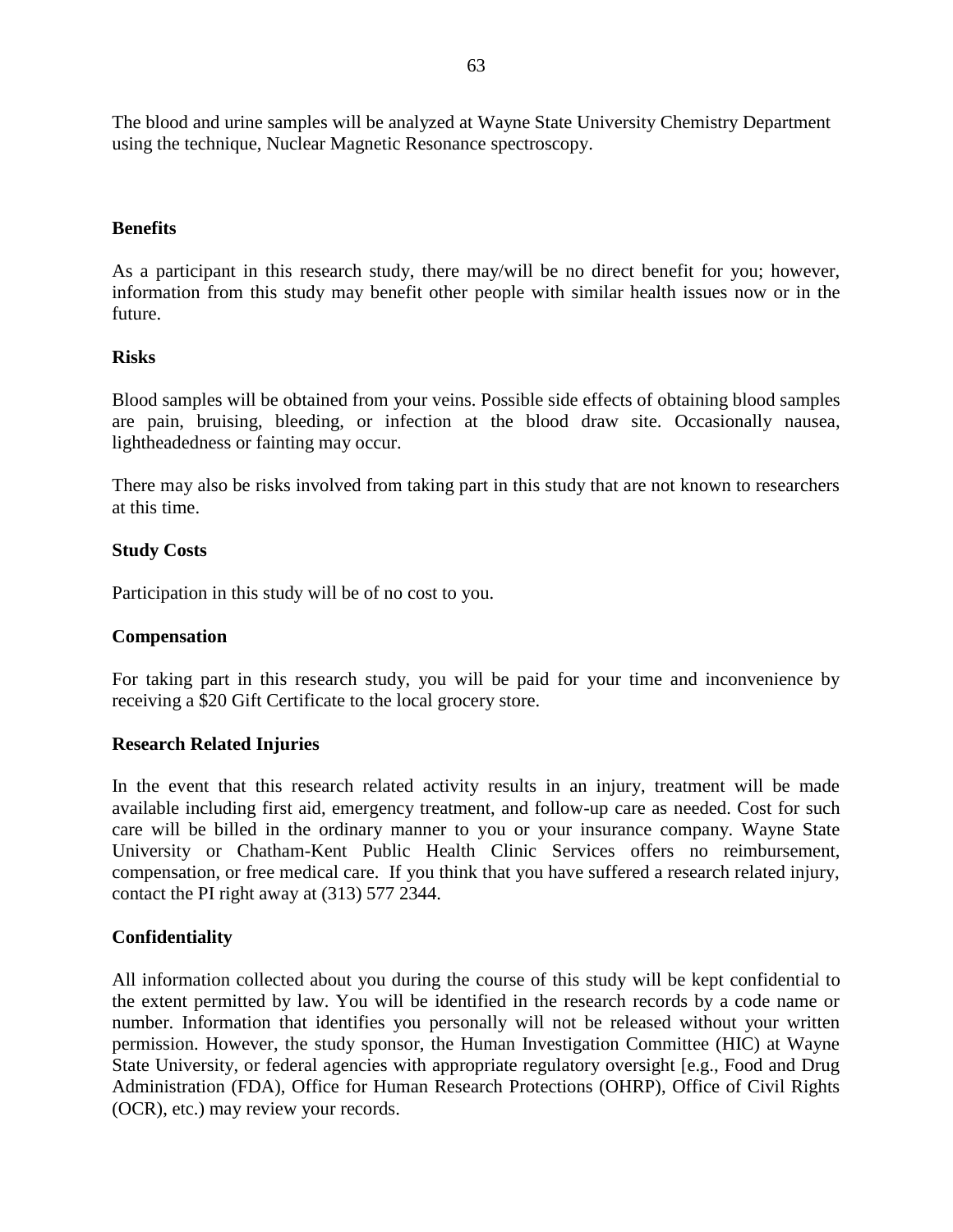When the results of this research are published or discussed in conferences, no information will be included that would reveal your identify.

# **Voluntary Participation/Withdrawal**

Taking part in this study is voluntary. You have the right to choose not to take part in this study.

# **Questions**

If you have any questions about this study now or in the future, you may contact Dr. Smiti Gupta or one of her research team members at the following phone number (313) 577 2344. If you have questions or concerns about your rights as a research participant, the Chair of the Human Investigation Committee can be contacted at (313) 577-1628. If you are unable to contact the research staff, or if you want to talk to someone other than the research staff, you may also call (313) 577-1628 to ask questions or voice concerns or complaints.

# **Consent to Participate in a Research Study**

To voluntarily agree to take part in this study, you must sign on the line below. If you choose to take part in this study you may withdraw at any time. You are not giving up any of your legal rights by signing this form. Your signature below indicates that you have read, or had read to you, this entire consent form, including the risks and benefits, and have had all of your questions answered. You will be given a copy of this consent form.

\_\_\_\_\_\_\_\_\_\_\_\_\_\_\_\_\_\_\_\_\_\_\_\_\_\_\_\_\_\_\_\_\_\_\_\_\_\_\_\_\_\_\_\_\_\_\_ \_\_\_\_\_\_\_\_\_\_\_\_\_

\_\_\_\_\_\_\_\_\_\_\_\_\_\_\_\_\_\_\_\_\_\_\_\_\_\_\_\_\_\_\_\_\_\_\_\_\_\_\_\_\_\_\_\_\_\_\_ \_\_\_\_\_\_\_\_\_\_\_\_\_ Signature of participant Date  $\Box$ 

| ______________<br>______________<br>_____________________ | ____________ |
|-----------------------------------------------------------|--------------|
| D <sub>r</sub>                                            | .<br>माए     |

Signature of person obtaining consent Date

Printed name of person obtaining consent Time

Research Informed Consent

\_\_\_\_\_\_\_\_\_\_\_\_\_\_\_\_\_\_\_\_\_\_\_\_\_\_\_\_\_\_\_\_\_\_\_\_\_\_\_\_\_\_\_\_\_\_\_ \_\_\_\_\_\_\_\_\_\_\_\_\_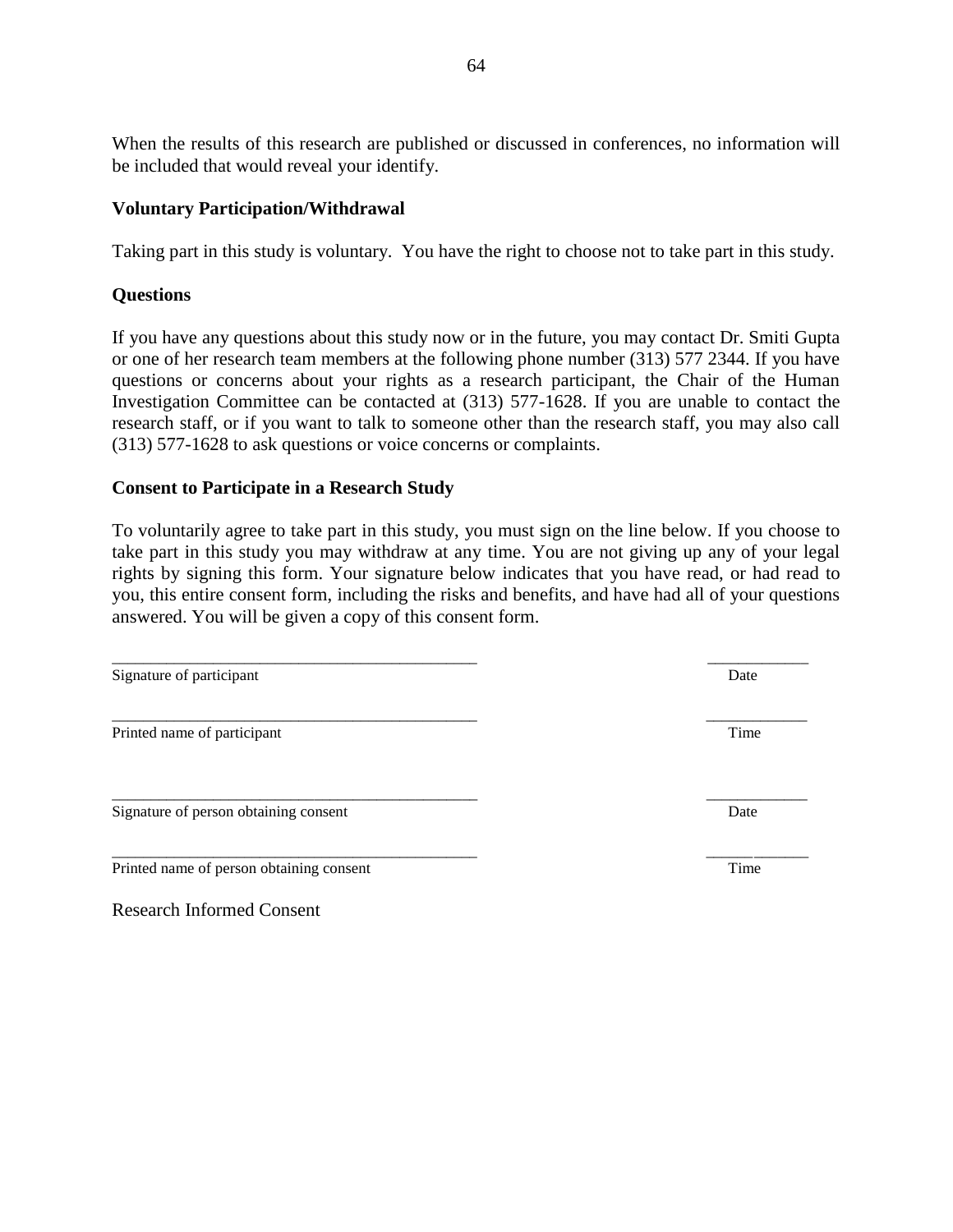# **APPENDIX B**

# Are you over the age of 45?

**Volunteers Needed for a Research Study** 

The goal of the study is to detect biomarkers that help to recognize a person's risk for getting type 2 Diabetes Mellitus.

# What we need from you....

Visit the Chatham-Kent Clinic Services for one 30minute clinic visit to:

- Complete a questionnaire with the research assistant and
- Provide a blood and urine sample. The blood will be drawn and blood pressure taken by a qualified Registered Nurse at the Chatham-Kent Public Health Clinic Services.

# For your time, a \$20 Gift Certificate will be given to you at the end of the visit.

The information you provide will be confidential. This study is being conducted under the direction of Dr. Gupta Professor at Wayne State University. For more information call 313 577 2344 or email ad7373@wayne.edul To register contact Jennelle Arnew at 519 355 35564

| Arnev<br>3555564<br>Jennelle | Arne<br>₹<br>556<br>helle<br>355 | Arney<br>5564<br>Jennelle<br>355 | 5564<br>Arne<br>Jennelle<br>355 | Arney<br>5564<br>elle<br>355 | Arnew<br>5564<br>Jennelle<br>355 | Arne<br>5564<br>Jennelle<br>355 | ≥<br>Arney<br>5564<br>Jennelle<br>355 | 5564<br>Arney<br>Jennelle<br>355 | Arney<br>↴<br>556<br>Jennelle<br>355<br>$\frac{6}{1}$ | Arney<br>5564<br>Jennelle<br>355<br>$\frac{6}{1}$ | Arney<br>₹<br>55G<br>Jennelle<br>355 | Arney<br>₹<br>556<br>Jennelle<br>355<br>$\frac{6}{1}$ |
|------------------------------|----------------------------------|----------------------------------|---------------------------------|------------------------------|----------------------------------|---------------------------------|---------------------------------------|----------------------------------|-------------------------------------------------------|---------------------------------------------------|--------------------------------------|-------------------------------------------------------|
| 519                          | ang<br>519                       | 519                              | 519                             | ar<br>ول<br>519              | 519                              | 519                             | 519                                   | 519                              | ഥ                                                     | ഗ                                                 | 519                                  | ഗ                                                     |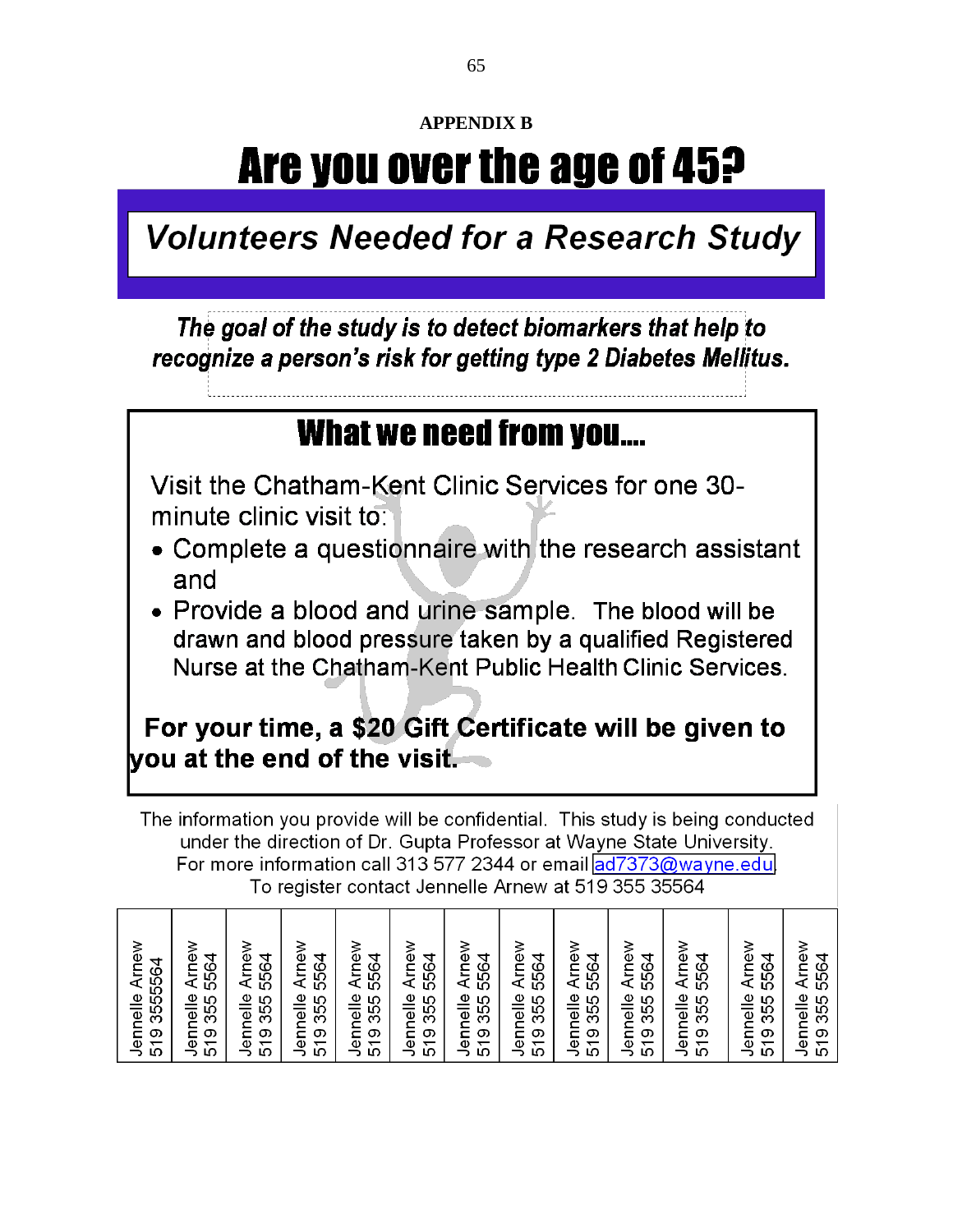| <b>APPENDIX C</b> |  |
|-------------------|--|
|                   |  |

| Gender: M / F                                                                                                                                                                                             | Date of Birth: _____________<br>M/D/Y                         |                                              |  |  |  |  |  |
|-----------------------------------------------------------------------------------------------------------------------------------------------------------------------------------------------------------|---------------------------------------------------------------|----------------------------------------------|--|--|--|--|--|
|                                                                                                                                                                                                           |                                                               |                                              |  |  |  |  |  |
| <b>HEALTH RISK FACTORS</b>                                                                                                                                                                                |                                                               |                                              |  |  |  |  |  |
| Do you smoke? $Y \Box$ N                                                                                                                                                                                  | $\Box$ Have you smoked in the past 12 months? $Y \Box N \Box$ |                                              |  |  |  |  |  |
| If yes, how many cigarettes per day?                                                                                                                                                                      |                                                               |                                              |  |  |  |  |  |
| Please indicate if you are exposed to second hand smoke ? Y                                                                                                                                               | $\Box$<br>$\mathbf N$                                         | □                                            |  |  |  |  |  |
| How often do you participate in vigorous physical activity for 30-60 minutes?<br>(Vigorous activities include aerobics, fast cycling, walking, running, fast swimming or moving heavy objects)            |                                                               |                                              |  |  |  |  |  |
| 5-6 times/week $\Box$<br>3-4 times/week $\Box$                                                                                                                                                            | 1-2 times/week $\Box$                                         | 0-3 times/month $\square$                    |  |  |  |  |  |
| How often are you physically active for more than 30-60 minutes of moderate activity?<br>(Moderate activities include brisk walking, cycling, swimming, golfing and heavy gardening)                      |                                                               |                                              |  |  |  |  |  |
| 3-4 times/week $\Box$<br>5-6 times/week $\Box$                                                                                                                                                            |                                                               | 1-2 times/week $\Box$ 0-3 times/month $\Box$ |  |  |  |  |  |
|                                                                                                                                                                                                           |                                                               |                                              |  |  |  |  |  |
| On average, how many servings of fruits and vegetables do you typical eat everyday?<br>$(1/2$ cup of fresh or frozen, 1 cup leafy vegetables)                                                             |                                                               |                                              |  |  |  |  |  |
| 0-1 servings $\Box$ 2-4 servings $\Box$ 5-7 servings $\Box$ 8 or more servings $\Box$                                                                                                                     |                                                               |                                              |  |  |  |  |  |
| How many alcoholic drinks do you consume in a typical week?<br>(The serving size for 1 drink is as follows: a regular 12 oz veer; 1.5 oz of hard liquor; a 5 oz glass of wine; a<br>regular 12 oz cooler) |                                                               |                                              |  |  |  |  |  |
| 1-2 drinks<br>None $\Box$<br>□                                                                                                                                                                            | 3-6 drinks $\Box$<br>7-10 drinks<br>$\Box$                    | $10 +$ drinks $\Box$                         |  |  |  |  |  |
| <b>MEDICAL HISTORY</b>                                                                                                                                                                                    |                                                               |                                              |  |  |  |  |  |
| Heart disease $\square$<br>Cancer $\Box$<br><b>Diabetes</b><br>(family history)                                                                                                                           | Stroke $\square$<br>$\Box$                                    | Lung Disease $\Box$                          |  |  |  |  |  |
| Current medications? If yes, please list:                                                                                                                                                                 |                                                               |                                              |  |  |  |  |  |
| Allergies? If yes, please list:                                                                                                                                                                           |                                                               |                                              |  |  |  |  |  |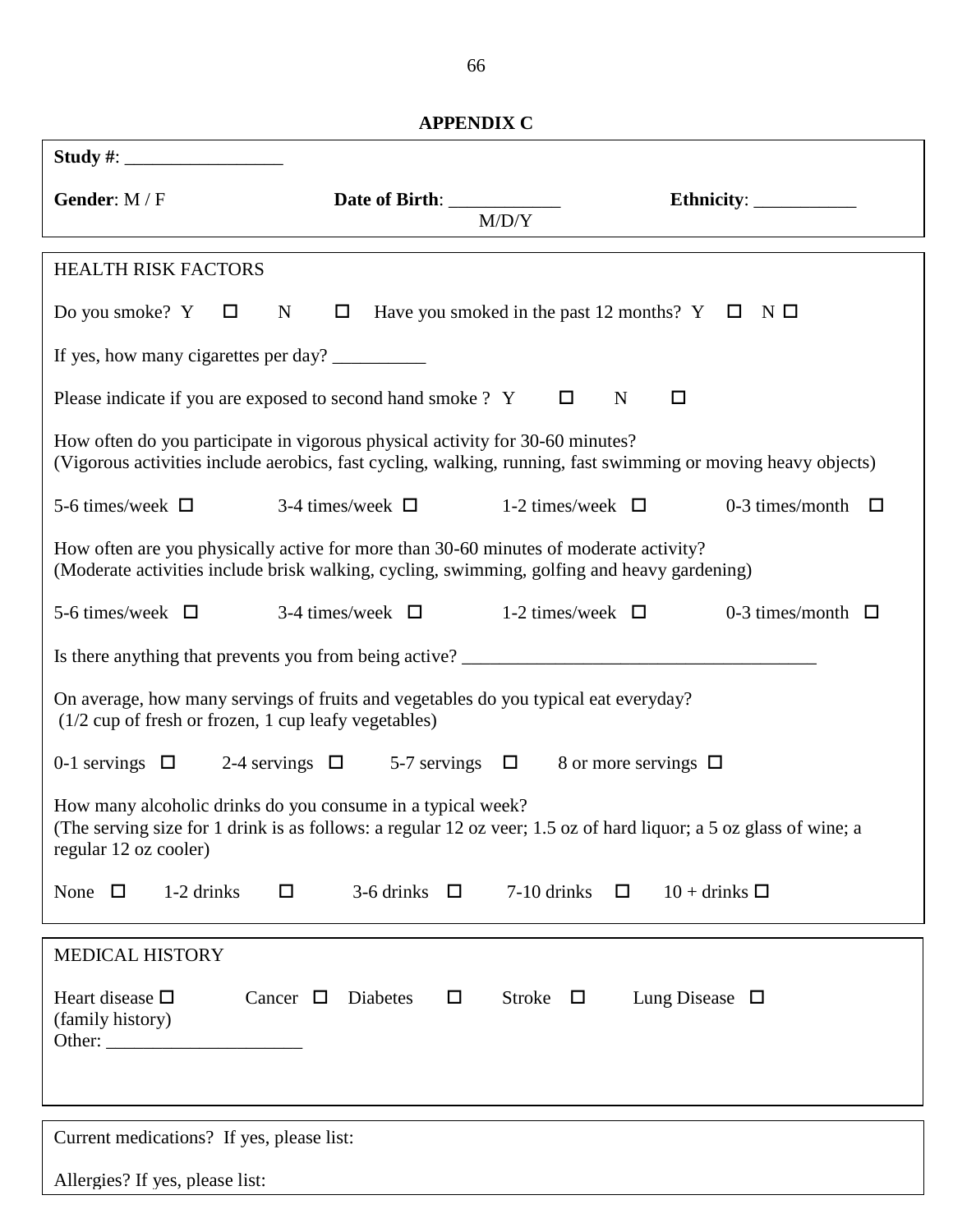| ANTHROPOMETRIC DATA                                                                             |                                                                                                                       |                          |
|-------------------------------------------------------------------------------------------------|-----------------------------------------------------------------------------------------------------------------------|--------------------------|
| Weight $\frac{1}{\sqrt{1-\frac{1}{2}}\sqrt{1-\frac{1}{2}}\left(\frac{1}{2}-\frac{1}{2}\right)}$ |                                                                                                                       | BMI                      |
| Waist Circumference                                                                             | Hip Circumference                                                                                                     | Waist/Hip Ratio          |
| Systolic blood pressure (mmHg) _________                                                        |                                                                                                                       |                          |
|                                                                                                 |                                                                                                                       |                          |
| <b>BIOCHEMICAL DATA</b><br>Fasting Blood Glucose _______                                        | HDL<br>LDL and the set of the set of the set of the set of the set of the set of the set of the set of the set of the | <b>Total Cholesterol</b> |
|                                                                                                 |                                                                                                                       |                          |

| <b>Food Group</b>    | <b>Breakfast</b> | AM | Lunch | <b>PM</b> | <b>Dinner</b> | $\mathbf{H}\mathbf{S}$ | <b>TOTAL</b> |
|----------------------|------------------|----|-------|-----------|---------------|------------------------|--------------|
| <b>Fruit and</b>     |                  |    |       |           |               |                        |              |
| <b>Vegetables</b>    |                  |    |       |           |               |                        |              |
|                      |                  |    |       |           |               |                        |              |
|                      |                  |    |       |           |               |                        |              |
|                      |                  |    |       |           |               |                        |              |
| Grains               |                  |    |       |           |               |                        |              |
| <b>Refined/Whole</b> |                  |    |       |           |               |                        |              |
|                      |                  |    |       |           |               |                        |              |
|                      |                  |    |       |           |               |                        |              |
|                      |                  |    |       |           |               |                        |              |
| Dairy and            |                  |    |       |           |               |                        |              |
| <b>Alternatives</b>  |                  |    |       |           |               |                        |              |
|                      |                  |    |       |           |               |                        |              |
|                      |                  |    |       |           |               |                        |              |
|                      |                  |    |       |           |               |                        |              |
| <b>Meat and</b>      |                  |    |       |           |               |                        |              |
| <b>Alternatives</b>  |                  |    |       |           |               |                        |              |
|                      |                  |    |       |           |               |                        |              |
|                      |                  |    |       |           |               |                        |              |
| Other                |                  |    |       |           |               |                        |              |
|                      |                  |    |       |           |               |                        |              |
|                      |                  |    |       |           |               |                        |              |
|                      |                  |    |       |           |               |                        |              |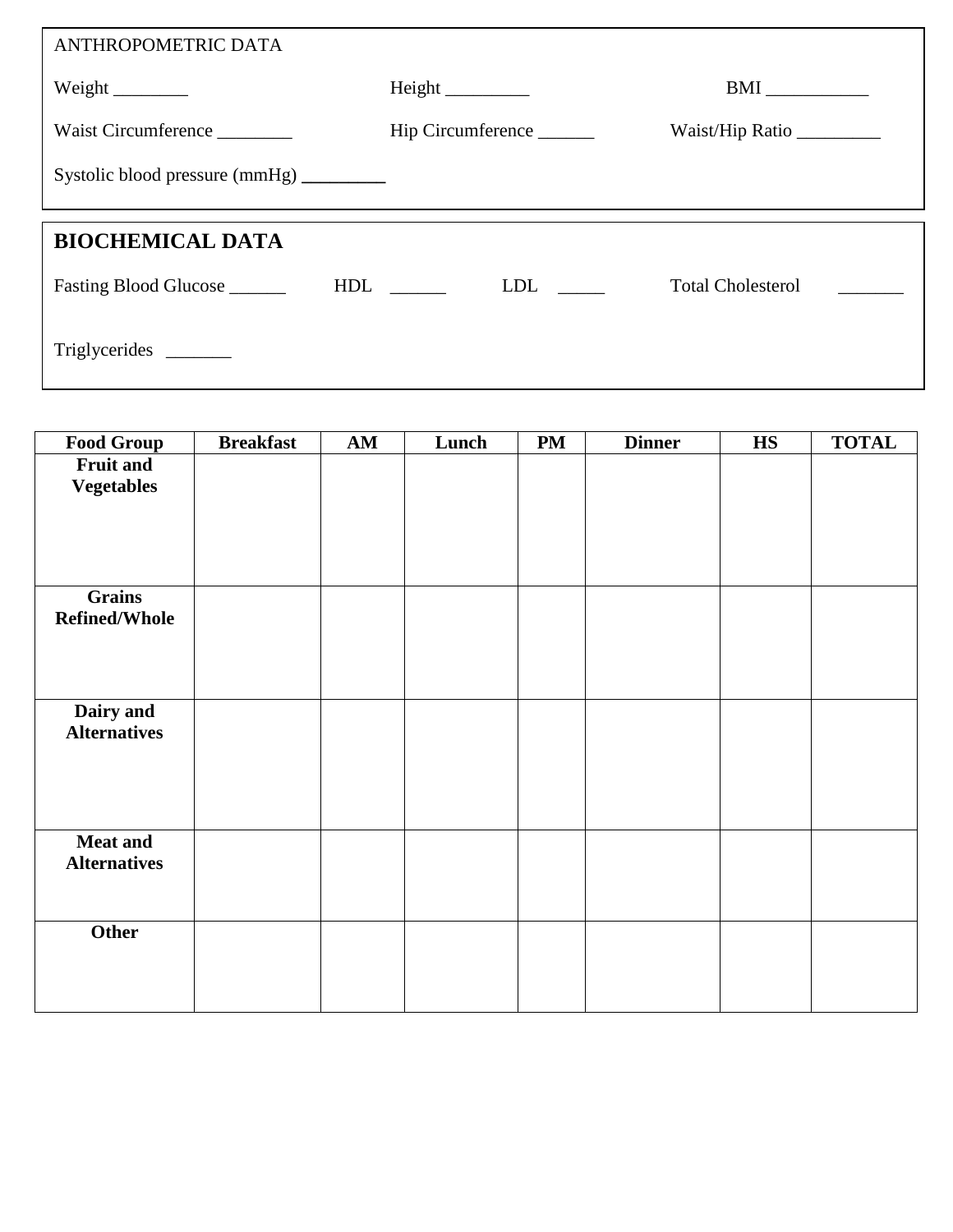#### **REFERENCES**

- 1. Afman L, Muller M. Nutrigenomics: From Molecular Nutrition to Prevention of Disease. J.Am Diet Assoc 2006; 106(4): 569-576.
- 2. Ommen BV. Nutrigenomics: Exploiting Systems Biology in the Nutrition and Health Arena Nutrition. Curr Opin Biotechnol 2002; 13(5):517-21.
- 3. Nordstrom A, Lewensohn R. Metabolomics: Moving to the Clinic. J Neuroimmune Pharmacol. 2010;5(1):4-17
- 4. Fiehn O. Metabolomics- the link between genotypes and phenotypes. Plant Mol Biol. 2005;48(1-2):155-171.
- 5. Nicholson JK, Connelly J, Lindon JC, Holmes E. Metabonomics: a platform for studying drug toxicity and gene function. Nat Rev Drug Discov 2002; 1(2):153-61.
- 6. Wenk MR, The emerging field of lipidomics. Nat Rev Drug Discov 2005; 4(7):594-610.
- 7. Griffiths WJ, Hornshaw M, Woffendin G, Baker SF, Lockhart A, Heidelberger S Gustafsson M, Sjövall J, Wang Y. Discovering oxysterols in plasma: a window on the metabolome.J Proteome Res 2008;7(8):3602-12.
- 8. Lindon JC, Holmes E, Nicholson JK: Metabonomics in pharmaceutical R&D. FEBS J 2007; 274(5): 1140-51.
- 9. Wishart DS. Tzur D, Knox C, Eisner R, Guo R, Young N, Cheng D, Jewell K, Arndt D, Sawhney S. HMDB: the Human Metabolome Database. Nucleic Acids Res 2007;35: D521-526.
- 10. Dettmer K, Aronov PA, Hammock BD. Mass Spectrometry-Based Metabolomics. Mass Spectrom Rev 2007; 26(1):51-78.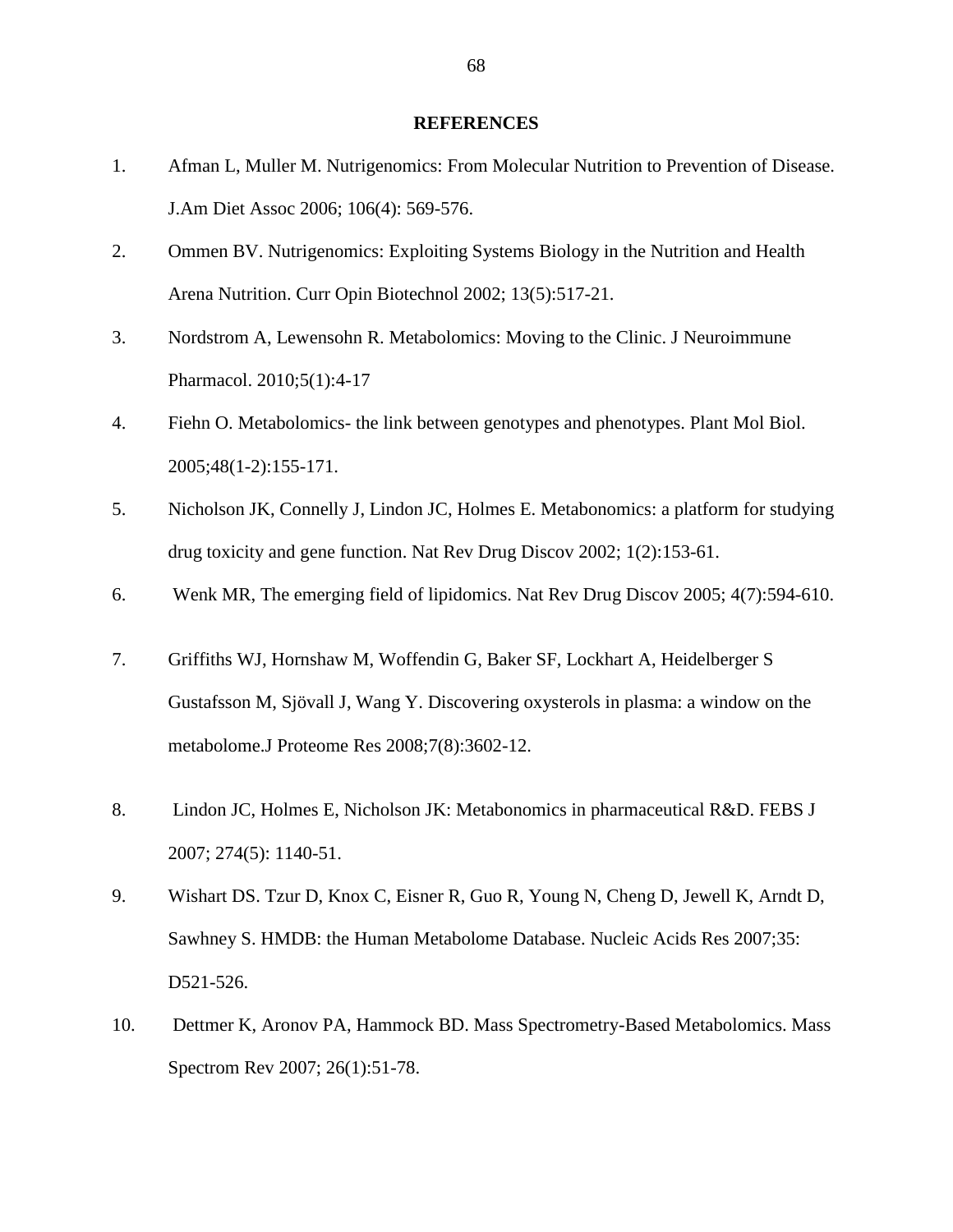- 11. Gowda GA, Zhang S, Gu H, Asiago V, Shaniah N, Raftery D. Metabolomics-based methods for early disease diagnostics. Expert Rev Mol Diagn 2008;8(5):617-33.
- 12. Vinayavekhin N, Homan EA, Saghatelian A. Exploring disease through metabolomics. [ACS Chem Biol](http://www.ncbi.nlm.nih.gov/pubmed?term=Vinayavekhin%20N%2C%20Homan%20EA%2C%20Saghatelian%20A%20(2009)%20Exploring%20Disease%20Through%20Metabolomics.%20ACS%20Chem%20Biol) 2010; 5(1):91-103.
- 13. Watson AD. Thematic review series: systems biology approaches to metabolic and cardiovascular disorders. Lipidomics: a global approach to lipid analysis in biological systems. J Lipid Res 2006;47(10):2101-11.
- 14. Dumas ME, Wilder SP, Bihoreau MT, Barton RH, Fearnside JF, Argoud K, D'Amato L, Wallis RH, Blancher C, Keun H et al. Direct quantitative trait locus mapping of mammalian metabolic phenotypes in diabetic and normoglycemic rat models. Nat Genet 2007;39(5):666-72.
- 15. Assfalg M, Bertini I, Colangiuli D, Luchinat C, Schäfer H, Schütz B, Spraul M. Evidence of different metabolic phenotypes in humans. Proc Natl Acad Sci U S A 2008;105(5):1420-4.
- 16. Neilson, J. Metabolomics in Functional Genomics and Systems Biology. Ed. David Wishart, Jen Neilson, Jorn Smedsgaard, Micheal Adsetts Edberg Hansen, Sila Granatro, Villas Boas, Ute Roessner. Metabolome Analysis: An Introduction, John Wiley & Sons Inc. Hoekon, New Jersey, USA. 2007. 1:3-14.
- 17. Roessner U. The Chemical Challenge of the Metabolome. Ed. David Wishart, Jen Neilson, Jorn Smedsgaard, Micheal Adsetts Edberg Hansen, Sila Granatro, Villas Boas, Ute Roessner. Metabolome Analysis: An Introduction, John Wiley & Sons Inc. Hoekon, New Jersey, USA. 2007. 2: 15-38.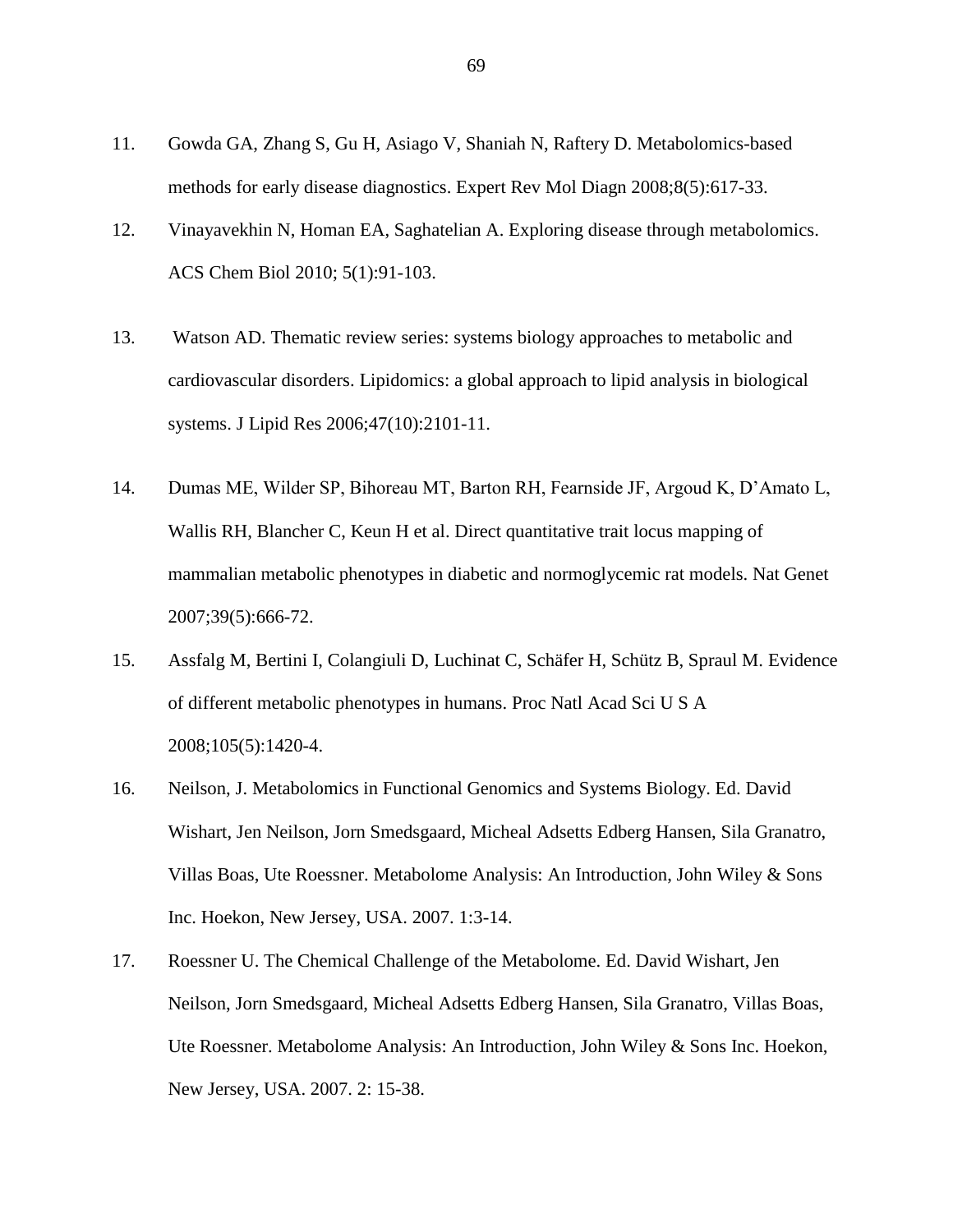- 18. Wishart DS, Knox C, Guo AC, Eisner R, Young N, Gautam B, Hau H, Psychogios N, Dong E, Bouatra S et al. HMDB: a knowledgebase for the human metabolome. Nucleic Acids Res 2009;37(Database issue):D603-10
- 19. Nicholson JK, Lindon JC, Holmes E. 'Metabonomics': understanding the metabolic responses of living systems to pathophysiological stimuli via multivariate statistical analysis of biological NMR spectroscopic data. Xenobiotica 1999;29(11):1181-9.
- 20. Breukels V, Konijnenberg A, Nabuurs SM, Doreleijers JF, Kovalevskaya NV, Vuister GW. 2011. Overview on the Use of NMR to Examine Protein Structure. Curr Protoc in Protein Sci. 64:17:17.5.
- 21. Barton RH, Nicholson JK, Elliott P, Holmes E. High-throughput 1H NMR-based metabolic analysis of human serum and urine for large-scale epidemiological studies: validation study. Int J Epidemiol 2008;37 (1 Suppl):S31-40.
- 22. L. Eriksson, E. Johansson, N. Kettaneh-Wold, J.Trygg, C. Wikström, and S. Wold Multi- and Megavariate Data Analysis Part I: Basic Principles and Applications, Second revised and enlarged edition, Umetrics Academy, Umeå, Sweden. 2006.
- 23. García-Cañas V, Simó C, León C, Cifuentes A. Advances in Nutrigenomics research: novel and future analytical approaches to investigate the biological activity of natural compounds and food functions. J Pharm Biomed Anal 2010;51(2):290-304.
- 24. Lamers RJ, DeGroot J, Spies-Faber EJ, Jellema RH, Kraus VB, Verzijl N, Tekkoppelo J, Spijksma G, Vogels J, Greef J, et al.. Identification of disease- and nutrient-related metabolic fingerprints in osteoarthritic Guinea pigs. J Nutr 2003;133(6):1776-80.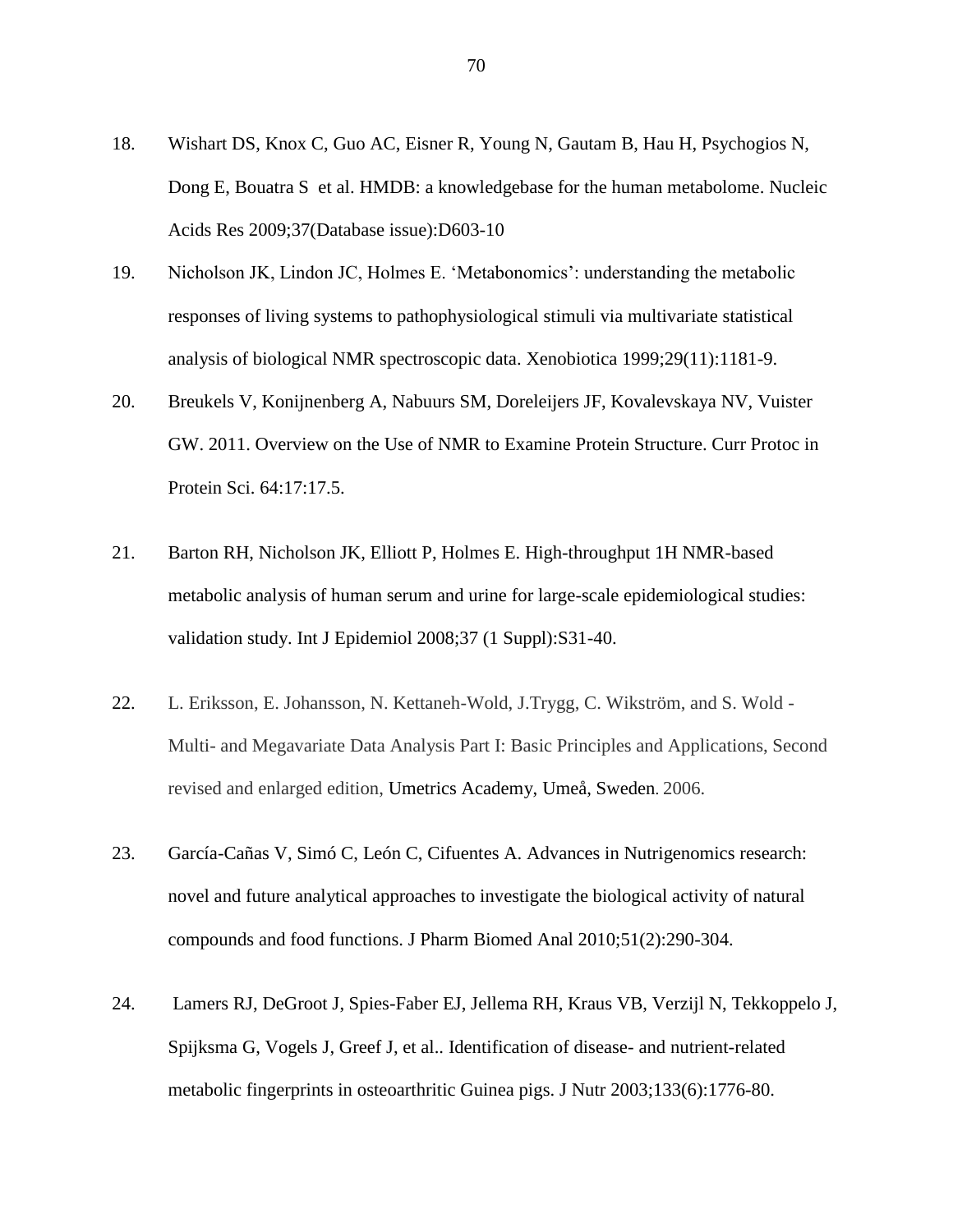- 25. Bain JR, Stevens RD, Wenner BR, Ilkayeva O, Muoio DM, Newgard CB. Metabolomics applied to diabetes research: moving from information to knowledge. Diabetes 2009;58(11):2429-43.
- 26. KEGG: Kyoto Encyclopedia of Genes and Genomes. Internet: http://www.genome.jp/kegg/ (accessed January 26, 2012).
- 27. Human Metabolome Project: Human Metabolome Database-Canada. Internet: http://www.hmdb.ca/ (accessed January 31, 2012).
- 28. Shaw JE, Sicree RA, Zimmet PZ. Global estimates of the prevalence of diabetes for 2010 and 2030. Diabetes Res Clin Pract 2010;87(1):4-14.
- 29. Leahy JL. Pathogenesis of type 2 diabetes mellitus. Arch Med Res 2005;36(3):197-209.
- 30. Golay A, Felber JP, Jequier E, DeFronzo RA, Ferrannini E. Metabolic basis of obesity and noninsulin-dependent diabetes mellitus. Diabetes Metab Rev 1988 ;4(8):727-47.
- 31. Fujimoto WY. The importance of insulin resistance in the pathogenesis of type 2 diabetes mellitus. Am J Med 2000;108 (Suppl 6a):S9-14.
- 32. American Diabetes Association. Executive Summary Standards of Medical Care in Diabetes-2011. Diabetes Care 2011;34 (Suppl 1):S4-10.
- 33. Canadian Diabetes Association Clinical Practice Guidelines Expert Committee. Canadian Diabetes Association 2008 clinical practice guidelines for the prevention and management of diabetes in Canada. Can J Diabetes. 2008;32 (suppl1): S1-201.
- 34. Bao Y, Zhao T, Wang X, Qiu Y, Su M, Jia W, Jia W. Metabonomic variations in the drug-treated type 2 diabetes mellitus patients and healthy volunteers. J Proteome Res 2009;8(4):1623-30.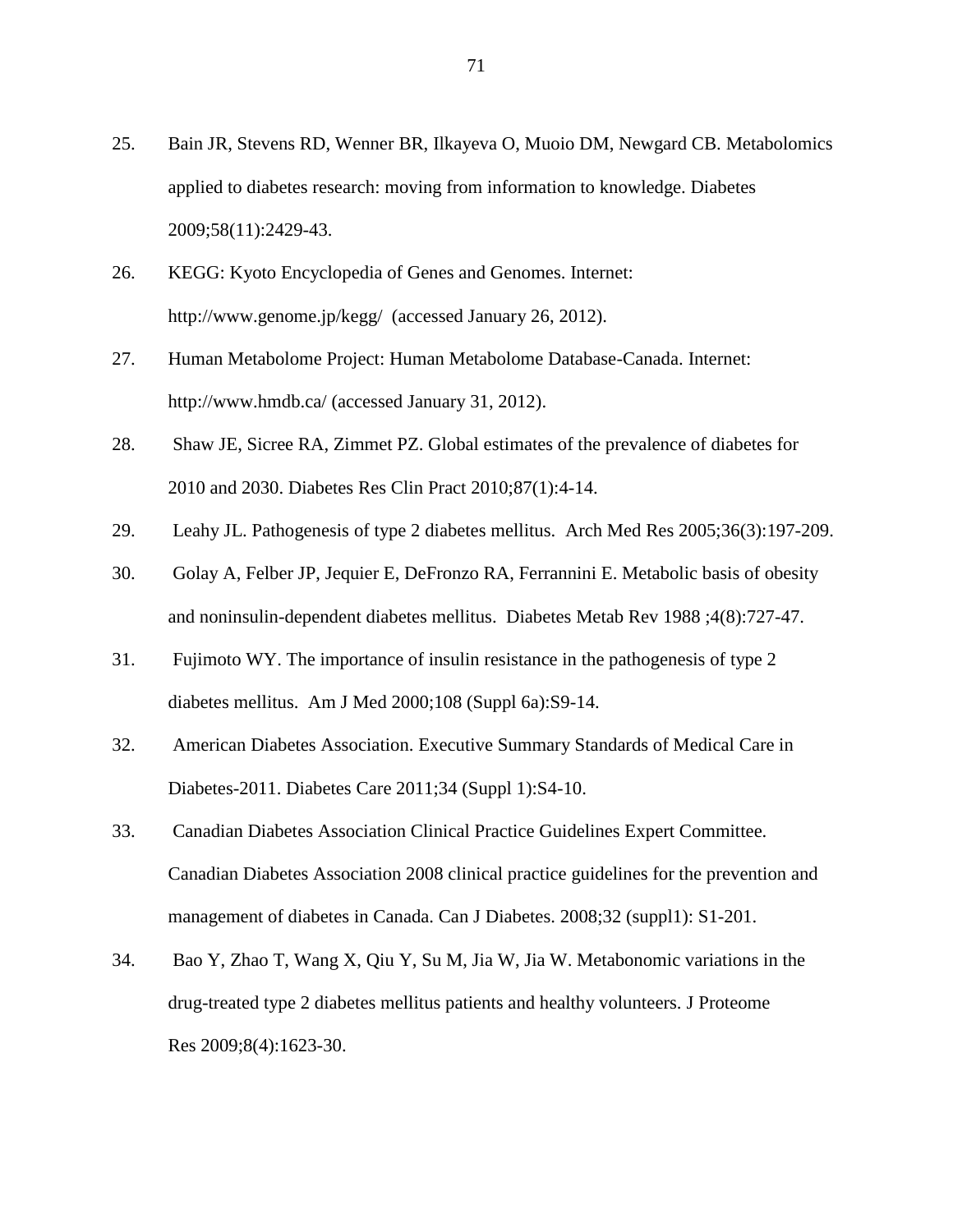- 35. Vinayavekhin N, Homan EA, Saghatelian A. Exploring disease through metabolomics. ACS Chem Biol 2010;5(1):91-103.
- 36. Watson AD. Thematic review series: systems biology approaches to metabolic and cardiovascular disorders. Lipidomics: a global approach to lipid analysis in biological systems. J Lipid Res 2006;47(10): 2101-11.
- 37. American Diabetes Association. Diagnosis and Classification of Diabetes Mellitus. Diabetes Care 2010;33(Suppl. 1):S62-69.
- 38. International Expert Committee. International Expert Committee report on the role of the A1C assay in the diagnosis of diabetes. Diabetes Care 2009;32(7):1327-34.
- 39. Expert Committee on the Diagnosis and Classification of Diabetes Mellitus: Report of the Expert Committee on the Diagnosis and Classification of Diabetes Mellitus. Diabetes Care 1997;20(7):1183-97.
- 40. Expert Committee on the Diagnosis and Classification of Diabetes Mellitus: Follow-up report on the diagnosis of diabetes mellitus. Diabetes Care 2003;26(11):3160-7.
- 41. Coutinho M, Gerstein HC, Wang Y, Yusuf S. The relationship between glucose and incident cardiovascular events. A metaregression analysis of published data from 20 studies of 95,783 individuals followed for 12.4 years. Diabetes Care 1999; 22(2):233-40.
- 42. Zhang X, Gregg EW, Williamson DF, Barker LE, Thomas W, Bullard KM, Imperatore G, William D, Albright A. A1C level and future risk of diabetes: a systematic review. Diabetes Care 2010;33(7):1665-73.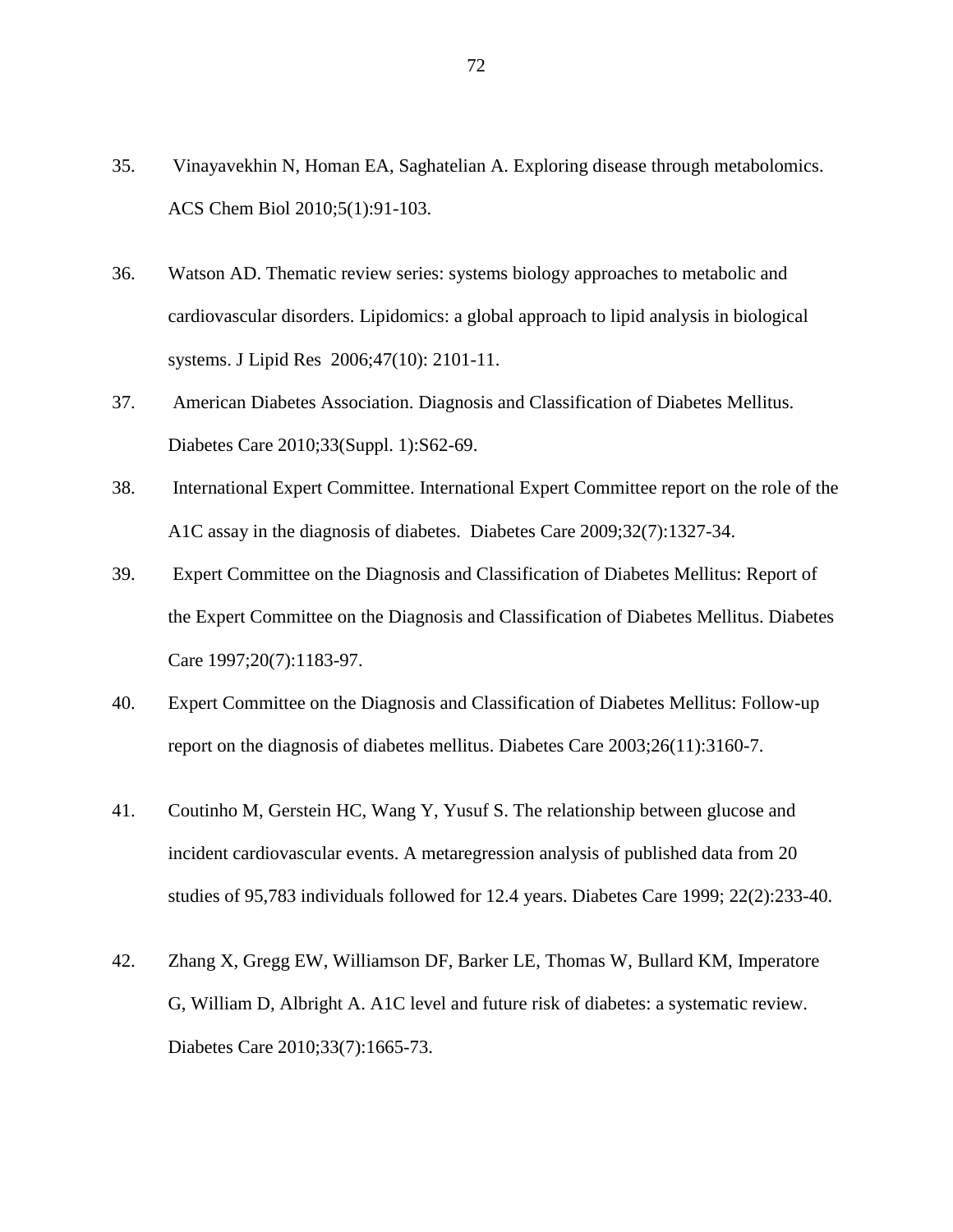- 43. Forouhi NG, Balkau B, Borch-Johnsen K, Dekker J, Glumer C, Qiao Q, Spikerman A, Stolk R, Tabac A, Wareham NJ. The threshold for diagnosing impaired fasting glucose: a position statement by the European Diabetes Epidemiology Group. Diabetologia 2006;49(5):822-7.
- 44. Shaw JE, Zimmet PZ, Hodge AM, de Courten M, Dowse GK, Chitson P, Tuomilehto J, Alberti KG. Impaired fasting glucose: how low should it go? Diabetes Care 2000;23(1):34-9.
- 45. Kahn R, Alperin P, Eddy D, Borch-Johnsen K, Buse J, Feigelman J, Edward G, Holman R, Kirkman S, Stern M et al. Age at initiation and frequency of screening to detect type 2 diabetes: a cost effectiveness analysis. Lancet 2010;375(9723):1365-74.
- 46. Zimmet P. The burden of type 2 diabetes: are we doing enough? Diabetes Metab 2003;29(4 Pt 2):6S9-18.
- 47. Bain JR, Stevens RD, Wenner BR, Ilkayeva O, Muoio DM, Newgard CB. Metabolomics applied to diabetes research: moving from clinic to knowledge. Diabetes 2009;58(11):2429-43.
- 48. Salek RM, Maguire ML, Bentley E, Rubtsov D, Hough T, Cheeseman M, Nunez D, Sweatman BC, Hanselden JN, Cox RD et al. A metabolic comparison of urinary changes in type 2 diabetes in mouse, rat and human. Physiol Genomics 2007; 29(2):99-108.
- 49. Zhang S, Nagana Gowda GA, Asiago V, Shanaiah N, Barbas C, Raftery D. Correlation and quantitative 1H NMR-based metabolomics reveals specific pathway disturbances in diabetic rats. Anal Biochem 2008; 383(1):76-84.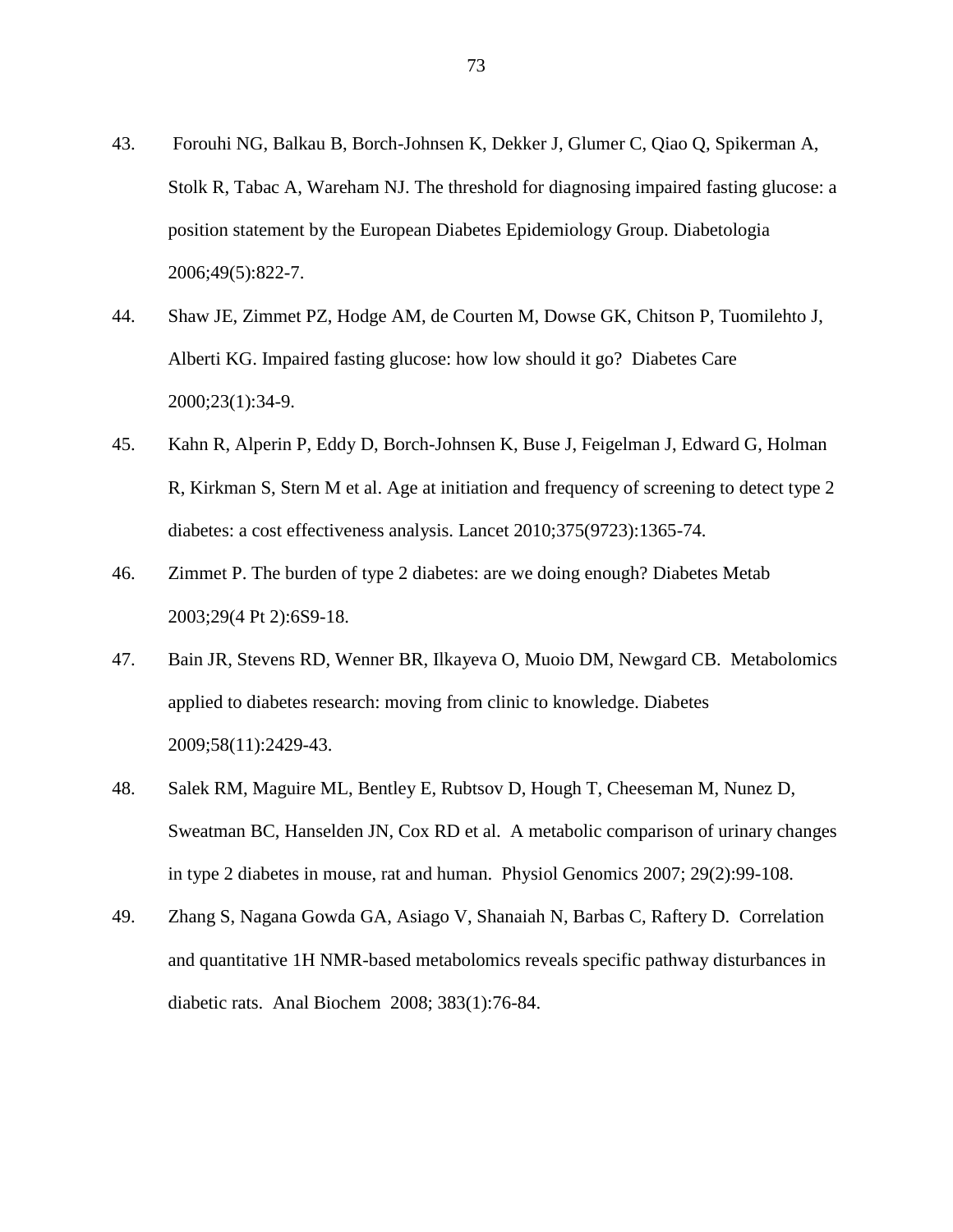- 50. Wijekoon EP, Skinner C, Brosnan ME, Brosnan JT. Amino acid metabolism in the Zucker diabetic fatty rat: effects of insulin resistance and of type 2 diabetes. Can J Physiol Pharmacol 2004; 82(7): 506–14.
- 51. Zhao X, Peter A, Fritsche J, Elcnerova M, Fritsche A, Häring HU Schleicher ED, Xu G, Lehmann R. Changes of the plasma metabolome during an oral glucose tolerance test: is there more than glucose to look at? Am J Physiol Endocrinol Metab 2009 Feb;296(2):E384-93.
- 52. Newgard CB, An J, Bain JR, Muehlbauer MJ, Stevens RD, Lien LF Haqq AM, Shah SH, Arlotto M, Slentz C et al. A branched-chain amino acid-related metabolic signature that differentiates obese and lean humans and contributes to insulin resistance. Cell Metab 2009;9(4):311-26.
- 53. Doorn M, Vogels J, Akbert T, Hoogdalem EJ, Burggraaf J, Cohen, and JV Greef. Evaluation of metabolite profiles as biomarkers for the pharmacological effects of thiazolidinediones in Type 2 diabetes mellitus patients and healthy volunteers. Br J Clin Pharmacol 2006; 63(5): 562-74.
- 54. Zuppi C, Messana I, Forni F, Ferrari F, Rossi C, and B Giardina. Influence of feeding on metabolite excretion evidenced by urine 1H NMR spectral profiles: a comparison between subjects living in Rome and subjects living at arctic latitudes (Svaldbard). Clin Chem Acta 1998; 278(1):75-9.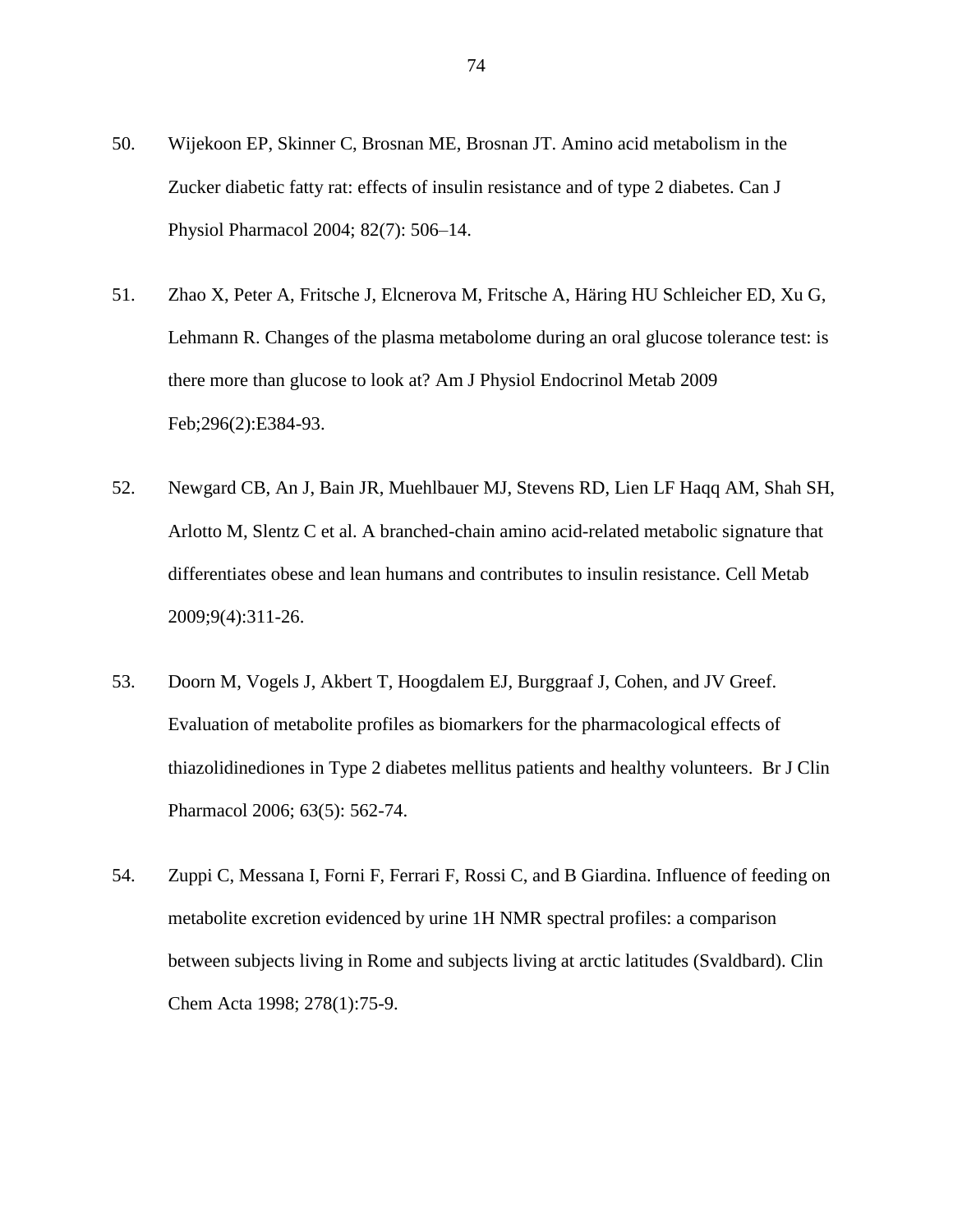- 55. Wang TJ, Larson MG, Vasan RS, Cheng S, Rhee EP, McCabe E. Metabolite profiles and the risk of developing diabetes. Nat Med 2011;17(4):448-53.
- 56. Krebs M, Krssak M, Bernroider E, Anderwald C, Brehm A, Meyerspeer M, Nowotny P, Roth E, Waldhäusl W et al. Mechanism of amino acid-induced skeletal muscle insulin resistance in humans. Diabetes 2002;51(3):599-605.
- 57. Patti ME, Brambilla E, Luzi L, Landaker EJ, Kahn CR. Bidirectional modulation of insulin action by amino acids.J Clin Invest 1998;101(7):1519-29.
- 58. Floyd JC Jr, Fajans SS, Conn JW, Knopf RF, Rull J. Stimulation of insulin secretion by amino acids. J Clin Invest 1966;45(9):1487-502.
- 59. Nilsson M, Holst JJ, Björck ME. Metabolic effects of amino acid mixtures and whey protein in healthy subjects: studies using glucose-equivalent drinks. Am J Clin Nutr 2007;85(4):996-1004.
- 60. Van Loon LJ, Saris WH, Verhagen H, Wagenmakers AJ. Plasma insulin responses after ingestion of different amino acid or protein mixtures with carbohydrate. Am J Clin Nutr 2000;72(1):96-105.
- 61. Lyssenko V, Jonsson A, Almgren P, Pulizzi N, Isomaa B, Tuomi T, Berglund G, Altshuler D, Nilsson P, Groop L. Clinical risk factors, DNA variants, and the development of type 2 diabetes. N Engl J Med. 2008; 359(21):2220-32.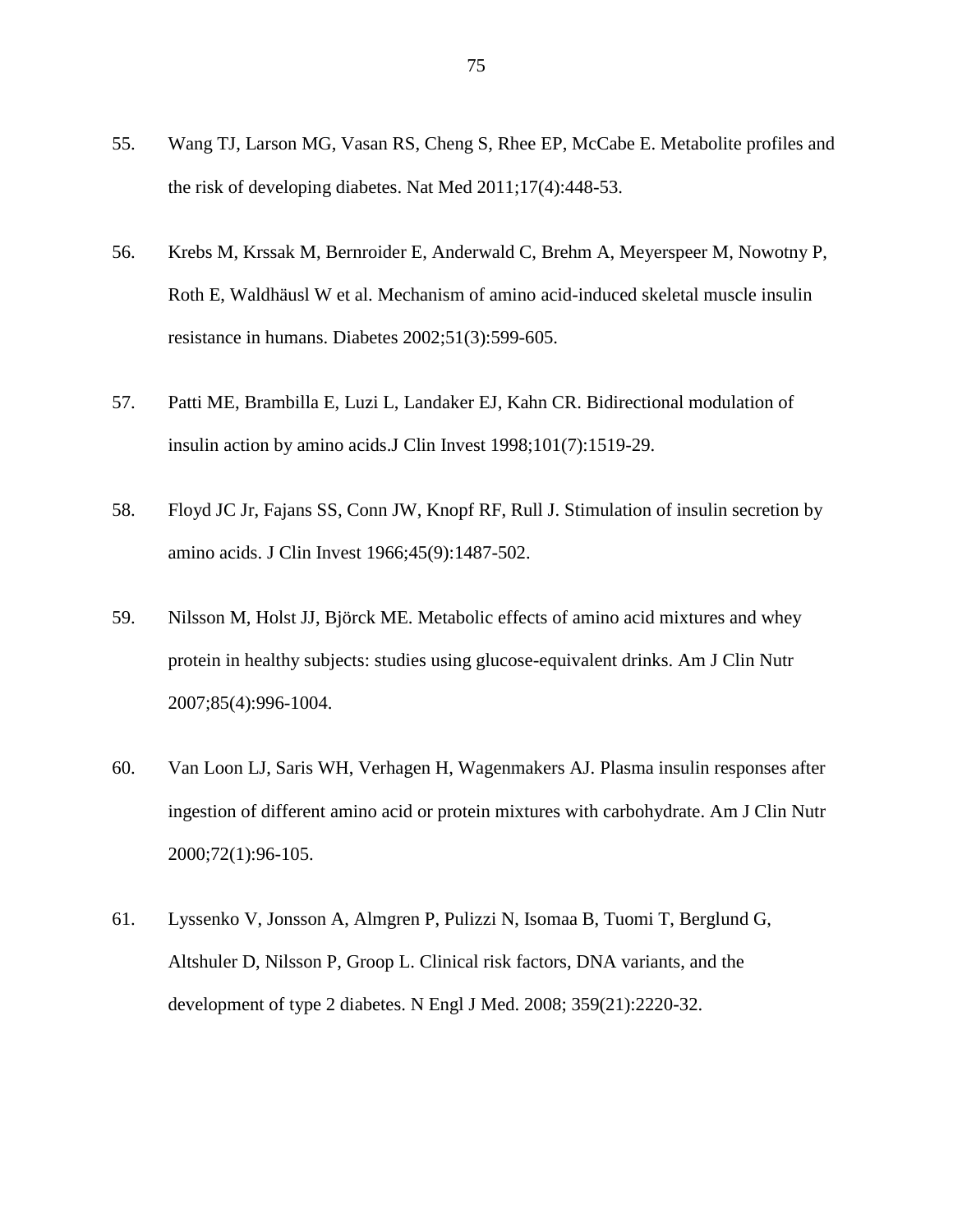- 62. Suhre K, Meisinger C, Döring A, Altmaier E, Belcredi P, Gieger C Chang D, Milburn MV, Gall WE, Weinberger KM et al. Metabolic footprint of diabetes: a multiplatform metabolomics study in an epidemiological setting. PLoS One 2010; 5(11):e13953.
- 63. United States Department of Agriculture. ChooseMyplate.gov. Available: http://www.choosemyplate.gov/food-groups (accessed January 21, 2012).
- 64. Chumlea WHC, Guo SS, Steinbough ML. Prediction of stature from knee height for black and white adults and children with application to mobility impaired or handicapped persons. J Am Diet Assoc 1994;94(12)1385-8.
- 65. Tanner JM. Growth at Adolescence. Oxford: Blackwell Scientific Publication, 1962.
- 66. Merck Manual; Goldberg AC. Dyslipidemia. 2008. Available from: http://www.merckmanuals.com/professional/endocrine\_and\_metabolic\_disorders/lipid\_di sorders/dyslipidemia.html (accessed March 30 2012).
- 67. American Heart Association Nutrition Committee. Diet and lifestyle recommendations revision 2006: a scientific statement from the American Heart Association Nutrition Committee. Circulation. 2006;114(1):82-96.
- 68. American Heart Association. Understand Your Risk for High Blood Pressure. Version current 12 February2012. Internet: http://www.heart.org/HEARTORG/Conditions/HighBloodPressure/UnderstandYourRiskf orHighBloodPressure/Understand-Your-Risk-for-High-Blood-Pressure\_UCM\_002052\_Article.jsp (accessed Feb 29, 2012)
- 69. Wang Lu, Manson JE, Gazian JM, Buring JE, Sesso HD. Fruit and Vegetable Intake and the Risk of Middle-Age and Older Women. Am J Hypertens 2012; 25(2) 180-18.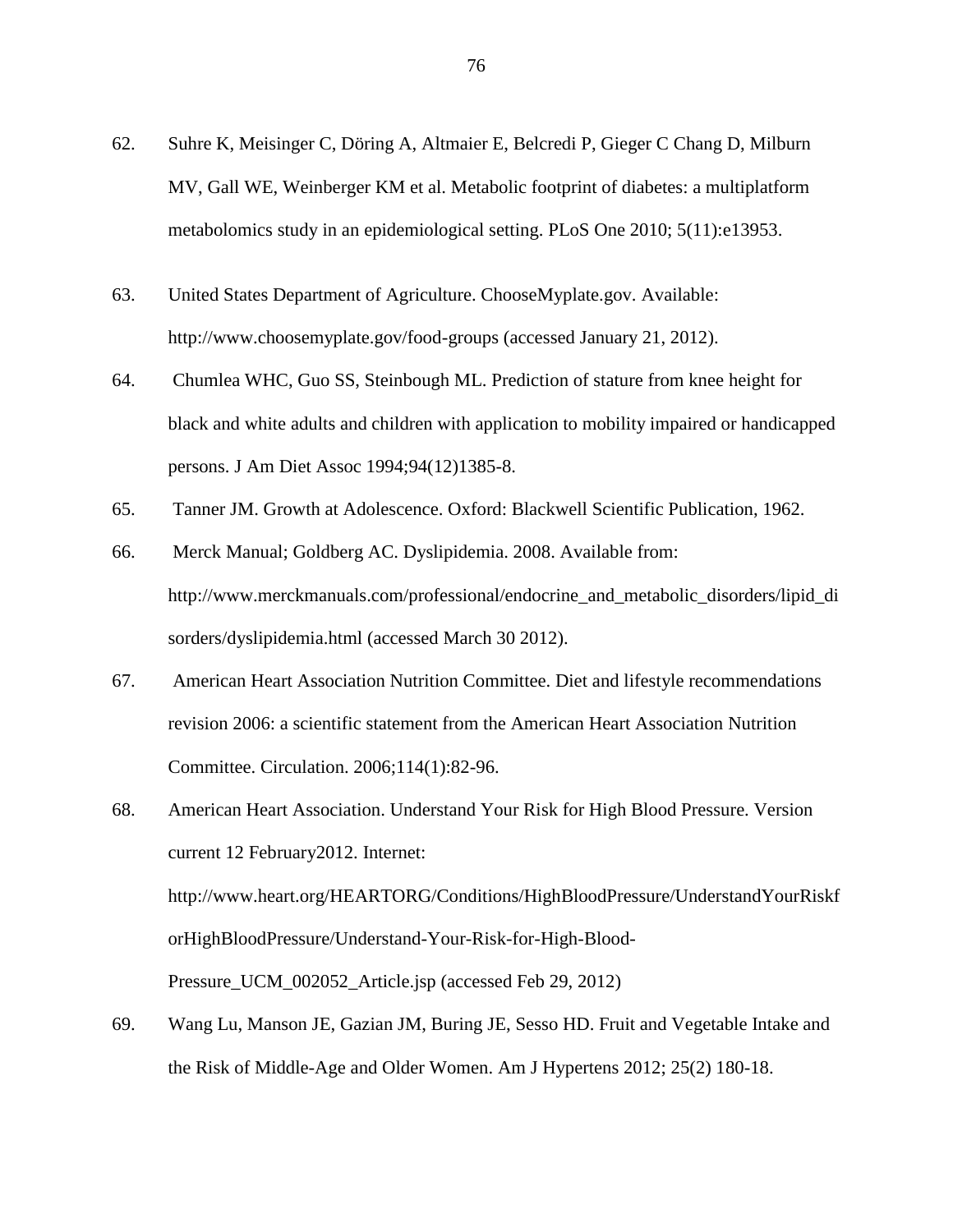- 70. Hackam DG, Khan NA, Hemmelgarn BR, Rabkin SW, Touyz RM, Campbell NR, et al.; Canadian Hypertension Education Program. The 2010 Canadian Hypertension Education Program recommendations for the management of hypertension: part 2 - therapy. Can J Cardiol. 2010;26(5):249-58.
- 71. Dall TM, Zhang T, Chen YJ, Quick WW, Yang WG, Fogli J. Economic costs of diabetes in the U.S. In 2007. Diabetes Care 2008; 31 (3), 596-615.
- 72. Sale MM, Woods J, Freeman BI. Genetic determinants of the metabolic syndrome. Curr Hypertens Rep 2006; 8(1), 16-22.
- 73. Oberbach A, Blüher M, Wirth H, Till H, Kovacs P, Kullnick Y, Schlichting N, Tomm JM, Rolle-Kampczyk U, Murugaiyan J et al. Combined proteomic and metabolomic profiling of serum reveals association of the complement system with obesity and identifies novel markers of body fat mass changes. J Proteome Res 2011; 10(10): 4769- 88.
- 74. Messana I, Forni F, Ferrari F, Rossi C, Giardine B, Zuppi C. Proton nuclear magnetic resonance spectral profiles of urine in Type II diabetic patients. Clin Chem 1998;44(7): 1529-1534.
- 75. Gall WE, Beebe K, Lawton KA, Adam KP, Mitchell MW, Nakhie, PJ, Ryals JA, Millburn MV, Nannipieri M, Camastra S, Natali A et al. E Alpha hydroxybutyrate is an early biomarker of insulin resistance and glucose intolerance in a nondiabetic population. PLoS One 2010, 5 (5), e 1088.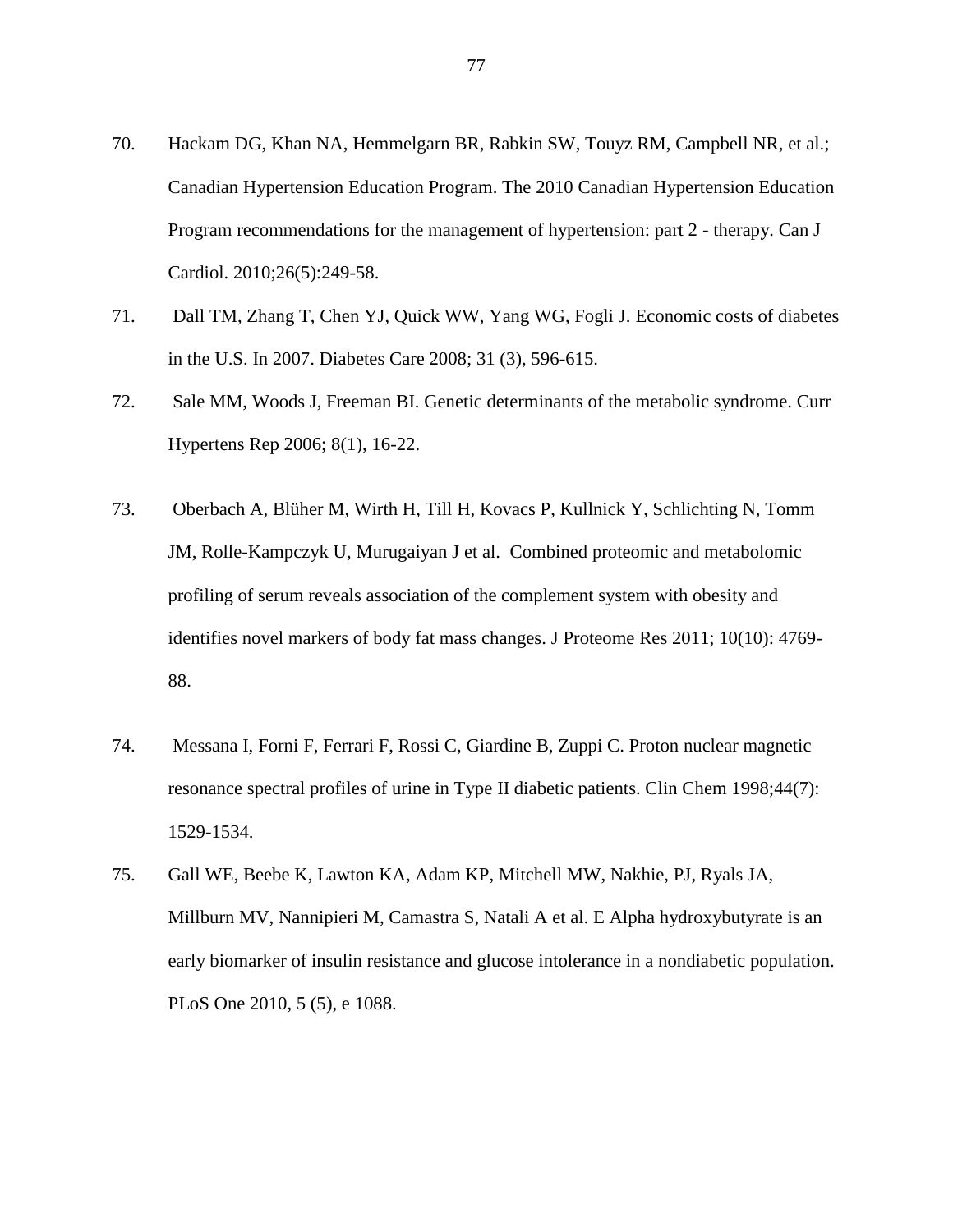### **ABSTRACT**

# **THE USE OF METABOLOMICS TO INVESTIGATE BIOMARKERS PROFILES AS POTENTIAL EARLY RISK FACTORS FOR DEVELOPMENT OF TYPE II DIABETES**

**by**

### **JENNELLE ARNEW**

## **MAY 2012**

**Advisor:** Dr. Smiti Gupta

**Major:** Nutrition and Food Science

**Degree:** Masters of Science

Type 2 Diabetes affects an estimated 17.5 million individuals in the United States and is considered to be one of the most pressing public health issues of our time. To date, the exact cause of type 2 diabetes remains unclear, however, it is considered to be an interplay between environmental and genetic factors. Emerging technologies for metabolomics analysis increases the capacity to detect the onset of disease or ideally, the pre-diseased state. Metabolomics has the potential to find early metabolic changes related to diabetes progression prior to many clinical symptoms. Although this technology is considered to be in its infancy many believe that metabolomics strategies can have an impact on the discovery of pathological biomarkers for diabetes progression. Given this emerging technology that is available, the increasing burden of diabetes, earlier identification of 'at risk' individuals is particularly important.

The objective of this study was to determine if metabolomics analytical techniques could identify differences in the metabolic profiles of persons at risk for developing diabetes. A heterogeneous non-diabetic sample of persons with and without risk factors for development of diabetes were recruited for this pilot study. A standard questionnaire was conducted to assess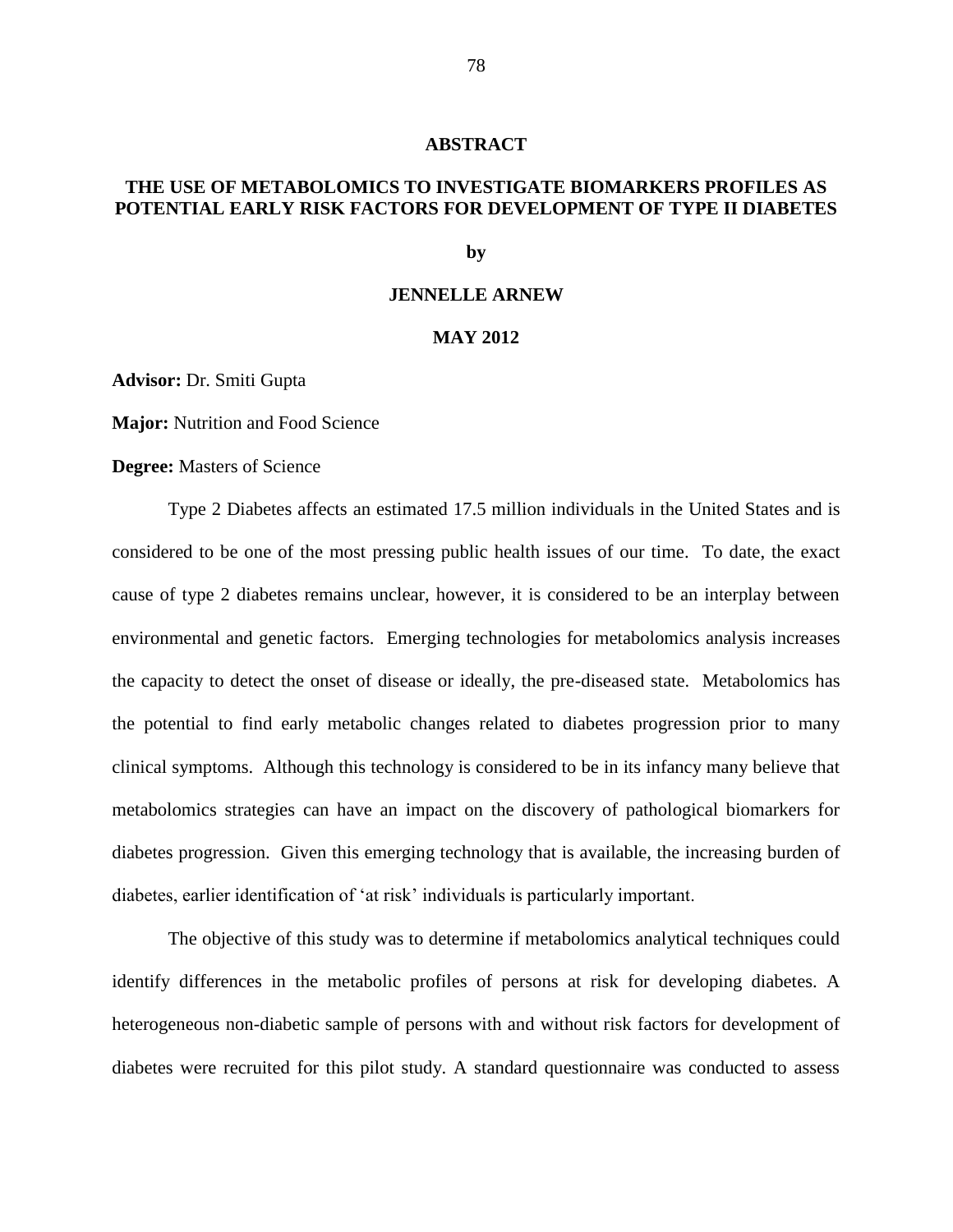risk factors for diabetes. Fasting blood and urine samples were collected and frozen at -80 $^{\circ}$  C. Bivariate correlations were determined to investigate the linear relationship between the risk factors. Urinary metabolite profiles were analyzed by proton nuclear magnetic resonance  $({}^{1}H)$ NMR) spectra. The processed, digitized NMR spectral data was analyzed using multivariate data analysis software, SIMCA P+. Partial Least Squares Discriminant Analysis (PLS-DA) Score Plot showed a clear separation between the urinary metabolomic profiles of subject based on a BMI $\geq$  $27 \text{ kg/m}^2$ . PLS correlation plot showed a significant correlation between the urinary profiles between BMI and fasting blood sugar in this non-diabetic population. The data suggests and in agreement with the hypothesis, that  ${}^{1}H$  NMR was able to detect changes in the urinary profiles of a non-heterogeneous non-diabetic population with the greatest degree of discrimination based on BMI of 27 kg/m2. Based on current clinical practices, the identification of the metabolites causing discriminating in the urinary profiles based on obesity may be a relevant focus for predicting risk in a non-diabetic population.

This study was considered a pilot for a future project and was not designed to provide a high degree of precision. However, this project does provide greater insight that metabolomics is a sensitive tool that is able to differentiate between the metabolic profiles of human urinary profiles based on BMI, thus making it important to use the project characteristics for a larger trial.